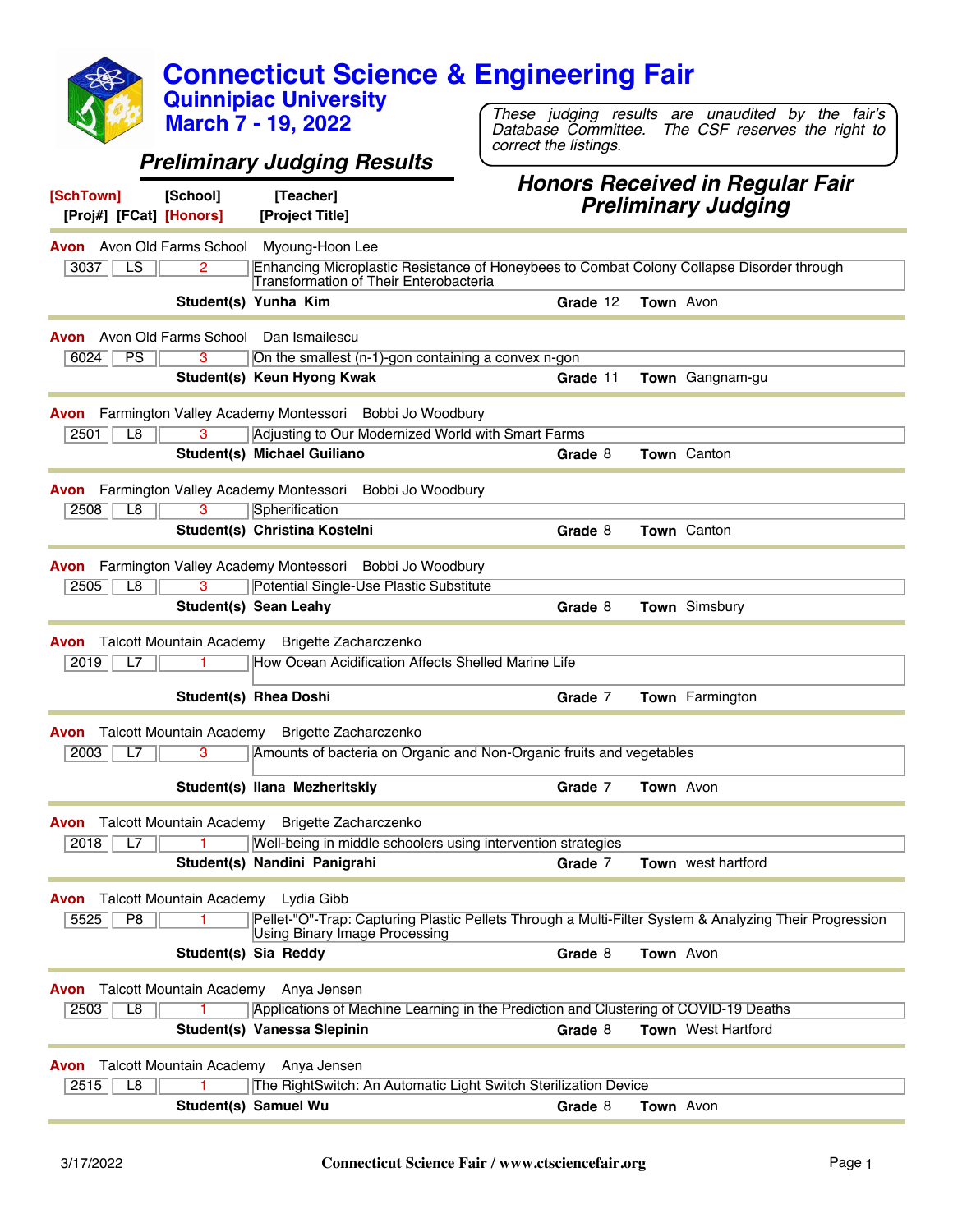| [SchTown]                                                   | [School]                             | [Teacher]                           |                                                                                                                                     |          |                                                                                                         |
|-------------------------------------------------------------|--------------------------------------|-------------------------------------|-------------------------------------------------------------------------------------------------------------------------------------|----------|---------------------------------------------------------------------------------------------------------|
| [Proj#] [FCat] [Honors]                                     |                                      | [Project Title]                     |                                                                                                                                     |          |                                                                                                         |
| <b>Bethel</b> Bethel High School                            |                                      | <b>Ray Turek</b>                    |                                                                                                                                     |          |                                                                                                         |
| 3001<br>LS                                                  | 3                                    |                                     | Longitudinal Changes in Linguistic Complexity Among Professional Mixed Martial Artists                                              |          |                                                                                                         |
|                                                             |                                      | <b>Student(s) Emily Cole</b>        |                                                                                                                                     | Grade 12 | Town Bethel                                                                                             |
| Bozrah                                                      | Fields Memorial School               | Mr.Fish                             |                                                                                                                                     |          |                                                                                                         |
| 5521<br>P <sub>8</sub>                                      | 2                                    |                                     |                                                                                                                                     |          | Alerting Drivers That a Child was Forgotten in a Vehicle With a Circuit Sequence Alert System (CSAS)    |
|                                                             |                                      | Student(s) Andrew Pagnotta          |                                                                                                                                     | Grade 8  | Town Bozrah                                                                                             |
|                                                             |                                      |                                     |                                                                                                                                     |          |                                                                                                         |
| <b>Bozrah</b>                                               | Fields Memorial School               | Mr. Fish                            |                                                                                                                                     |          |                                                                                                         |
| 4002<br>PT                                                  | 3                                    |                                     | Measurement Techniques and Mathematical Analysis of Gum Bubbles                                                                     |          |                                                                                                         |
|                                                             |                                      | Student(s) Reagan Reid              |                                                                                                                                     | Grade 7  | Town Bozrah                                                                                             |
|                                                             |                                      | <b>Leah Kozerefski</b>              |                                                                                                                                     | Grade 7  | Town Gilman                                                                                             |
| Bridgeport Bridgeport Aquaculture Center Kirk Shadle        |                                      |                                     |                                                                                                                                     |          |                                                                                                         |
| 3007<br>LS                                                  | 3                                    |                                     |                                                                                                                                     |          | Using Prytheruem extract from Chrysanthemum cinerariifolium as a natural insecticide against Grylloidea |
|                                                             |                                      | Student(s) Albert Capodanno         |                                                                                                                                     | Grade 12 | Town Fairfield                                                                                          |
| <b>Bridgeport</b> Bridgeport Aquaculture Center Kirk Shadle |                                      |                                     |                                                                                                                                     |          |                                                                                                         |
| 6009<br>PS                                                  |                                      |                                     | The Use of Sodium Bicarbonate as a Local Buffer to Decrease Ocean Acidity in Localized Areas to                                     |          |                                                                                                         |
|                                                             |                                      |                                     | Increase the Oyster Growth                                                                                                          |          |                                                                                                         |
|                                                             |                                      | <b>Student(s) Kennedy Carr</b>      |                                                                                                                                     | Grade 12 | Town Fairfield                                                                                          |
| <b>Bridgeport</b>                                           | <b>Bridgeport Aquaculture Center</b> |                                     | Kirk Shadle                                                                                                                         |          |                                                                                                         |
| 3061<br>LS                                                  | 2                                    |                                     | A novel mitigation technique to control the spread of the invasive Spotted Lanternfly (L. Delicatula)                               |          |                                                                                                         |
|                                                             |                                      |                                     | through cardiac glycoside extracts                                                                                                  |          |                                                                                                         |
|                                                             |                                      | <b>Student(s) Cooper Carr</b>       |                                                                                                                                     | Grade 12 | Town Fairfield                                                                                          |
| <b>Bridgeport</b> Bridgeport Aquaculture Center             |                                      |                                     | <b>Kirk Shadle</b>                                                                                                                  |          |                                                                                                         |
| 3002<br>LS.                                                 |                                      |                                     | Quantifying the interspecific impacts of the native relationships of the Long Island Sound                                          |          |                                                                                                         |
|                                                             |                                      | <b>Student(s) Sarah Davis</b>       |                                                                                                                                     | Grade 12 | Town Trumbull                                                                                           |
|                                                             |                                      |                                     |                                                                                                                                     |          |                                                                                                         |
| <b>Bridgeport</b> Bridgeport Aquaculture Center             |                                      |                                     | <b>Kirk Shadle</b>                                                                                                                  |          |                                                                                                         |
| 6072<br>PS                                                  | $\overline{2}$                       |                                     | Absorbing High Concentrations of Nitrogen using Biochar as a Preventative Measure to Mitigate the<br>Dinoflagellate Karenia brevis. |          |                                                                                                         |
|                                                             |                                      | <b>Student(s) Kelsey Farber</b>     |                                                                                                                                     | Grade 12 | <b>Town</b> Fairfield                                                                                   |
| <b>Bridgeport</b> Bridgeport Aquaculture Center             |                                      |                                     | <b>Kirk Shadle</b>                                                                                                                  |          |                                                                                                         |
| 6017<br>PS                                                  |                                      |                                     | Developing A Plant Based Sustainable and Renewable Polychloroprene Fabrication                                                      |          |                                                                                                         |
|                                                             |                                      | Student(s) Angela Ferraro           |                                                                                                                                     | Grade 12 | Town Fairfield                                                                                          |
| <b>Bridgeport</b> Bridgeport Aquaculture Center             |                                      |                                     | <b>Kirk Shadle</b>                                                                                                                  |          |                                                                                                         |
| 6057<br>PS                                                  |                                      |                                     | An Inexpensive, Simple and Effective Application of Off the Grid Solar Disinfection For Potable Water                               |          |                                                                                                         |
|                                                             |                                      | <b>Student(s) Allison Greenberg</b> |                                                                                                                                     | Grade 12 | Town Fairfield                                                                                          |
|                                                             |                                      |                                     |                                                                                                                                     |          |                                                                                                         |
| <b>Bridgeport</b> Bridgeport Aquaculture Center             |                                      |                                     | <b>Kirk Shadle</b>                                                                                                                  |          |                                                                                                         |
| 3006<br>LS                                                  | $\overline{2}$                       |                                     | The Use of Secondary Plant Metabolites to Reduce Pseudogymnoascus destructans Transmission<br>Among North American Bats             |          |                                                                                                         |
|                                                             |                                      | Student(s) Grace Hilton             |                                                                                                                                     | Grade 12 | Town Fairfield                                                                                          |
|                                                             |                                      |                                     |                                                                                                                                     |          |                                                                                                         |
| <b>Bridgeport</b> Bridgeport Aquaculture Center             |                                      |                                     | <b>Kirk Shadle</b>                                                                                                                  |          |                                                                                                         |
| 6063<br>PS                                                  | 2                                    | Systems                             | Utilizing Rooftop Gardens as a Means of Geothermal Energy Through Ground to Air Heat Transfer                                       |          |                                                                                                         |
|                                                             |                                      | Student(s) Aidan King               |                                                                                                                                     | Grade 12 | Town Milford                                                                                            |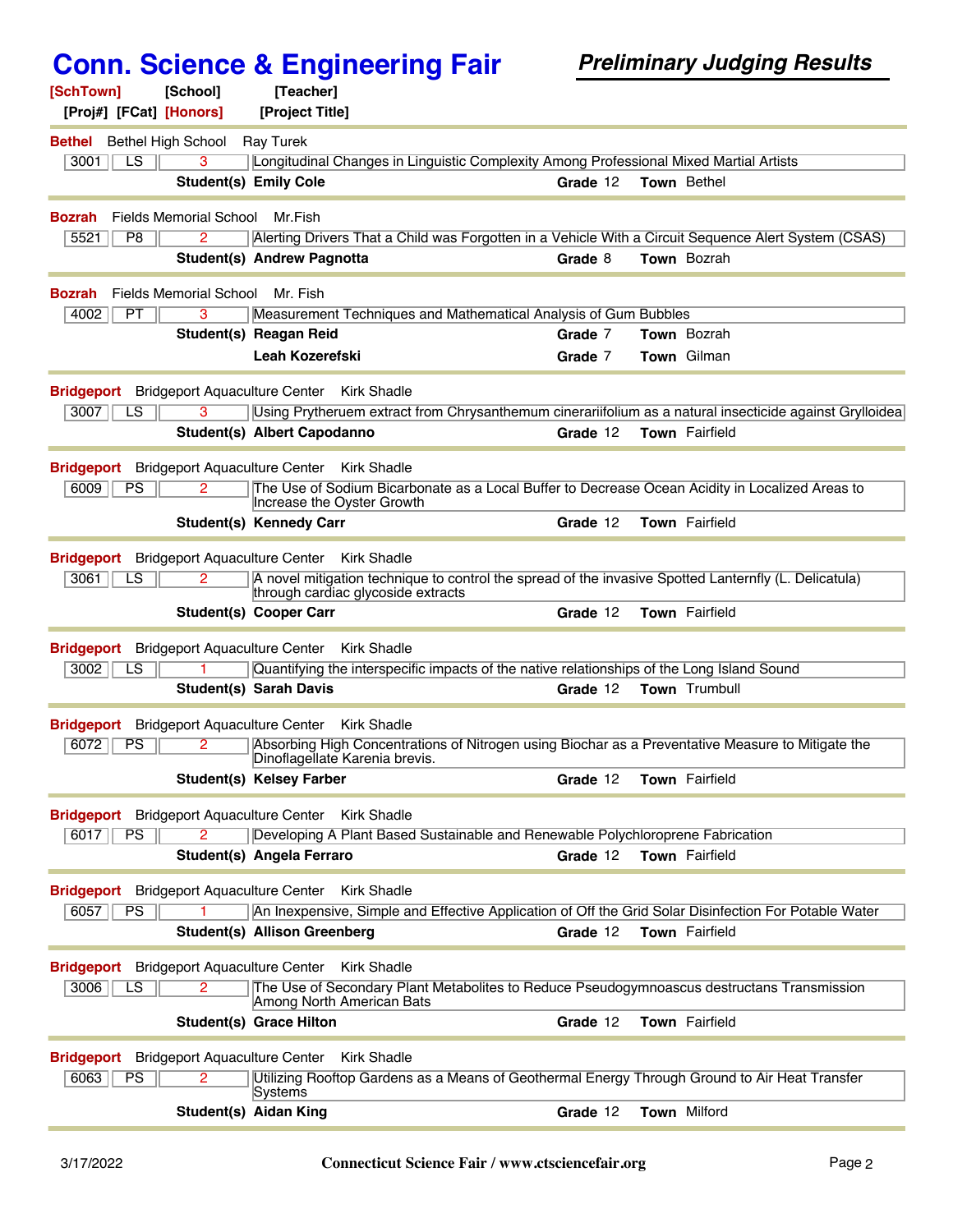|                                                             | <b>Conn. Science &amp; Engineering Fair</b>                                                                                                      |          | <b>Preliminary Judging Results</b> |
|-------------------------------------------------------------|--------------------------------------------------------------------------------------------------------------------------------------------------|----------|------------------------------------|
| [SchTown]<br>[School]                                       | [Teacher]                                                                                                                                        |          |                                    |
| [Proj#] [FCat] [Honors]                                     | [Project Title]                                                                                                                                  |          |                                    |
| <b>Bridgeport</b> Bridgeport Aquaculture Center Kirk Shadle |                                                                                                                                                  |          |                                    |
| 3109<br>LS<br>2                                             | Utilizing micronutrient activity to facilitate metabolic reprogramming in Mucopolysaccharidosis Type IIIA                                        |          |                                    |
|                                                             | <b>Student(s) Kailey Smith</b>                                                                                                                   | Grade 12 | <b>Town Milford</b>                |
| Bridgeport Bridgeport Aquaculture Center Kirk Shadle        |                                                                                                                                                  |          |                                    |
| 6067<br><b>PS</b><br>2                                      | Optimizing Desalinization of Industrial Brine Through Temperature Swing Solvent Extraction                                                       |          |                                    |
|                                                             | <b>Student(s) Jackson Warters</b>                                                                                                                | Grade 12 | Town Milford                       |
| Bridgeport Fairchild Wheeler: Biotechnology Rachel Klem     |                                                                                                                                                  |          |                                    |
| 3506   LST<br>3                                             | The Effects of Stress on the Immune System                                                                                                       |          |                                    |
|                                                             | Student(s) Kalaba Kibwe                                                                                                                          | Grade 12 | Town Stratford                     |
|                                                             | Rebecca Tunes-Muniz-DeSouza                                                                                                                      | Grade 12 | Town Stratford                     |
|                                                             | Bridgeport Fairchild Wheeler: Biotechnology Teresa Oliveira                                                                                      |          |                                    |
| $\overline{3}$<br>3505<br><b>LST</b>                        | Be Gone Shell Rot!                                                                                                                               |          |                                    |
|                                                             | Student(s) Phi Uanino                                                                                                                            | Grade 10 | Town Shelton                       |
|                                                             | <b>Angeline Tran</b>                                                                                                                             | Grade 10 | Town Shelton                       |
| <b>Bridgeport</b> John Winthrop School                      | Ms. Beres                                                                                                                                        |          |                                    |
| 4004<br>PT<br>2                                             | How Does The Amount of Borax Affect The Bounce Height Of Homemade Bounce Balls?                                                                  |          |                                    |
|                                                             | Student(s) Nancy Bonilla Rodriguez                                                                                                               | Grade 8  | Town Bridgeport                    |
|                                                             | <b>Abril Garcia-Martinez</b>                                                                                                                     | Grade 8  | Town Bridgeport                    |
| <b>Bridgeport</b>                                           | John Winthrop School Susan Beres                                                                                                                 |          |                                    |
| 1017<br>$\overline{2}$<br>LT.                               | How do fears change with age?                                                                                                                    |          |                                    |
|                                                             | <b>Student(s) Shiloh Gutierrez</b>                                                                                                               | Grade 8  | Town Bridgeport                    |
|                                                             | <b>Alyssa Cruz</b>                                                                                                                               | Grade 8  | <b>Town</b> Bridgeport             |
|                                                             |                                                                                                                                                  |          |                                    |
| Bridgeport John Winthrop School Ms. Beres                   |                                                                                                                                                  |          |                                    |
| 2516<br>L8                                                  | Which Filtration Material Leads to the Best Drinking Water?                                                                                      |          |                                    |
|                                                             | <b>Student(s) Wayne Lewis</b>                                                                                                                    | Grade 8  | Town Bridgeport                    |
| <b>Bridgeport</b> Park City Prep Charter School             | Mr. Jaekle                                                                                                                                       |          |                                    |
| 5522<br>P <sub>8</sub>                                      | The Connection of Coronal Mass Ejections and Sunspots                                                                                            |          |                                    |
|                                                             | <b>Student(s) Marcus Rosario</b>                                                                                                                 | Grade 8  | Town Bridgeport                    |
| Bridgeport Waltersville School John Cunningham              |                                                                                                                                                  |          |                                    |
| 3<br>4012<br>PT                                             | Does Potato Variety Affect Electrical Output in a Potato Battery?                                                                                |          |                                    |
|                                                             | Student(s) Luna Santiago                                                                                                                         | Grade 8  | Town BRIDGEPORT                    |
|                                                             | Delani Bailey                                                                                                                                    | Grade 8  | <b>Town</b> Bridgeport             |
| Cheshire High School Julie Barker<br><b>Cheshire</b>        |                                                                                                                                                  |          |                                    |
| 6030<br>PS<br>2                                             | How Raspberry Pi Microcomputers and Computer Vision Artificial Intelligence Can Be Utilized to Provide<br>Aid to the Visually Impaired Community |          |                                    |
|                                                             | Student(s) Siddhant Bhardwaj                                                                                                                     | Grade 11 | Town Cheshire                      |
| Cheshire High School Julie Barker<br><b>Cheshire</b>        |                                                                                                                                                  |          |                                    |
| 3058<br>$\overline{\text{LS}}$<br>3                         | What is the Difference Between Expensive Surgical/Cloth Masks and Cheap Surgical/Cloth Masks?<br>Should One Be Preferred Over the Other?         |          |                                    |
|                                                             | Student(s) Dipti Rajbongshi                                                                                                                      | Grade 9  | Town Cheshire                      |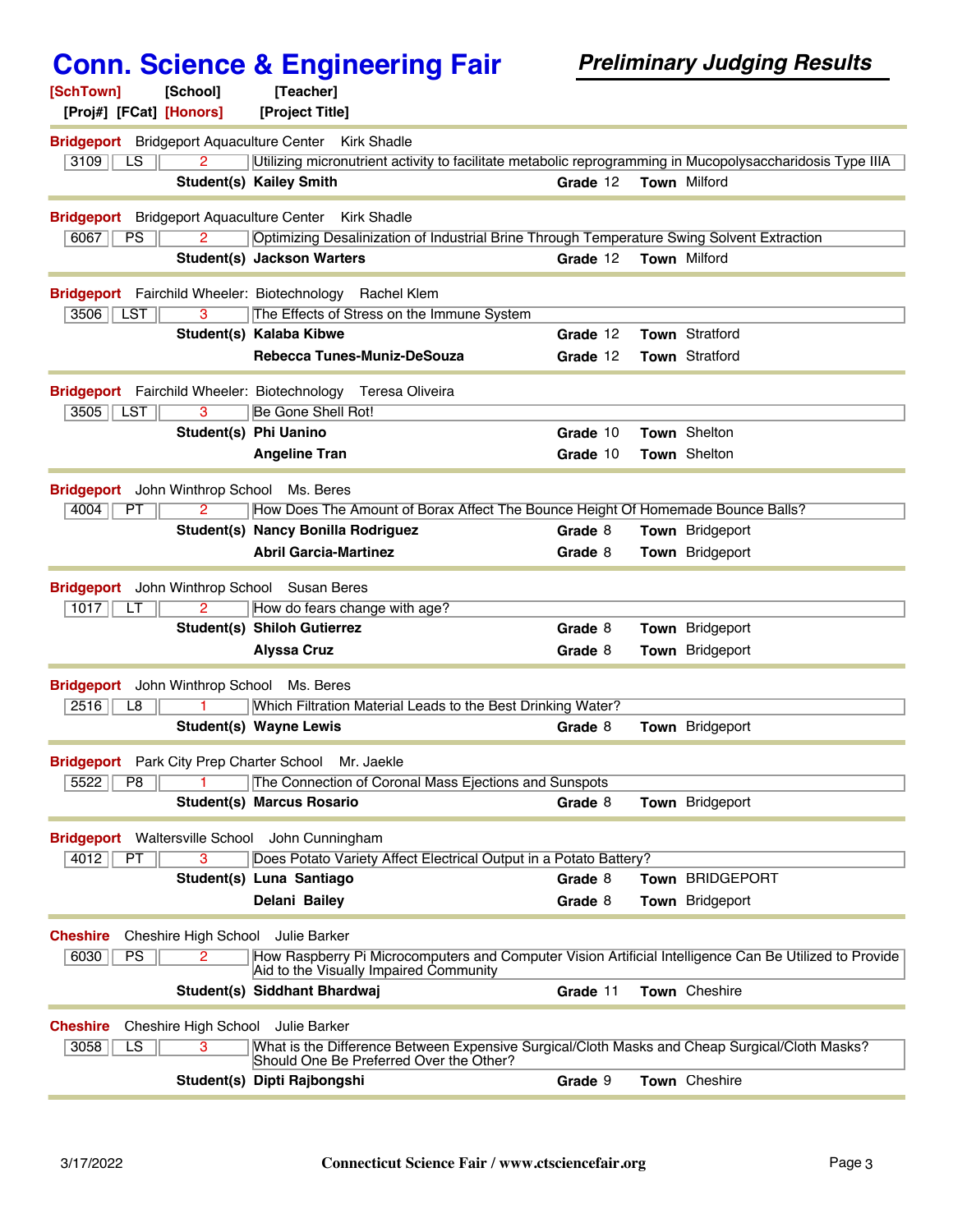| [SchTown]<br>[Proj#] [FCat] [Honors] | [School]               | [Teacher]<br>[Project Title]                                                                                                      |          |                    |
|--------------------------------------|------------------------|-----------------------------------------------------------------------------------------------------------------------------------|----------|--------------------|
|                                      |                        |                                                                                                                                   |          |                    |
| <b>Cheshire</b><br>6048<br>PS        | $\overline{2}$         | Cheshire High School Julie Barker<br>A Drunk-Driving Alerting Device using an HX711 Weight Sensor and MQ-3 Alcohol sensor         |          |                    |
|                                      |                        |                                                                                                                                   |          |                    |
|                                      |                        | Student(s) Sagarika Srinivasan                                                                                                    | Grade 11 | Town Cheshire      |
| <b>Cheshire</b>                      |                        | Cheshire High School Julie Barker                                                                                                 |          |                    |
| 3050<br>LS                           | 3                      | Effects of Lead on Gallus Gallus Embryonic Neurite Projections                                                                    |          |                    |
|                                      | Student(s) Tyler Tan   |                                                                                                                                   | Grade 12 | Town Cheshire      |
| <b>Cheshire</b>                      |                        | Cheshire High School Julie Barker                                                                                                 |          |                    |
| 3044<br>LS                           | 3                      | Statistical Methods on Incorporating Protein Structure Information with Rare Variant Association Studies                          |          |                    |
|                                      |                        | Student(s) Shangyu Xu                                                                                                             | Grade 11 | Town Cheshire      |
| <b>Cheshire</b>                      | Dodd Middle School     | Clare Gonzalez                                                                                                                    |          |                    |
| 5509<br>P8                           |                        | A Domestic Violence Alerting Device Comprised of an Analog Sound Level Meter OLED Display and iOS<br>Mobile App built using Swift |          |                    |
|                                      |                        | Student(s) Suchita Srinivasan                                                                                                     | Grade 8  | Town Cheshire      |
| <b>Cheshire</b>                      | St. Bridget School     | Michelle, Carroll                                                                                                                 |          |                    |
| 5011<br>P7                           |                        | Coding an Affordable Goat Identification System for All Farmers                                                                   |          |                    |
|                                      |                        | <b>Student(s) Avery Fowler</b>                                                                                                    | Grade 7  | Town Cheshire      |
| <b>Cheshire</b>                      | St. Bridget School     | Mrs. Michelle Carol                                                                                                               |          |                    |
| 5504<br>P <sub>8</sub>               | 2                      | Electrolyte Challenge                                                                                                             |          |                    |
|                                      |                        | <b>Student(s) Hailey Greasley</b>                                                                                                 | Grade 8  | Town Naugatuck     |
| <b>Clinton</b>                       | The Morgan School      | Lawrence Chapman                                                                                                                  |          |                    |
| PS<br>6083                           | 3                      | Neck and Head injuries in football                                                                                                |          |                    |
|                                      |                        | Student(s) Connor Loth                                                                                                            | Grade 12 | Town Clinton       |
|                                      |                        |                                                                                                                                   |          |                    |
| <b>Clinton</b><br>PS<br>6047         | The Morgan School<br>3 | Lawrence Chapman<br>The Effect of a Car's Age on Cabin Noise                                                                      |          |                    |
|                                      |                        | <b>Student(s) Davis Walker</b>                                                                                                    | Grade 10 | Town Clinton       |
|                                      |                        |                                                                                                                                   |          |                    |
| <b>Clinton</b>                       |                        | The Morgan School Lawrence Chapman                                                                                                |          |                    |
| PS<br>6045                           | 3                      | Marine Debris Collected From Hammonasset Beach State Park Between January 1, 2022 to February<br>28, 2022                         |          |                    |
|                                      |                        | Student(s) Julia Walker                                                                                                           | Grade 12 | Town Clinton       |
| <b>Danbury</b>                       |                        | Danbury High School Victoria McClelland                                                                                           |          |                    |
| 6064<br><b>PS</b>                    |                        | Comparing Various Machine Learning Models while Predicting Taxonomy using Codon Combinations                                      |          |                    |
|                                      |                        | Student(s) Shriya Jonnalagadda                                                                                                    | Grade 10 | Town Danbury       |
| <b>Danbury</b>                       |                        | Henry Abbott Technical High School andrew ipkovich                                                                                |          |                    |
| 3048<br>LS                           | 3                      | ways to safely provide lightening service to cosmetology customers using safer chemicals or organic                               |          |                    |
|                                      |                        | products<br><b>Student(s) Ruth Pacheco</b>                                                                                        | Grade 11 | Town danbury       |
| <b>Danbury</b>                       |                        | St. Gregory the Great School Mrs. Fahey                                                                                           |          |                    |
| 2004<br>L7                           |                        | How Does Water Temperature Affect Yeast Fermentation and Pizza Dough Growth?                                                      |          |                    |
|                                      |                        | Student(s) Anthony Bruno                                                                                                          | Grade 7  | Town New Fairfield |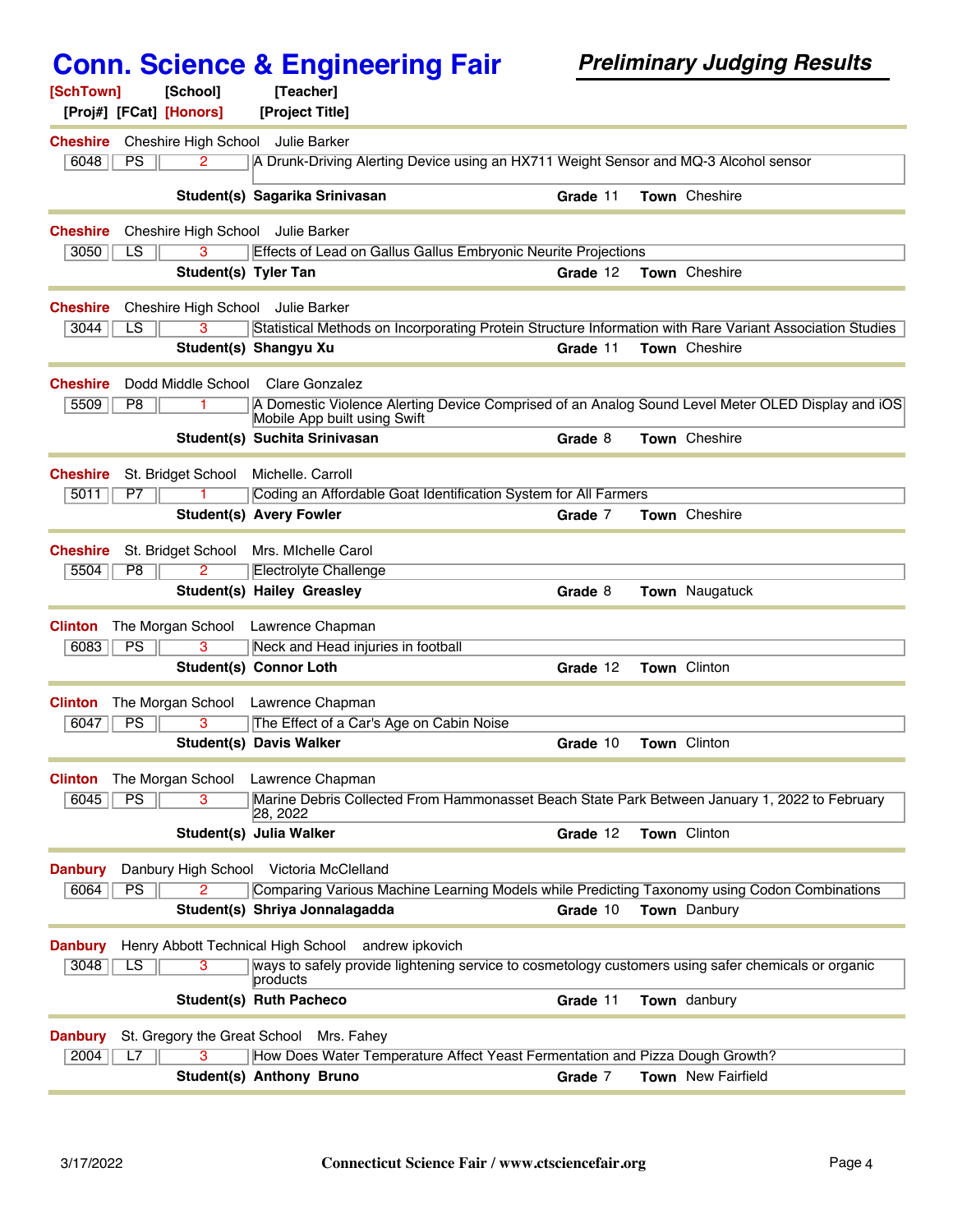| [SchTown]<br>[School]<br>[Teacher]<br>[Proj#] [FCat] [Honors]<br>[Project Title]                                                            |                                                                                  |
|---------------------------------------------------------------------------------------------------------------------------------------------|----------------------------------------------------------------------------------|
|                                                                                                                                             |                                                                                  |
| <b>Danbury</b><br>St. Gregory the Great School Christine Fahey<br>2013<br>$\overline{2}$<br>The Affects of Antacid Tablets on Acidity<br>L7 |                                                                                  |
| <b>Student(s) Francesco Carr</b>                                                                                                            | <b>Town</b> Brookfield<br>Grade 7                                                |
| <b>Danbury</b><br>St. Gregory the Great School Mrs, Fahey                                                                                   |                                                                                  |
| 1004<br>Sun vs. Moon<br>LТ                                                                                                                  |                                                                                  |
| <b>Student(s) Briella Dunkle</b>                                                                                                            | Grade 8<br><b>Town Newtown</b>                                                   |
| <b>Nicole Dicello</b>                                                                                                                       | Town Southbury<br>Grade 8                                                        |
| Sophia DaSilva                                                                                                                              | Town Danbury<br>Grade 8                                                          |
| <b>Danbury</b><br>St. Gregory the Great School Mrs. Fahey                                                                                   |                                                                                  |
| 2510<br>Type of light on sweet corn<br>L8                                                                                                   |                                                                                  |
| <b>Student(s) Andrew Falcao</b>                                                                                                             | <b>Town</b> Danbury<br>Grade 8                                                   |
| <b>Danbury</b><br>St. Gregory the Great School Mrs. Fahey                                                                                   |                                                                                  |
| 5003<br><b>Folds in Flight</b><br>P7<br>$\overline{2}$                                                                                      |                                                                                  |
| Student(s) Albert Fenaroli                                                                                                                  | Grade 7<br><b>Town</b> Danbury                                                   |
| <b>Danbury</b><br>St. Gregory the Great School Mrs. Fahey                                                                                   |                                                                                  |
| The Effect Of A Parabola On Wi-Fi Speed<br>5520<br>P8<br>3                                                                                  |                                                                                  |
| <b>Student(s) Liswed Layog</b>                                                                                                              | Grade 8<br>Town Danbury                                                          |
| <b>Danbury</b><br>St. Gregory the Great School Christine Fahey                                                                              |                                                                                  |
| $\overline{2}$<br>2002<br><b>Fertilizer Frenzy</b><br>L7                                                                                    |                                                                                  |
| <b>Student(s) Connor McMahon</b>                                                                                                            | Town Brookfield<br>Grade 7                                                       |
| <b>Danbury</b><br>St. Gregory the Great School Mrs. Fahey                                                                                   |                                                                                  |
| 3<br>Light it up with wind energy<br>4015<br>PT                                                                                             |                                                                                  |
| Student(s) Lukas Muy-cardenas                                                                                                               | Grade 8<br>Town Danbury                                                          |
| <b>David Perez</b>                                                                                                                          | Town Danbury<br>Grade 8                                                          |
| <b>Danbury</b><br>Westside Middle School Academy<br>Jon Neuhausel                                                                           |                                                                                  |
| 5510<br>P8<br>The Effects of Ice Mitigation Strategies on Livestock Waterers                                                                |                                                                                  |
| Student(s) Sophia Blumenreich                                                                                                               | <b>Town</b> Danbury<br>Grade 8                                                   |
| Westside Middle School Academy<br><b>Danbury</b><br>Jon Neuhausel                                                                           |                                                                                  |
| Model System Design For Technology-Assisted Insulin Regulation<br>5514<br>P8                                                                |                                                                                  |
| <b>Student(s) Sydney Borst</b>                                                                                                              | Grade 8<br>Town Danbury                                                          |
| Westside Middle School Academy Jon Neuhausel<br><b>Danbury</b>                                                                              |                                                                                  |
| 4013<br>PT                                                                                                                                  | Benefit of Granular and Mesh Filters on Concentrations of Microplastics in Water |
| Student(s) Krrish Brahmkshatriya                                                                                                            | Grade 8<br>Town Danbury                                                          |
| <b>Benjamin Miller</b>                                                                                                                      | Grade 8<br>Town Danbury                                                          |
| <b>Alexander Herzegovitch</b>                                                                                                               | Town Danbury<br>Grade 8                                                          |
| Westside Middle School Academy Jonathan Neuhausel<br><b>Danbury</b>                                                                         |                                                                                  |
| 5009<br>Impact of prediction methods on the percentage accuracy of a stock forecast.<br>P7                                                  |                                                                                  |
| Student(s) Alejandro Mayorga                                                                                                                | Town Danbury<br>Grade 7                                                          |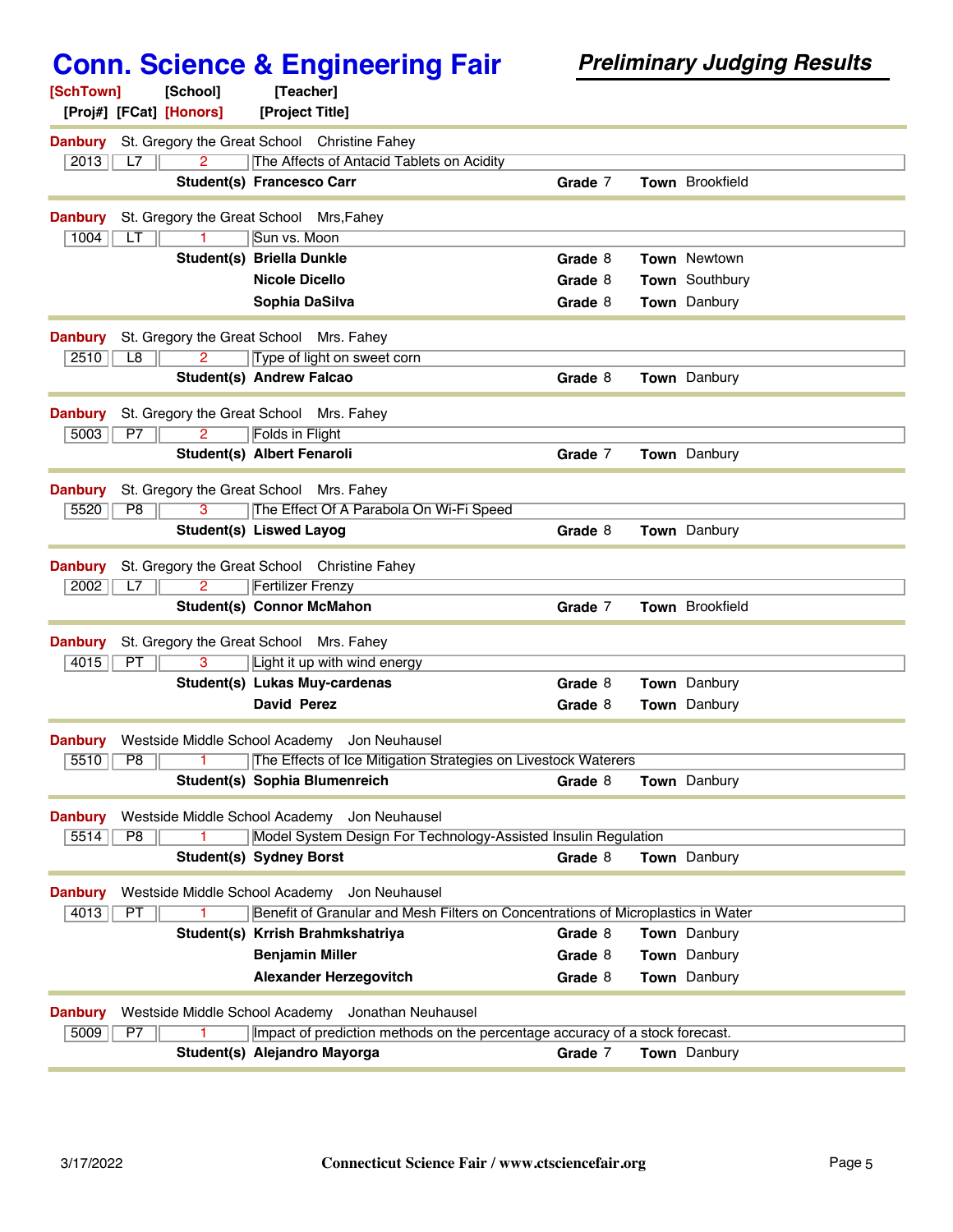| [SchTown]<br>[Proj#] [FCat] [Honors] | [School]                       | [Teacher]<br>[Project Title]                                                                                                                        |          |                     |
|--------------------------------------|--------------------------------|-----------------------------------------------------------------------------------------------------------------------------------------------------|----------|---------------------|
|                                      |                                |                                                                                                                                                     |          |                     |
| <b>Danbury</b><br>5517<br>P8         |                                | Westside Middle School Academy Jon Neuhausel<br>The Impact of Acetic Acid and Citric Acid on the Integrity of Plastic                               |          |                     |
|                                      |                                | <b>Student(s) Aiden McAllister</b>                                                                                                                  | Grade 8  | <b>Town</b> Danbury |
|                                      |                                |                                                                                                                                                     |          |                     |
| <b>Danbury</b><br>5501<br>P8         |                                | Westside Middle School Academy<br>Jon Neuhausel<br>The effect that hours of the night have on magnitude per square arcsecond on a sky quality meter |          |                     |
|                                      |                                | <b>Student(s) David Miller</b>                                                                                                                      | Grade 8  | Town Danbury        |
|                                      |                                |                                                                                                                                                     |          |                     |
| <b>Danbury</b>                       |                                | Westside Middle School Academy<br>Jon Neuhausel                                                                                                     |          |                     |
| 5523<br>P8                           | 2                              | Environmental Impact on the Corrosion of Steel Nipples                                                                                              |          |                     |
|                                      |                                | Student(s) Emilia Schweitzer                                                                                                                        | Grade 8  | Town Danbury        |
| <b>Danbury</b>                       |                                | Westside Middle School Academy Jonathan Neuhausel                                                                                                   |          |                     |
| 5505<br>P8                           |                                | Design and Testing of an Integrated 360 Degree Pi Camera System for Deep Well Rescue Mission                                                        |          |                     |
|                                      |                                | Student(s) Sandhya Sudarsanam                                                                                                                       | Grade 8  | <b>Town</b> Danbury |
| <b>Danbury</b>                       |                                | Westside Middle School Academy<br>Jon Neuhausel                                                                                                     |          |                     |
| 5002<br>P7                           | з                              | Citrus-based Super Absorbent Polymers (SAPs) for Remediation                                                                                        |          |                     |
|                                      |                                | <b>Student(s) Allison Tran</b>                                                                                                                      | Grade 7  | <b>Town</b> Danbury |
| <b>Darien</b>                        | Darien High School David Lewis |                                                                                                                                                     |          |                     |
| 3097<br>LS                           |                                | The effect of microplastic ingestion on the health of parasites (Cryptocotyle lingua) in periwinkles                                                |          |                     |
|                                      |                                | (Littorina littorea).<br><b>Student(s) Alison Enters</b>                                                                                            | Grade 12 | Town Darien         |
|                                      |                                |                                                                                                                                                     |          |                     |
| <b>Darien</b>                        | Darien High School             | <b>Guy Pratt</b>                                                                                                                                    |          |                     |
| 3113<br>LS                           | $\overline{2}$                 | BLAST-based Characterization of Protein Drug Targets in Protozoan Parasites                                                                         |          |                     |
|                                      |                                | Student(s) Ryan Jones                                                                                                                               | Grade 12 | <b>Town</b> Darien  |
| <b>Darien</b>                        | Darien High School             | David Lewis                                                                                                                                         |          |                     |
| $\overline{LS}$<br>3011              | 2                              | Selection of High-Affinity scFv for HPRT by Yeast Surface Display to Create an Antibody-Mediated<br>Immunotherapy                                   |          |                     |
|                                      |                                | Student(s) Stella Meier                                                                                                                             | Grade 12 | Town Darien         |
| <b>Darien</b> Darien High School     |                                | David Lewis                                                                                                                                         |          |                     |
| 6071<br><b>PS</b>                    |                                | Cloud Identification in Mars Daily Global Maps with Deep Learning                                                                                   |          |                     |
|                                      |                                | Student(s) Sebastian Mengwall                                                                                                                       | Grade 12 | <b>Town</b> Darien  |
| Darien                               | Darien High School             | <b>Guy Pratt</b>                                                                                                                                    |          |                     |
| 3043<br>$\overline{\text{LS}}$       | $\overline{2}$                 | Identification of Druggable Sites and Lead Compounds to Target ORF8 in SARS-CoV-2                                                                   |          |                     |
|                                      |                                | Student(s) Sibi Satheeshkumar                                                                                                                       | Grade 12 | <b>Town</b> Darien  |
|                                      |                                |                                                                                                                                                     |          |                     |
| <b>Darien</b><br>LS<br>3047          | Darien High School<br>2        | <b>Guy Pratt</b><br>Positive Reinforcement of Invasive Species Populations Through Manipulation of Microclimate by                                  |          |                     |
|                                      |                                | Berberis thunbergii, Amynthas agrestis, and Lumbricus terrestris                                                                                    |          |                     |
|                                      |                                | Student(s) Charlotte Simari                                                                                                                         | Grade 12 | <b>Town</b> Darien  |
| Darien                               |                                | Darien High School Mrs. Leventhal                                                                                                                   |          |                     |
| $\overline{\text{LS}}$<br>3049       | 2.                             | To Shine or Not to Shine - How Does a Zebrafish Pigment Cell Decide to Turn Black or Silver?                                                        |          |                     |
|                                      |                                | Student(s) Sophie Xu                                                                                                                                | Grade 11 | Town Darien         |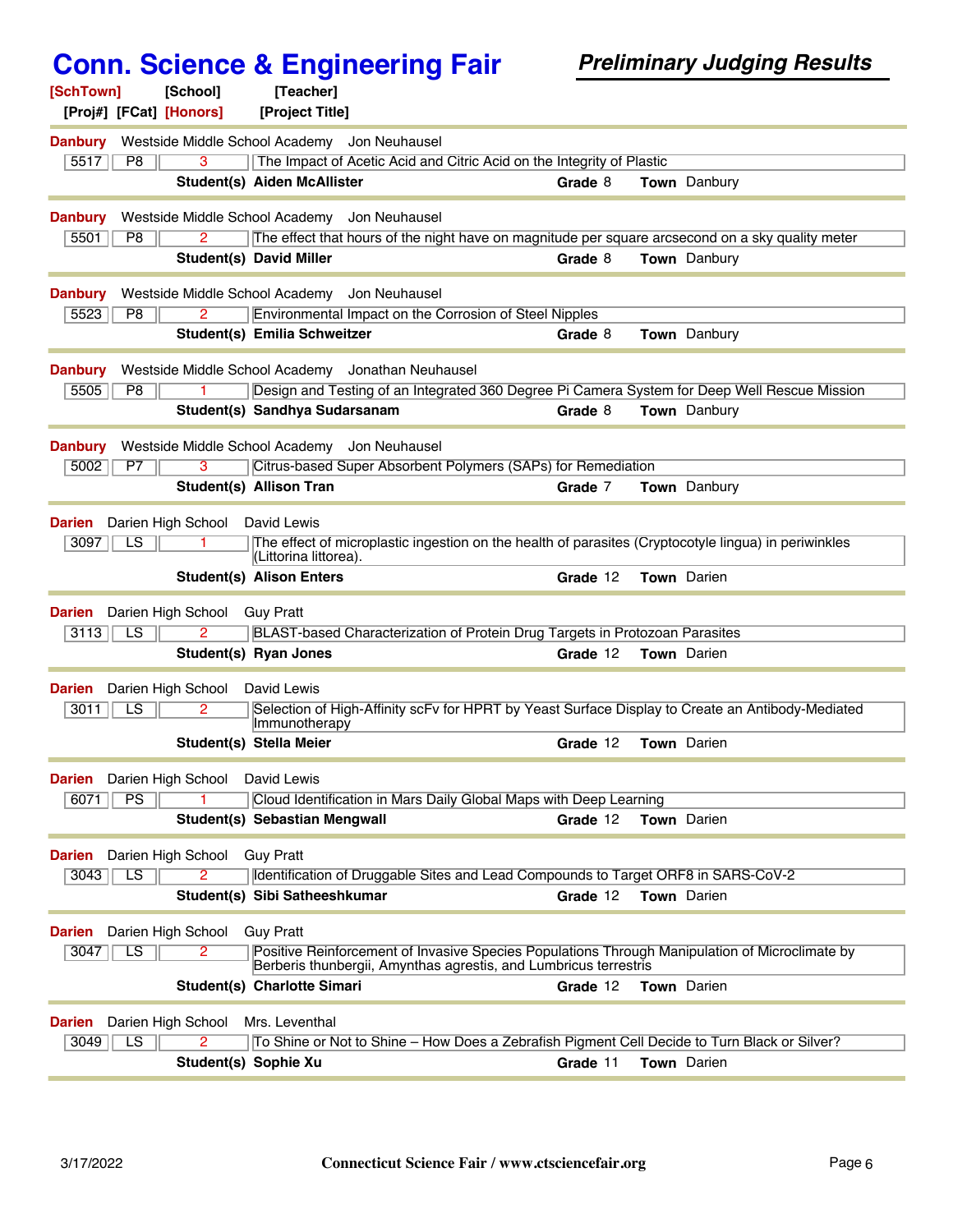| [SchTown]               | [School]                                                                | [Teacher]                                                                |          |  |                       |  |  |
|-------------------------|-------------------------------------------------------------------------|--------------------------------------------------------------------------|----------|--|-----------------------|--|--|
| [Proj#] [FCat] [Honors] |                                                                         | [Project Title]                                                          |          |  |                       |  |  |
|                         |                                                                         | East Lyme East Lyme High School Frederic Clark                           |          |  |                       |  |  |
| $3523$   LST            | 3<br>Effects of Deep Brain Stimulation Against Certain Malignant Tumors |                                                                          |          |  |                       |  |  |
|                         |                                                                         | Student(s) Nikhita Bolineni                                              | Grade 11 |  | Town East Lyme        |  |  |
|                         |                                                                         | <b>Yurina Shirai</b>                                                     | Grade 12 |  | <b>Town Niantic</b>   |  |  |
|                         |                                                                         | Jenny Guo                                                                | Grade 12 |  | <b>Town</b> East Lyme |  |  |
|                         |                                                                         | <b>East Lyme</b> East Lyme High School Fred Willson                      |          |  |                       |  |  |
| 6001<br>PS              | 2                                                                       | The Hydrogen Motor                                                       |          |  |                       |  |  |
|                         |                                                                         | Student(s) Benjamin England                                              | Grade 12 |  | Town salem            |  |  |
|                         |                                                                         |                                                                          |          |  |                       |  |  |
|                         |                                                                         | East Lyme East Lyme High School Frederic Clark                           |          |  |                       |  |  |
| 3024<br>LS              |                                                                         | Pathoid - A Video Game that Teaches the Immune System                    |          |  |                       |  |  |
|                         | <b>Student(s) Eric Yang</b>                                             |                                                                          | Grade 9  |  | Town East Lyme        |  |  |
| <b>Ellington</b>        | Ellington Middle School                                                 | Scott Raiola                                                             |          |  |                       |  |  |
| 5007<br>P7              |                                                                         | Wall climbing soft robot                                                 |          |  |                       |  |  |
|                         |                                                                         | Student(s) Thomas Gerlach                                                | Grade 7  |  | <b>Town Ellington</b> |  |  |
|                         |                                                                         |                                                                          |          |  |                       |  |  |
| <b>Enfield</b>          | Chiaravalle Academy                                                     | Mrs. Quinby                                                              |          |  |                       |  |  |
| 1008<br>LT              | $\overline{2}$                                                          | How music affects pill bugs behaviors.<br>Student(s) Anna Burnham        | Grade 7  |  | Town Suffield         |  |  |
|                         |                                                                         |                                                                          | Grade 7  |  | Town Windsor          |  |  |
|                         |                                                                         | <b>Hadley Buttrey</b>                                                    |          |  |                       |  |  |
| <b>Enfield</b>          | Chiaravalle Academy                                                     | <b>Timothy Coleman</b>                                                   |          |  |                       |  |  |
| 1014<br>LТ              | $\overline{2}$                                                          | Sodium Bicarbonate as a Cost Effective Method for Raising the pH of Soil |          |  |                       |  |  |
|                         |                                                                         | <b>Student(s) Lainey Czerwiec</b>                                        | Grade 8  |  | Town Feeding Hills    |  |  |
|                         |                                                                         | <b>Olivia Keise</b>                                                      | Grade 8  |  | Town South Windsor    |  |  |
|                         |                                                                         | <b>Bridget Kelly</b>                                                     | Grade 8  |  | <b>Town</b> Enfield   |  |  |
| <b>Enfield</b>          | Chiaravalle Academy                                                     | Tim Coleman                                                              |          |  |                       |  |  |
| 1001<br>LТ              | 3                                                                       | Do Essential Oils Promote the Growth of Yeast Cells?                     |          |  |                       |  |  |
|                         |                                                                         | <b>Student(s) John Donnelly</b>                                          | Grade 7  |  | Town Suffield         |  |  |
|                         |                                                                         | John Pereira IV                                                          | Grade 7  |  | Town Enfield          |  |  |
|                         |                                                                         |                                                                          |          |  |                       |  |  |
| <b>Enfield</b>          | Chiaravalle Academy                                                     | Tim Coleman<br>Improving Composting During the Winter Months             |          |  |                       |  |  |
| 1016<br>LT              |                                                                         | <b>Student(s) Delainey Pappas</b>                                        | Grade 7  |  | Town Enfield          |  |  |
|                         |                                                                         | <b>Sabrina Plaz</b>                                                      | Grade 7  |  | Town Suffield         |  |  |
|                         |                                                                         | <b>Madeline Agrafojo</b>                                                 | Grade 7  |  | Town Suffield         |  |  |
|                         |                                                                         |                                                                          |          |  |                       |  |  |
| <b>Enfield</b>          | Chiaravalle Academy                                                     | Mr. Coleman                                                              |          |  |                       |  |  |
| 1002<br>LТ              | $\overline{2}$                                                          | Optimum Composting For Eisenia fetida                                    |          |  |                       |  |  |
|                         |                                                                         | <b>Student(s) Sage Pierce</b>                                            | Grade 8  |  | Town Enfield          |  |  |
|                         |                                                                         | <b>Catherine Wilcox</b>                                                  | Grade 8  |  | Town Enfield          |  |  |
|                         |                                                                         |                                                                          |          |  |                       |  |  |
| <b>Enfield</b>          | Chiaravalle Academy                                                     | <b>Timothy Coleman</b>                                                   |          |  |                       |  |  |
| 4014<br><b>PT</b>       |                                                                         | Can You Separate Solids and Liquids Going Down Your Sink                 |          |  |                       |  |  |
|                         |                                                                         | <b>Student(s) Caleb Quinby</b>                                           | Grade 7  |  | <b>Town Windsor</b>   |  |  |
|                         |                                                                         | <b>Holt Serrano</b>                                                      | Grade 7  |  | Town Somers           |  |  |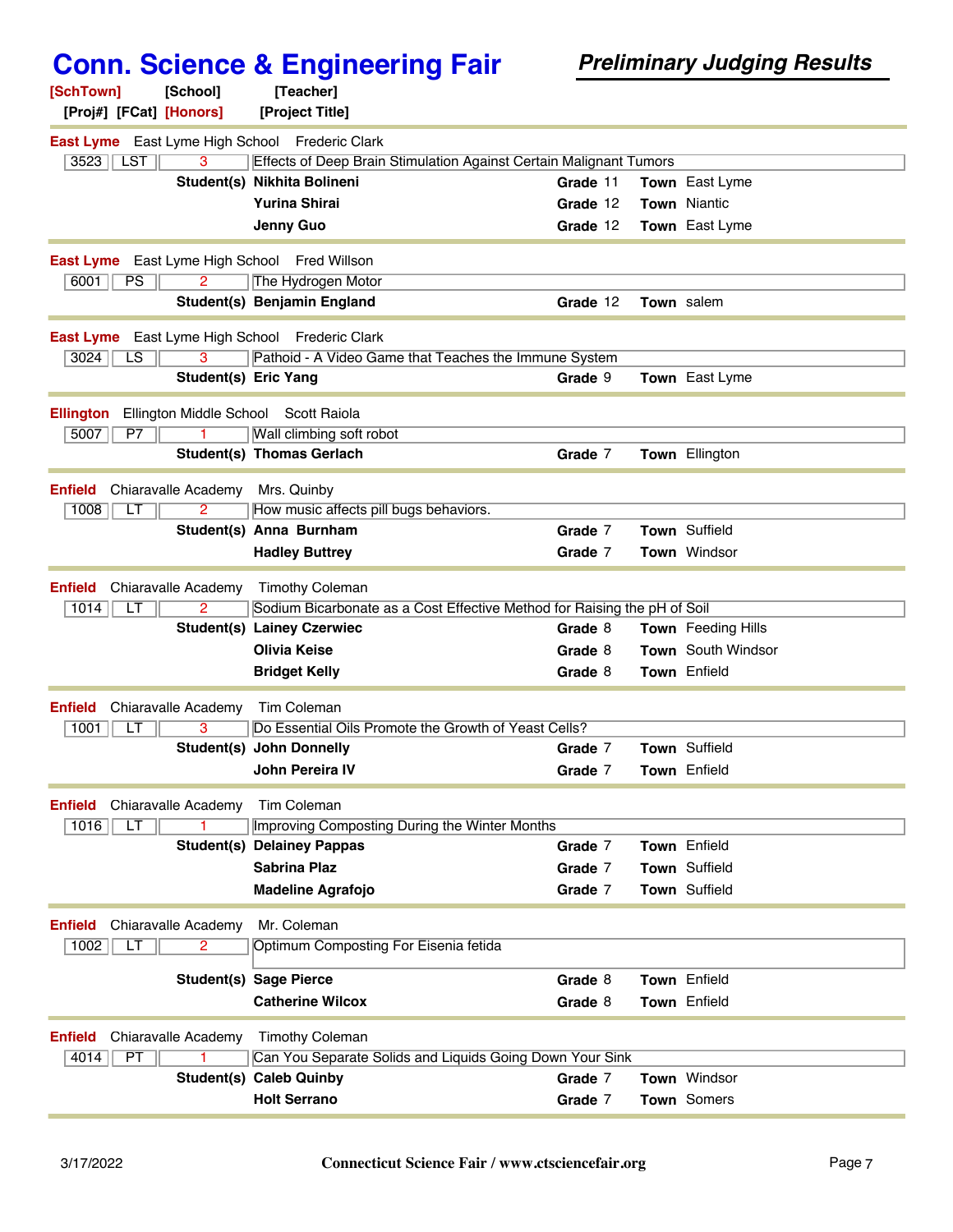| [SchTown]<br>[Proj#] [FCat] [Honors]              | [School]            | [Teacher]                            |                                                                                                            |          |                                                                                                       |
|---------------------------------------------------|---------------------|--------------------------------------|------------------------------------------------------------------------------------------------------------|----------|-------------------------------------------------------------------------------------------------------|
|                                                   |                     | [Project Title]                      |                                                                                                            |          |                                                                                                       |
| <b>Enfield</b>                                    | Chiaravalle Academy | <b>Timothy Coleman</b>               |                                                                                                            |          |                                                                                                       |
| 1003<br>LТ                                        |                     | <b>Student(s) Carys Wilson</b>       | Comparing Kale Growth In Hydroponics Versus Potting Soil In Winter                                         | Grade 7  | <b>Town</b> Somers                                                                                    |
|                                                   |                     | <b>Delphine Lamattina</b>            |                                                                                                            | Grade 7  | Town West Hartford                                                                                    |
|                                                   |                     |                                      |                                                                                                            |          |                                                                                                       |
| <b>Enfield</b>                                    | Chiaravalle Academy | <b>Timothy Coleman</b>               |                                                                                                            |          |                                                                                                       |
| 4010<br>PT                                        | 1.                  | Water                                |                                                                                                            |          | Determining the Most Efficient and Effective Method of Filtration for the Purpose of Creating Potable |
|                                                   |                     | <b>Student(s) Rhys Wilson</b>        |                                                                                                            | Grade 8  | Town Somers                                                                                           |
|                                                   |                     | <b>Oliver Kolb</b>                   |                                                                                                            | Grade 8  | Town Longmeadow                                                                                       |
|                                                   |                     | <b>Jacek Cieslak</b>                 |                                                                                                            | Grade 8  | <b>Town Monson</b>                                                                                    |
| <b>Fairfield</b>                                  |                     | Fairfield College Preparatory School | Mrs. Kiel                                                                                                  |          |                                                                                                       |
| LS<br>3055                                        | 3                   | Better Honey                         |                                                                                                            |          |                                                                                                       |
|                                                   |                     | Student(s) David Boudreau Jr         |                                                                                                            | Grade 11 | Town Ansonia                                                                                          |
| <b>Farmington</b> Miss Porter's School Betty Wang |                     |                                      |                                                                                                            |          |                                                                                                       |
| 3078<br>LS                                        |                     |                                      | Using Single-Cell Analysis to Explore Prognostic Genes in Prostate Cancer                                  |          |                                                                                                       |
|                                                   |                     | Student(s) Junyue Ma                 |                                                                                                            | Grade 11 | Town Farmington                                                                                       |
| <b>Fishers Island</b>                             |                     | Fishers Island School Carol Giles    |                                                                                                            |          |                                                                                                       |
| 3083<br>LS                                        | 2                   |                                      |                                                                                                            |          | The Effects Ocean Acidification has on the Antimicrobial properties of Sulfur Nanoparticles from the  |
|                                                   |                     |                                      | Marine Sponge Species Halichondria Bowerbanki.                                                             |          |                                                                                                       |
|                                                   |                     | Student(s) Madeleine Hatfield        |                                                                                                            | Grade 11 | Town GROTON                                                                                           |
| Glastonbury Glastonbury High School               |                     |                                      | Diane Pintavalle                                                                                           |          |                                                                                                       |
| 3085<br>LS                                        |                     |                                      | Potential Role of Filaggrin within Different Stages of Osteosarcoma                                        |          |                                                                                                       |
|                                                   |                     | Student(s) Meghan Brink              |                                                                                                            | Grade 12 | <b>Town</b> South Glastonbury                                                                         |
| Glastonbury Glastonbury High School               |                     | Diane Pintavalle                     |                                                                                                            |          |                                                                                                       |
| 3102<br>LS                                        |                     |                                      | Investigating bipartite reaction of DNA polymerase iota with deubiquitinating enzyme usp7                  |          |                                                                                                       |
|                                                   |                     | <b>Student(s) Zoe Gates</b>          |                                                                                                            | Grade 12 | Town Glastonbury                                                                                      |
| Glastonbury Glastonbury High School               |                     |                                      | Diane Pintavalle                                                                                           |          |                                                                                                       |
| 3027   LS                                         | 3                   |                                      | Dyslexia Over the Course of a Five-Week Reading Intervention                                               |          | Changes in Resting State Electroencephalographic (EEG) Power in Children with Developmental           |
|                                                   |                     | Student(s) Ruviha Homma              |                                                                                                            | Grade 12 | Town Glastonbury                                                                                      |
| Glastonbury Glastonbury High School               |                     |                                      | Diane Pintavalle                                                                                           |          |                                                                                                       |
| 3020<br>LS.                                       |                     |                                      |                                                                                                            |          | Machine Learning Analysis of EEG Signals to Predict Working Memory Performance in Healthy and         |
|                                                   |                     | Schizophrenic Adults                 |                                                                                                            |          |                                                                                                       |
|                                                   |                     | Student(s) Niteesh Kalangi           |                                                                                                            | Grade 11 | Town Glastonbury                                                                                      |
| Glastonbury Glastonbury High School               |                     |                                      | Diane Pintavalle                                                                                           |          |                                                                                                       |
| 3081<br>LS                                        | $\overline{2}$      | lasthma                              |                                                                                                            |          | Investigation of RNA concentration in three layered or surgical masks among children with and without |
|                                                   |                     | <b>Student(s) Tyler Rogers</b>       |                                                                                                            | Grade 11 | Town Glastonbury                                                                                      |
|                                                   |                     |                                      |                                                                                                            |          |                                                                                                       |
| Glastonbury Glastonbury High School<br>3046<br>LS | 3                   |                                      | Diane Pintavalle<br>Longitudinal viability of a mixed community of microbes in two methods of preservation |          |                                                                                                       |
|                                                   |                     |                                      |                                                                                                            |          |                                                                                                       |
|                                                   |                     | Student(s) Arushi Sharma             |                                                                                                            | Grade 12 | Town Glastonbury                                                                                      |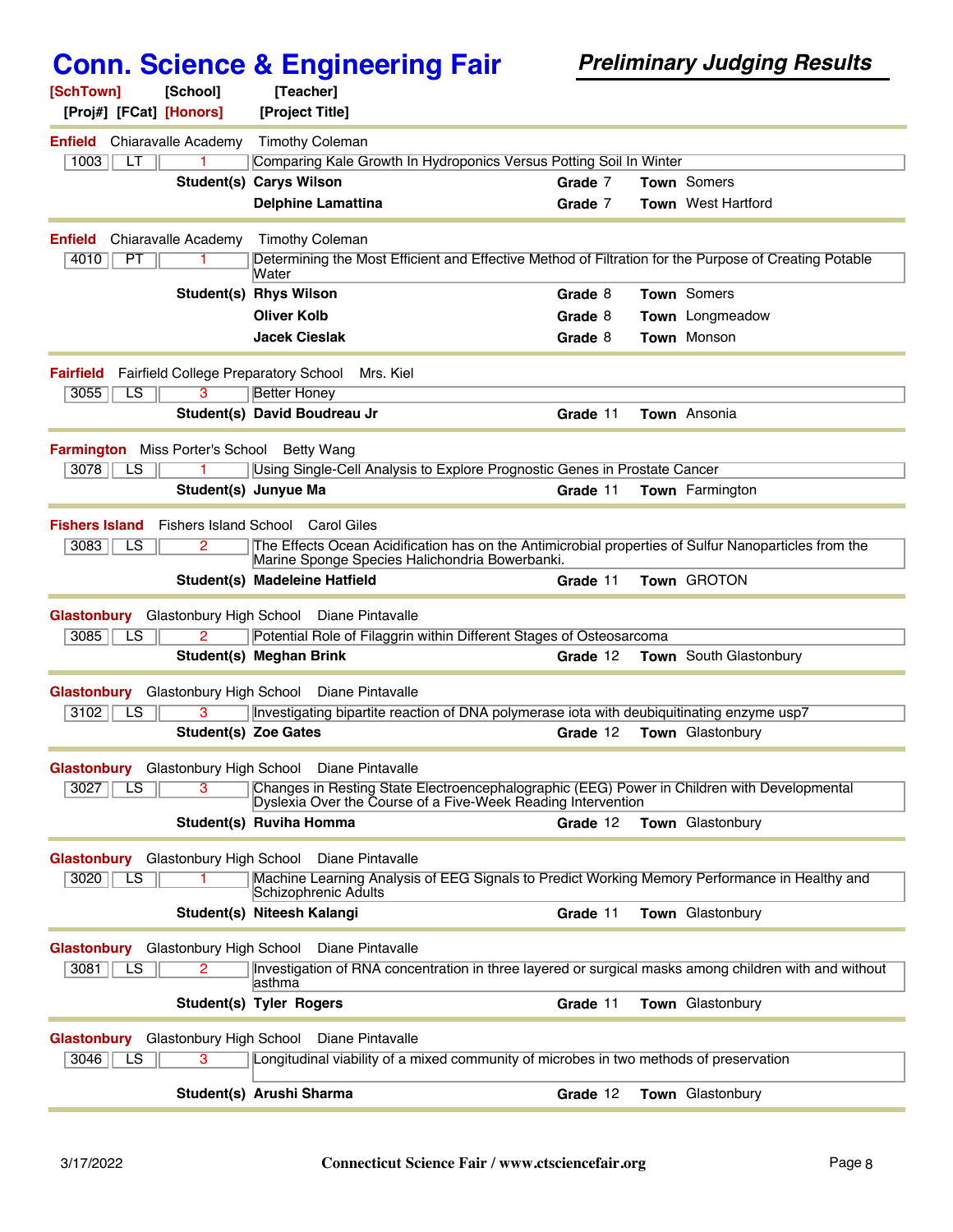| [SchTown]                           | [School]                | [Teacher]                                                     |                                                                                        |          |                 |                                                                                                              |
|-------------------------------------|-------------------------|---------------------------------------------------------------|----------------------------------------------------------------------------------------|----------|-----------------|--------------------------------------------------------------------------------------------------------------|
| [Proj#] [FCat] [Honors]             |                         | [Project Title]                                               |                                                                                        |          |                 |                                                                                                              |
| Glastonbury Glastonbury High School |                         |                                                               | Diane Pintavalle                                                                       |          |                 |                                                                                                              |
| 3031<br>LS                          | 3                       |                                                               |                                                                                        |          |                 | Impact of Cationic Lysine Residues on the Endosomal Escape Rate of Nucleic Acid Nanocapsules                 |
|                                     |                         | Student(s) Emily Szydlo                                       |                                                                                        | Grade 12 |                 | Town Glastonbury                                                                                             |
| Greenwich                           | <b>Brunswick School</b> | Dana Montanez                                                 |                                                                                        |          |                 |                                                                                                              |
| $\overline{LS}$<br>3033             | 3                       |                                                               | White-Nose Syndrome: A study of UV light on propagation and growth rate of a proxy for |          |                 |                                                                                                              |
|                                     |                         | Pseudogymnoascus destructans.<br><b>Student(s) Cole Cline</b> |                                                                                        | Grade 10 |                 | Town Greenwich                                                                                               |
|                                     |                         |                                                               |                                                                                        |          |                 |                                                                                                              |
| Greenwich                           | <b>Brunswick School</b> | Dana Montanez                                                 |                                                                                        |          |                 |                                                                                                              |
| 3105<br>LS                          | 2                       | growth in low water areas.                                    |                                                                                        |          |                 | Comparing the effectiveness of chemically derived chitin v. protease derived chitin, in increasing plant     |
|                                     |                         | <b>Student(s) Luke Dougherty</b>                              |                                                                                        | Grade 10 |                 | <b>Town</b> Bronxville                                                                                       |
|                                     |                         |                                                               |                                                                                        |          |                 |                                                                                                              |
| Greenwich                           | <b>Brunswick School</b> | Dana Montanez                                                 |                                                                                        |          |                 |                                                                                                              |
| 3502<br>LST                         | 3                       |                                                               | Metal-Mediated Electromagnetic Radiation:                                              |          |                 |                                                                                                              |
|                                     |                         | <b>Student(s) Collin Eschricht</b>                            |                                                                                        | Grade 11 |                 | Town OLD GREENWICH                                                                                           |
|                                     |                         | <b>Hunter Spiess</b>                                          |                                                                                        | Grade 11 |                 | Town Old Greenwich                                                                                           |
| Greenwich                           | <b>Brunswick School</b> | Dana Montanez                                                 |                                                                                        |          |                 |                                                                                                              |
| 3516<br>LST                         | $\overline{2}$          |                                                               |                                                                                        |          |                 | A Comparative Analysis of Denitrifying Bioreactors as an Abatement of Heightened Nitrous Oxide Levels        |
|                                     |                         | Student(s) Jackson Fels                                       |                                                                                        | Grade 11 |                 | <b>Town</b> Riverside                                                                                        |
|                                     |                         | William Klein                                                 |                                                                                        | Grade 11 |                 | <b>Town</b> Greenwich                                                                                        |
| Greenwich                           | <b>Brunswick School</b> | Dana Montanez                                                 |                                                                                        |          |                 |                                                                                                              |
| 3508<br>LST                         | 2                       |                                                               | Microbial Fuel Cells: Generation of Clean Energy by Electrogenic Bacteria              |          |                 |                                                                                                              |
|                                     |                         | Student(s) Henry Ferguson                                     |                                                                                        | Grade 10 |                 | <b>Town</b> Greenwich                                                                                        |
|                                     |                         | <b>Thomas Pope</b>                                            |                                                                                        | Grade 10 |                 | Town Darien                                                                                                  |
| Greenwich                           | <b>Brunswick School</b> | Dana Montanez                                                 |                                                                                        |          |                 |                                                                                                              |
| 6061<br><b>PS</b>                   | 2                       |                                                               |                                                                                        |          |                 | Optimization of the Sleep Cycle by Activation of the Parasympathetic Nervous System Using Low-               |
|                                     |                         |                                                               | frequency Vibrations and Heart Rate Variability Analysis.                              |          |                 |                                                                                                              |
|                                     |                         | Student(s) Ryan Kulsakdinun                                   |                                                                                        | Grade 11 |                 | Town Armonk                                                                                                  |
| <b>Greenwich</b> Brunswick School   |                         | Dana Montanez                                                 |                                                                                        |          |                 |                                                                                                              |
| <b>PST</b><br>6501                  | 2                       |                                                               | Thermal Desalination: A More Efficient and Sustainable Alternative to Reverse Osmosis  |          |                 |                                                                                                              |
|                                     |                         | <b>Student(s) Robert MacNaughton</b>                          |                                                                                        | Grade 10 |                 | Town Bronxville                                                                                              |
|                                     |                         | <b>Michael Yeager</b>                                         |                                                                                        | Grade 10 |                 | Town Greenwich                                                                                               |
| Greenwich                           | <b>Brunswick School</b> | Dana Montanez                                                 |                                                                                        |          |                 |                                                                                                              |
| 3509<br>LST                         | 1                       |                                                               |                                                                                        |          |                 | Utilizing the Mycorrhizal relationship between plants as a biological control to prevent insect invasion and |
|                                     |                         | disease in plant populations.                                 |                                                                                        |          |                 |                                                                                                              |
|                                     | Student(s)              | <b>Jack Morningstar</b>                                       |                                                                                        | Grade 10 |                 | Town Greenwich                                                                                               |
|                                     |                         | <b>Sebastian DeAngelis</b>                                    |                                                                                        | Grade 10 |                 | <b>Town</b> Darien                                                                                           |
| Greenwich                           | <b>Brunswick School</b> | Dana Montanez                                                 |                                                                                        |          |                 |                                                                                                              |
| 3507<br>LST                         | 1                       | ruminants                                                     |                                                                                        |          |                 | Identification and purification of algal supplements as a means to reduce methane production within          |
|                                     |                         | Student(s) James O'Connor                                     |                                                                                        | Grade 10 | <b>Town</b> Rye |                                                                                                              |
|                                     |                         | <b>Whip Gorman</b>                                            |                                                                                        | Grade 10 |                 | Town New Cannan                                                                                              |
|                                     |                         |                                                               |                                                                                        |          |                 |                                                                                                              |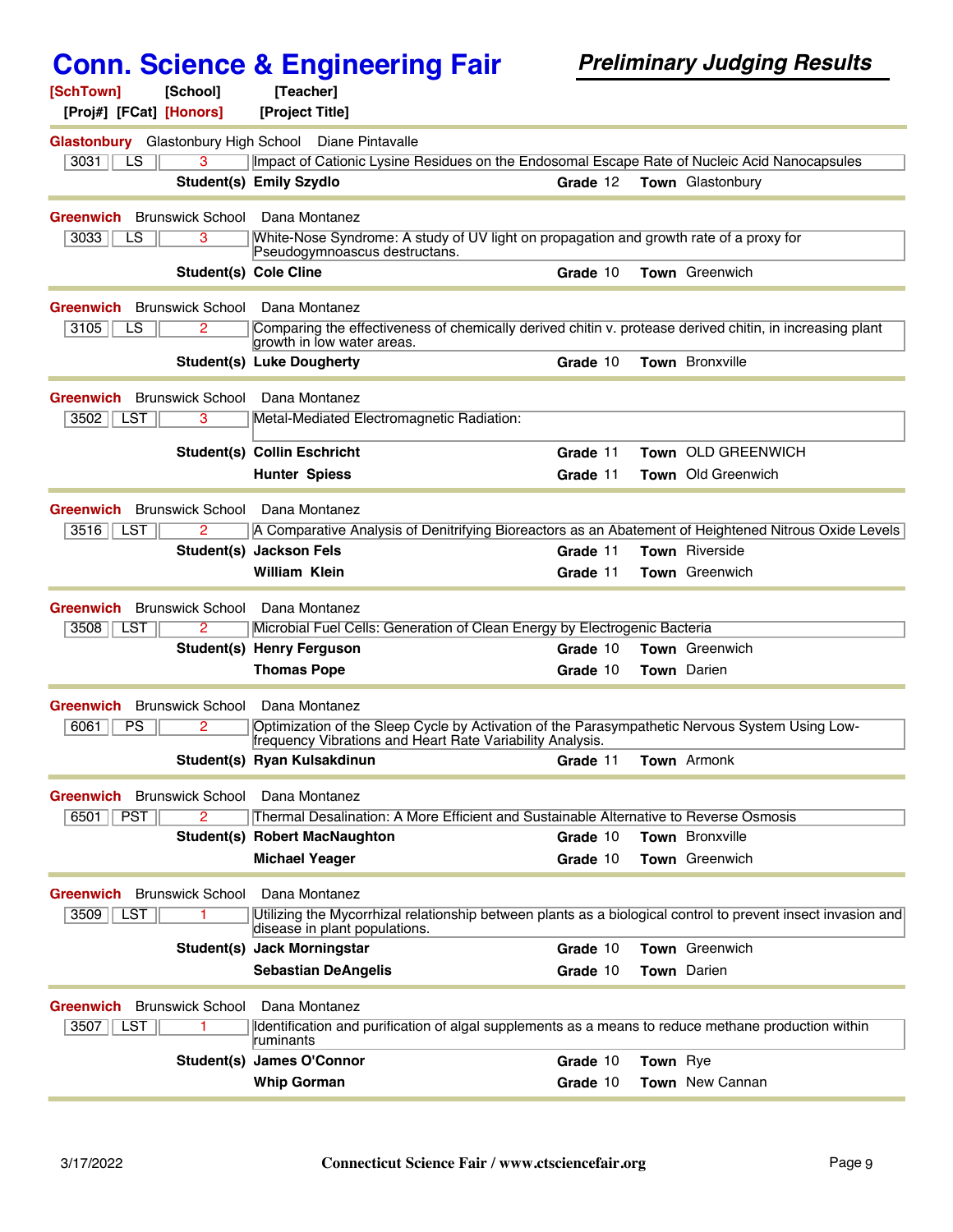| [SchTown]<br>[School]                                      | [Teacher]                                             |                                                                                                               |
|------------------------------------------------------------|-------------------------------------------------------|---------------------------------------------------------------------------------------------------------------|
| [Proj#] [FCat] [Honors]                                    | [Project Title]                                       |                                                                                                               |
| <b>Greenwich</b> Brunswick School                          | Dana Montanez                                         |                                                                                                               |
| 3512<br>LST<br>1                                           | spectroscopy.                                         | Determining the optimal concentration of nitrogen in fertilizer by examining Wheat samples with NIR           |
|                                                            | <b>Student(s) Campbell Officer</b>                    | Town Greenwich<br>Grade 11                                                                                    |
|                                                            | <b>Henry Sorbaro</b>                                  | <b>Town</b> Greenwich<br>Grade 11                                                                             |
| <b>Brunswick School</b><br>Greenwich                       | Dana Montanez                                         |                                                                                                               |
| 6512<br><b>PST</b><br>3                                    |                                                       | Utilization of Recycled Materials as an Efficient Insulator for Power Distribution Lines                      |
|                                                            | <b>Student(s) Casey Quinson</b>                       | Grade 10<br>Town Rye Brook                                                                                    |
|                                                            | <b>Connor Choy</b>                                    | Town Greenwich<br>Grade 10                                                                                    |
|                                                            |                                                       |                                                                                                               |
| <b>Brunswick School</b><br><b>Greenwich</b>                | Dana Montanez                                         |                                                                                                               |
| 3518<br>LST<br>2                                           | light cube                                            | Production and purification of luciferase via bacterial transformation: An effort to create a self-sustaining |
|                                                            | <b>Student(s) Trip Williams</b>                       | Town Greenwich<br>Grade 11                                                                                    |
|                                                            | <b>Teddy Danforth</b>                                 | <b>Town</b> Greenwich<br>Grade 11                                                                             |
| <b>Brunswick School</b><br><b>Greenwich</b>                | Dana Montanez                                         |                                                                                                               |
| 3510<br>$\mathsf{\mathsf{\mathsf{\mathsf{  }}}}$ LST<br>2  | areas, and areas adjacent to trash burning facilities | A comparative analysis of the presence of microplastics in soil and rainwater between rural areas, urban      |
|                                                            | Student(s) Jackson Wolfram                            | Town Riverside<br>Grade 11                                                                                    |
|                                                            | <b>Tomas Delgado</b>                                  | <b>Town</b> Riverside<br>Grade 11                                                                             |
| <b>Greenwich Academy</b><br><b>Greenwich</b>               | Kristin Gannon                                        |                                                                                                               |
| PS<br>6052<br>2                                            | Helical Photosynthetic Microorganism                  | Developing and Testing Updated Geometric Structures to Model the Optical Properties of Spirulina, a           |
|                                                            | <b>Student(s) Natalie Shell</b>                       | Town Greenwich<br>Grade 12                                                                                    |
| <b>Greenwich Academy</b><br>Greenwich                      | Dr. Monica Ortiz                                      |                                                                                                               |
| 6038<br>PS<br>3                                            |                                                       | Using Artificial Intelligence to Analyze the Changes in Opioid Prescriptions and Usages Brought by            |
|                                                            | <b>Efforts to Reduce Overdoses</b>                    |                                                                                                               |
|                                                            | Student(s) Karthika Siva                              | <b>Town Stamford</b><br>Grade 11                                                                              |
| <b>Greenwich</b> Greenwich Catholic School Mrs. Carol Lutz |                                                       |                                                                                                               |
| 1007<br>LТ                                                 | Ready, Set, Grow                                      |                                                                                                               |
|                                                            | <b>Student(s) Nicholas Barone</b>                     | <b>Town</b> Stamford<br>Grade 7                                                                               |
|                                                            | <b>Luke Mannello</b>                                  | Grade 7<br>Town Stamford                                                                                      |
| <b>Greenwich</b>                                           | Greenwich Catholic School Carol Lutz                  |                                                                                                               |
| 4011<br>PT<br>3                                            | <b>Flow Infinity</b>                                  |                                                                                                               |
|                                                            | <b>Student(s) Rebecca Conroy</b>                      | Town Stamford<br>Grade 8                                                                                      |
|                                                            | <b>Carlita Mannello</b>                               | Town Stamford<br>Grade 8                                                                                      |
| Greenwich                                                  | Greenwich Catholic School Carol Lutz                  |                                                                                                               |
| 5502<br>3<br>P8                                            | <b>Fashion Frenzy</b>                                 |                                                                                                               |
|                                                            | Student(s) Jaimie Corpuz                              | Town Stamford<br>Grade 8                                                                                      |
| <b>Greenwich</b>                                           | Greenwich Catholic School Mrs. Carol Lutz             |                                                                                                               |
| 3<br>5010<br>P7                                            | <b>House Elevation</b>                                |                                                                                                               |
|                                                            | Student(s) Ornella Saviano                            | Town Stamford<br>Grade 7                                                                                      |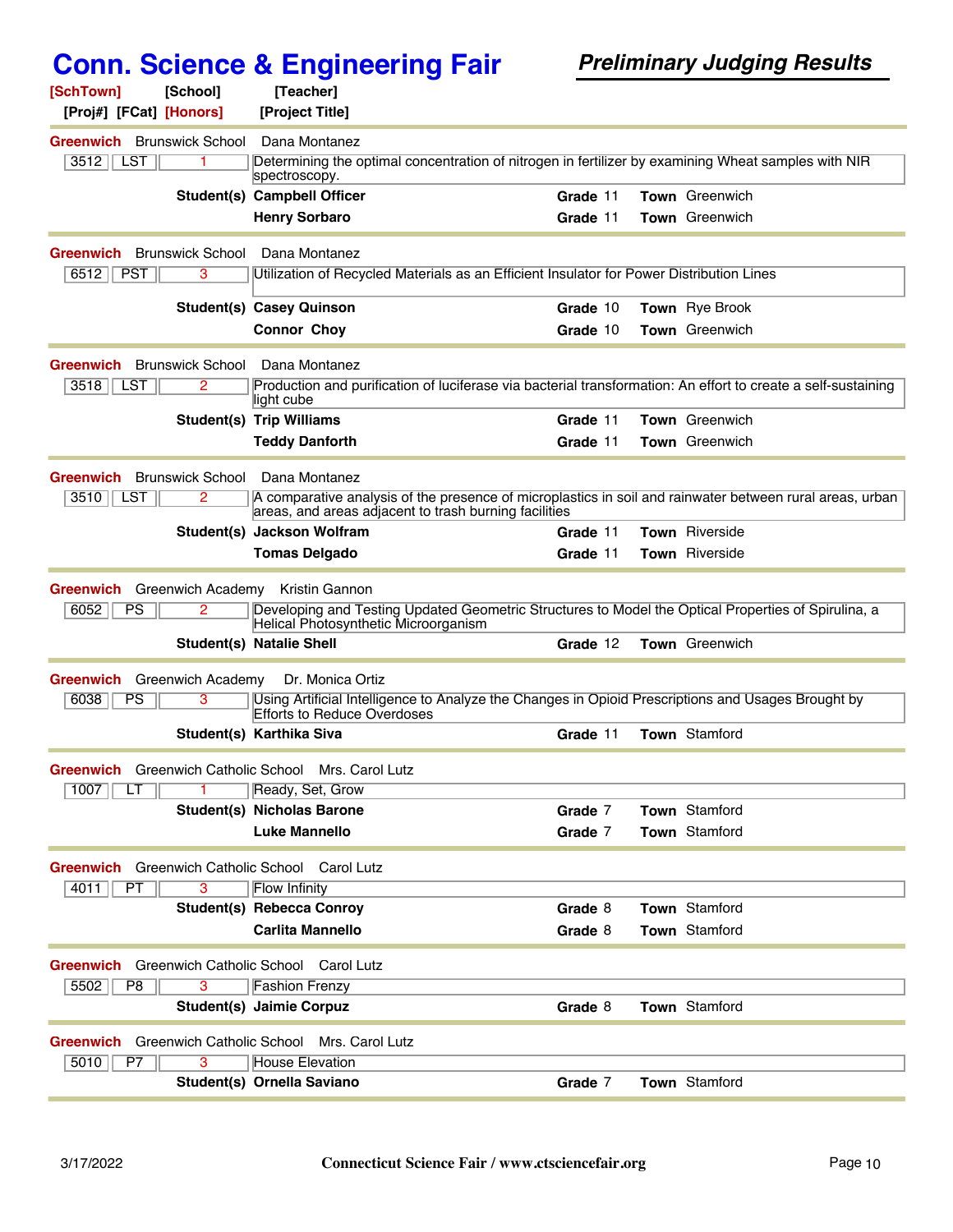|                                                           | <b>Conn. Science &amp; Engineering Fair</b>                                                                                                                                           | <b>Preliminary Judging Results</b> |                           |  |  |
|-----------------------------------------------------------|---------------------------------------------------------------------------------------------------------------------------------------------------------------------------------------|------------------------------------|---------------------------|--|--|
| [SchTown]<br>[School]<br>[Proj#] [FCat] [Honors]          | [Teacher]<br>[Project Title]                                                                                                                                                          |                                    |                           |  |  |
| Greenwich Greenwich Country Day School Nathan Haag        |                                                                                                                                                                                       |                                    |                           |  |  |
| 3<br>3017<br>LS                                           | Could Hydroponics be the Solution to a Sustainable Food System?                                                                                                                       |                                    |                           |  |  |
|                                                           | Student(s) Isabella Brahmst                                                                                                                                                           | Grade 12                           | <b>Town</b> South Salem   |  |  |
| <b>Greenwich</b> Greenwich Country Day School             | Nathan Haag                                                                                                                                                                           |                                    |                           |  |  |
| 3<br>3075<br>LS                                           | What Paint is Best: Finding the Most Effective Anti-Fouling Paint for Steel Hulled Boats.                                                                                             |                                    |                           |  |  |
|                                                           | Student(s) Leonardo Corsano-Leopizzi                                                                                                                                                  | Grade 11                           | <b>Town</b> old Greenwich |  |  |
| <b>Greenwich</b> Greenwich Country Day School             | Nathan Haag                                                                                                                                                                           |                                    |                           |  |  |
| 3026<br>LS<br>3                                           | A DSM III, IV, and V Dissection of the Accuracy of Autism in Film Overtime                                                                                                            |                                    |                           |  |  |
|                                                           | <b>Student(s) Ellery Futch</b>                                                                                                                                                        | Grade 11                           | Town Greenwich            |  |  |
| <b>Greenwich</b> Greenwich Country Day School Nathan Haag |                                                                                                                                                                                       |                                    |                           |  |  |
| 3<br>6070<br>PS                                           | Prototype of a Cleaning Robot                                                                                                                                                         |                                    |                           |  |  |
|                                                           | Student(s) Ellie Hochberg                                                                                                                                                             | Grade 11                           | Town Rye                  |  |  |
| Greenwich Greenwich Country Day School Nathan Haag        |                                                                                                                                                                                       |                                    |                           |  |  |
| 3100<br>LS<br>3                                           | The Effects of a Social-Emotional Education on Elementary Students: A Study of Past SEL Meta-                                                                                         |                                    |                           |  |  |
|                                                           | Analyses and the Greenwich Country Day School SEL Curriculum<br>Student(s) Tessa Loverro                                                                                              | Grade 12                           | <b>Town</b> Greenwich     |  |  |
|                                                           |                                                                                                                                                                                       |                                    |                           |  |  |
| 3062<br>LS<br>2                                           | Greenwich Greenwich Country Day School Dr. Nathan Haag<br>Comparison of the Cognitive Ability of Musically Trained Children                                                           |                                    |                           |  |  |
|                                                           |                                                                                                                                                                                       |                                    |                           |  |  |
|                                                           | <b>Student(s) Emily Moloney</b>                                                                                                                                                       | Grade 12                           | <b>Town Rye</b>           |  |  |
| Greenwich                                                 | Greenwich High School Andrew Bramante                                                                                                                                                 |                                    |                           |  |  |
| 3034<br>LS<br>3                                           | Shedding Light on an Obscure Disorder; Highlighting the Psychological and Psychosocial Effects of<br>Hidradenitis Suppurativa                                                         |                                    |                           |  |  |
|                                                           | Student(s) Melisa Bayram                                                                                                                                                              | Grade 11                           | <b>Town</b> Greenwich     |  |  |
| Greenwich Greenwich High School Andrew Bramante           |                                                                                                                                                                                       |                                    |                           |  |  |
| 6027<br>PS                                                | Simple Remediation of Heavy Metal and Fertilizer Runoff Water Contaminants via Carbon Nanotube<br>Infused Pinus strobus Xylem Filtration                                              |                                    |                           |  |  |
|                                                           | Student(s) Justin Bernstein                                                                                                                                                           | Grade 9                            | <b>Town</b> Greenwich     |  |  |
| Greenwich Greenwich High School Andrew Bramante           |                                                                                                                                                                                       |                                    |                           |  |  |
| 3025<br>LS                                                | Rapid, Visual Detection of Benadryl Cocktails via Competitive, Amine-Responsive Fluorophores                                                                                          |                                    |                           |  |  |
|                                                           | Student(s) Angelina Fogarty                                                                                                                                                           | Grade 11                           | Town old greenwich        |  |  |
| <b>Greenwich</b> Greenwich High School Andrew Bramante    |                                                                                                                                                                                       |                                    |                           |  |  |
| 3040<br>LS                                                | A Novel Drug Delivery System of Gold-Nanoparticle-Chaperone complex to successfully mitigate Drug-<br>induced Nephrotoxicity, an unwanted Side Effect in Organ Transplant Medications |                                    |                           |  |  |
|                                                           | Student(s) Ana-Florina Galic                                                                                                                                                          | Grade 12                           | Town Riverside            |  |  |
| <b>Greenwich</b>                                          | Greenwich High School Andrew Bramante                                                                                                                                                 |                                    |                           |  |  |
| 3012<br>LS<br>2                                           | Synthesis of Polysaccharide-Encapsulated Hydroxyapatite Nanocomposites to Stimulate Plant Growth<br>and Promote Phosphorus Absorption.                                                |                                    |                           |  |  |
|                                                           | Student(s) Isabella Gega                                                                                                                                                              | Grade 11                           | Town Greenwich CT         |  |  |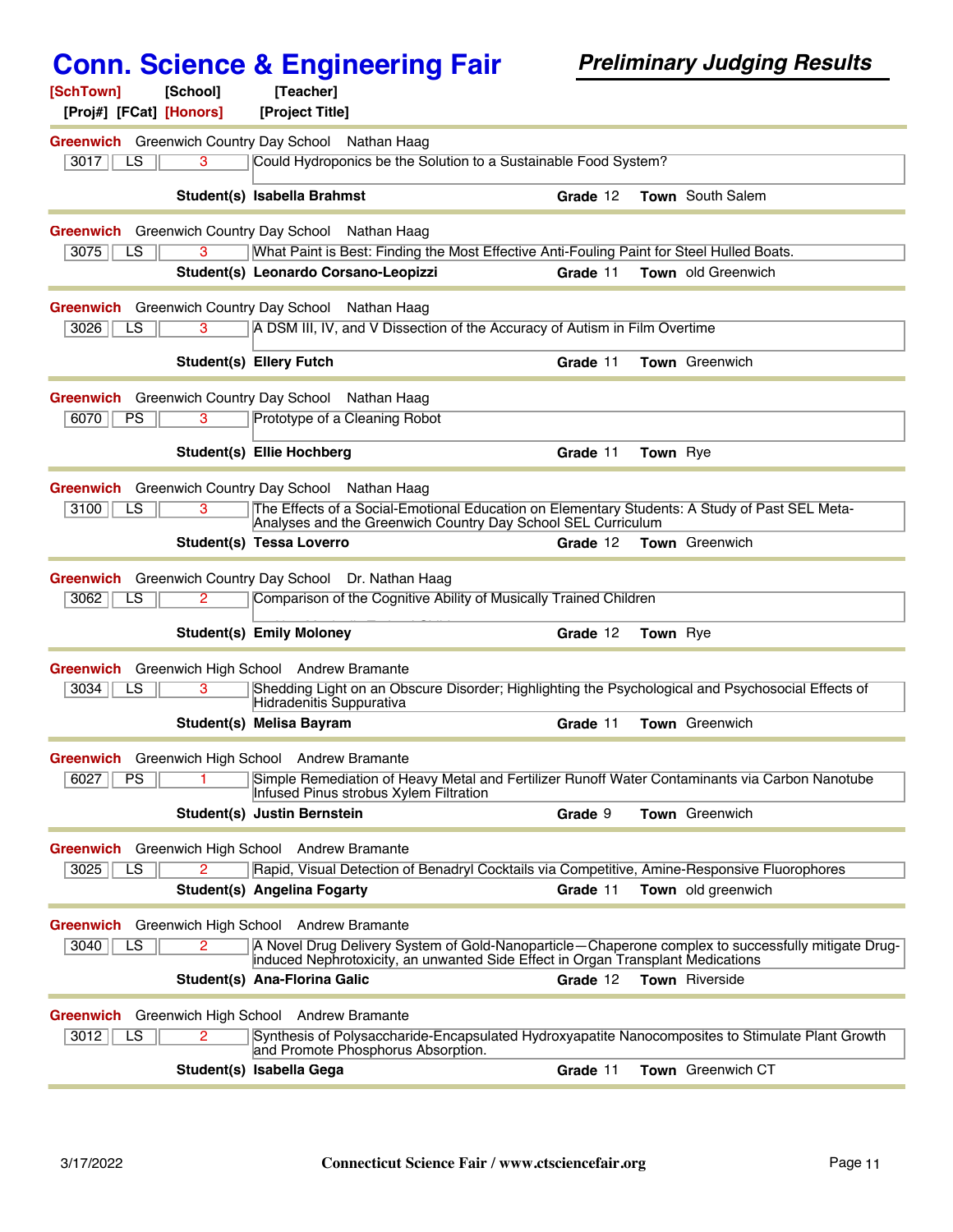| [SchTown]        | [School]                | [Teacher]                                              |                                                               |                                                                                                         |
|------------------|-------------------------|--------------------------------------------------------|---------------------------------------------------------------|---------------------------------------------------------------------------------------------------------|
|                  | [Proj#] [FCat] [Honors] | [Project Title]                                        |                                                               |                                                                                                         |
|                  | LS                      | Greenwich Greenwich High School Andrew Bramante        |                                                               | Design of a Novel, Dual-Functioning Tissue Plasminogen Activator and Anticoagulant Therapeutic for      |
| 3030             |                         | Rapid Ischemic Stroke Treatment                        |                                                               |                                                                                                         |
|                  |                         | Student(s) Ambika Grover                               | Grade 11                                                      | Town Riverside                                                                                          |
| Greenwich        |                         | Greenwich High School Andrew Bramante                  |                                                               |                                                                                                         |
| 3059             | $\overline{2}$<br>LS    |                                                        | The Influence of Social Capital on Covid-19 Vaccine Hesitancy |                                                                                                         |
|                  |                         | <b>Student(s) Zara Haque</b>                           | Grade 9                                                       | Town Riverside                                                                                          |
|                  |                         | Greenwich Greenwich High School Andrew Bramante        |                                                               |                                                                                                         |
| 6080             | PS                      | <b>Filtration System</b>                               |                                                               | Remediation of Fire-Foam PFAs from Contaminated Water Using an Eco-Friendly and Reusable Water          |
|                  |                         | Student(s) Adam Kleshchelski                           | Grade 11                                                      | Town Cos Cob                                                                                            |
|                  |                         | <b>Greenwich</b> Greenwich High School Andrew Bramante |                                                               |                                                                                                         |
| 6039             | <b>PS</b>               | Calcite Crystal, Supramolecular Hydrogel Scaffolding   |                                                               | Eco-Friendly Remediation of Polycyclic Aromatic Hydrocarbons in Stormwater via Magnesium-Infused        |
|                  |                         | <b>Student(s) Audrey Lin</b>                           | Grade 10                                                      | Town Riverside                                                                                          |
|                  |                         | Greenwich Greenwich High School Andrew Bramante        |                                                               |                                                                                                         |
| 3091             | LS                      | Tracking Methods                                       |                                                               | Development of Readily Accessible Machine Learning Diagnostics for Early Stage Mild TBI using Eye       |
|                  |                         | <b>Student(s) Ashley Malkin</b>                        | Grade 9                                                       | <b>Town</b> Greenwich                                                                                   |
|                  |                         | Greenwich Greenwich High School Andrew Bramante        |                                                               |                                                                                                         |
| 6060             | PS                      | Superhydrophobic, Textile Framework                    |                                                               | Increasing Elasticity, Durability, and Function of Wearable PANI-Sense pH Health Monitors via a         |
|                  |                         | Student(s) Madeline Minichetti                         | Grade 11                                                      | Town Greenwich                                                                                          |
| Greenwich        |                         | Greenwich High School Andrew Bramante                  |                                                               |                                                                                                         |
| 3107             | LS<br>2                 | Storm                                                  |                                                               | Inhibition of Covid-19 Induced Cell Inflammation via R-954 B1R Antagonist Disruption of the Bradykinin  |
|                  |                         | <b>Student(s) Ella Moore</b>                           | Grade 12                                                      | Town Greenwich                                                                                          |
|                  |                         | Greenwich Greenwich High School Andrew Bramante        |                                                               |                                                                                                         |
| 3028             | $\overline{LS}$<br>3    |                                                        |                                                               | The Role of Social-Media Addiction on Perception of Real vs. the Imagined; Who Suffers the Most?        |
|                  |                         | Student(s) Catherine O'Brien                           | Grade 11                                                      | <b>Town</b> Old Greenwich                                                                               |
|                  |                         | Greenwich Greenwich High School Andrew Bramante        |                                                               |                                                                                                         |
| 6082             | <b>PS</b>               | Sponges                                                |                                                               | Biomimetic Removal of Microspheres Water Contaminants, via Calcite-Infused, Coral-like Melamine         |
|                  |                         | <b>Student(s) Naomi Park</b>                           | Grade 10                                                      | Town Riverside                                                                                          |
| Greenwich        |                         | Greenwich High School Andrew Bramante                  |                                                               |                                                                                                         |
| 3063             | LS<br>2.                | Radiation                                              |                                                               | Design of a Wearable, Skin-Specific UVB Sensor for Instantaneous Detection of Skin-Damaging             |
|                  |                         | Student(s) Yurika Sakai                                | Grade 11                                                      | Town Greenwich                                                                                          |
| <b>Greenwich</b> |                         | Greenwich High School Andrew Bramante                  |                                                               |                                                                                                         |
| 6050             | PS<br>2                 | use in interstellar travel                             |                                                               | On the machine learning-assisted generation of Alcubierre-like spacetime metrics with consideration for |
|                  |                         | Student(s) Yuxuan Song                                 | Grade 11                                                      | Town Old Greenwich                                                                                      |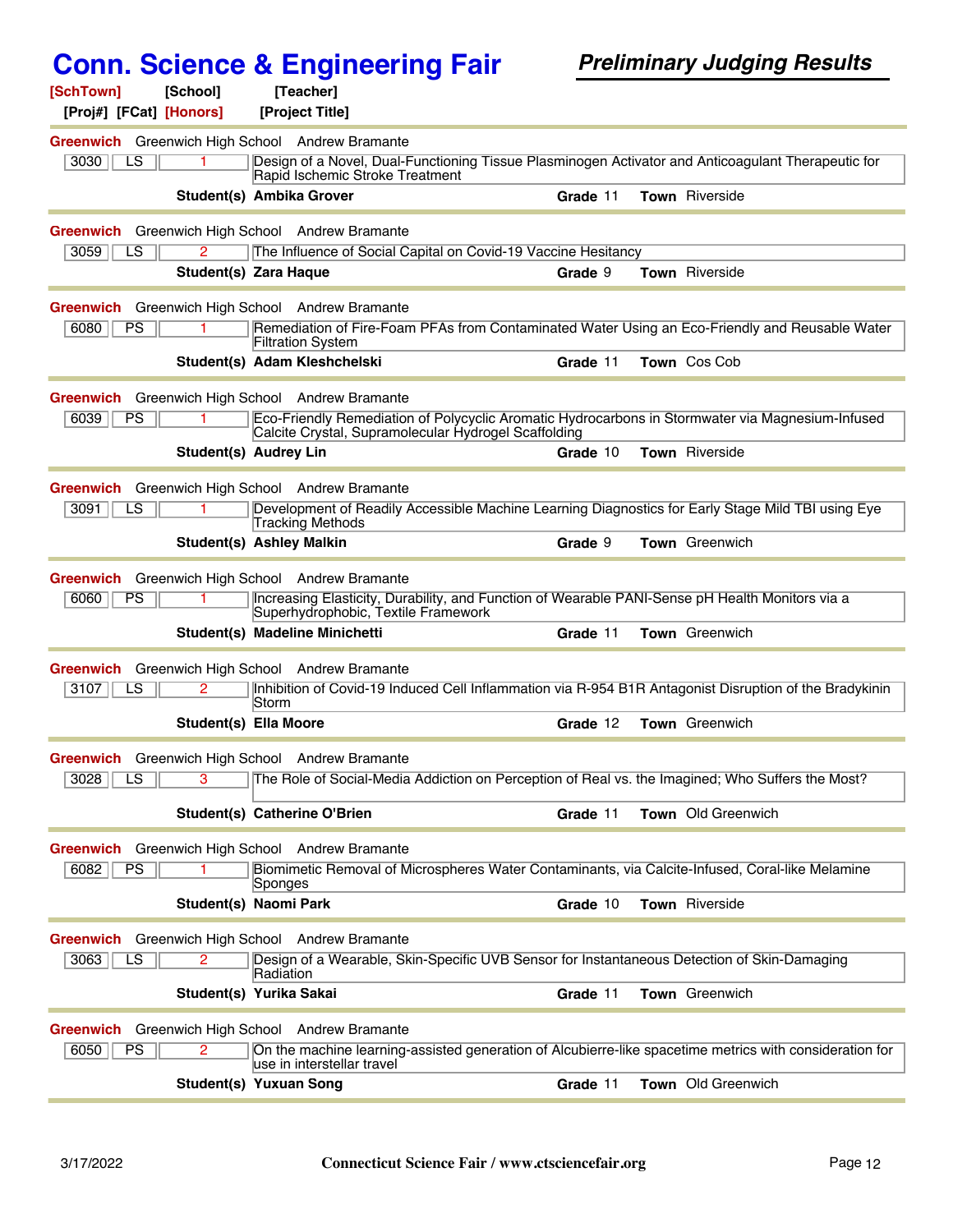| [SchTown]<br>[School]<br>[Proj#] [FCat] [Honors]    | [Teacher]<br>[Project Title]                                             |                                                                                                              |  |
|-----------------------------------------------------|--------------------------------------------------------------------------|--------------------------------------------------------------------------------------------------------------|--|
| Greenwich Greenwich High School Mr. Andrew Bramante |                                                                          |                                                                                                              |  |
| $\overline{2}$<br>3095<br>LS                        |                                                                          | Pre & Post Emergent Control of Invasive Amaranthus palmeri via Prolonged, Time-Release of Polymer            |  |
|                                                     | Nano-herbicides<br>Student(s) John Trudeau                               | Town Greenwich<br>Grade 12                                                                                   |  |
|                                                     |                                                                          |                                                                                                              |  |
| Greenwich                                           | Greenwich High School Andrew Bramante                                    |                                                                                                              |  |
| 6042<br><b>PS</b><br>1.                             | Honey and Wild Bee Pollinators                                           | Controlled Delivery of Sulfoxaflor Pesticide via Cinnamaldehyde-infused Hydrogels to Reduce Toxicity to      |  |
|                                                     | Student(s) Elizabeth Wallace                                             | <b>Town</b> Old Greenwich<br>Grade 11                                                                        |  |
| <b>Greenwich</b> Sacred Heart Greenwich             | Joan Fei                                                                 |                                                                                                              |  |
| 6091<br>PS<br>2.                                    | Phosphates and Nitrates in the Long Island Sound                         | Designing and Testing an Activated Carbon Cloth Storm Drain Filter to Reduce the Prevalence of               |  |
|                                                     | <b>Student(s) Abby Barnett</b>                                           | Town Darien<br>Grade 12                                                                                      |  |
| <b>Greenwich</b> Sacred Heart Greenwich             | Joan Fei                                                                 |                                                                                                              |  |
| 3116<br>LS<br>2                                     | <b>GPS Tracking Data</b>                                                 | Determining the Association Between Commercial Fishing Presence and Mako Shark Locations using               |  |
|                                                     | Student(s) Isabelle Berkery                                              | Town Harrison<br>Grade 12                                                                                    |  |
| Sacred Heart Greenwich<br>Greenwich                 | Ms. Joan Fei                                                             |                                                                                                              |  |
| 3103<br>LS<br>2                                     | visuospatial task performance: implications for female student athletes. | Investigating the effect of moderate to intense aerobic and anaerobic exercise on oxygen saturation,         |  |
|                                                     | Student(s) Isobel Costello                                               | Grade 11<br><b>Town</b> Stamford                                                                             |  |
| <b>Greenwich</b> Sacred Heart Greenwich             | Ms. Fei                                                                  |                                                                                                              |  |
| 3082<br>LS<br>2                                     | Replanting in Burnt Soil                                                 | Forest Restoration after Wildfire: The Effect of the Addition of Saccharides on Seedling Survival After      |  |
|                                                     | Student(s) Regina Finn                                                   | Town Old Greenwich<br>Grade 12                                                                               |  |
| Sacred Heart Greenwich<br>Greenwich                 | Joan Fei                                                                 |                                                                                                              |  |
| <b>PST</b><br>6509<br>2                             | players                                                                  | Developing a research tool to help determine the risk of Chronic Traumatic Encephalopathy in football        |  |
|                                                     | Student(s) Gabby Lauria                                                  | Town Bedford<br>Grade 12                                                                                     |  |
|                                                     | <b>Caroline Hisler</b>                                                   | Grade 12<br>Town Cos Cob                                                                                     |  |
| Greenwich Sacred Heart Greenwich Joan Fei           |                                                                          |                                                                                                              |  |
| 3004<br>LS                                          |                                                                          | Using NYC Parks Department "Report a Sighting" Data to Investigate the Relationship Between                  |  |
|                                                     | Student(s) Annie O'Connor                                                | Emotional Response to Wildlife and Borough and Environmental Racism in New York City<br>Grade 12<br>Town Rye |  |
|                                                     |                                                                          |                                                                                                              |  |
| <b>Greenwich</b> Sacred Heart Greenwich<br>$6514$   | Joan Fei                                                                 | Association between Aggressive Behavior and Allele 1820272961:A:C in Purebred and Mixed Breed                |  |
| PST                                                 | Canines                                                                  |                                                                                                              |  |
|                                                     | <b>Student(s) Gigi Pascal</b>                                            | Town Darien<br>Grade 12                                                                                      |  |
|                                                     | <b>Sarah Augustine</b>                                                   | Town Greenwich<br>Grade 12                                                                                   |  |
|                                                     | <b>Caroline Nemec</b>                                                    | Town Darien<br>Grade 12                                                                                      |  |
| Guilford High School<br>Guilford                    | Mary Mooradian                                                           |                                                                                                              |  |
| 3042<br>LS<br>3                                     |                                                                          | Did the Vaccination Quell COVID-19 Surge after Holidays: An Analysis of Real-World Data                      |  |
|                                                     | Student(s) Jason Li                                                      | Town Guilford<br>Grade 10                                                                                    |  |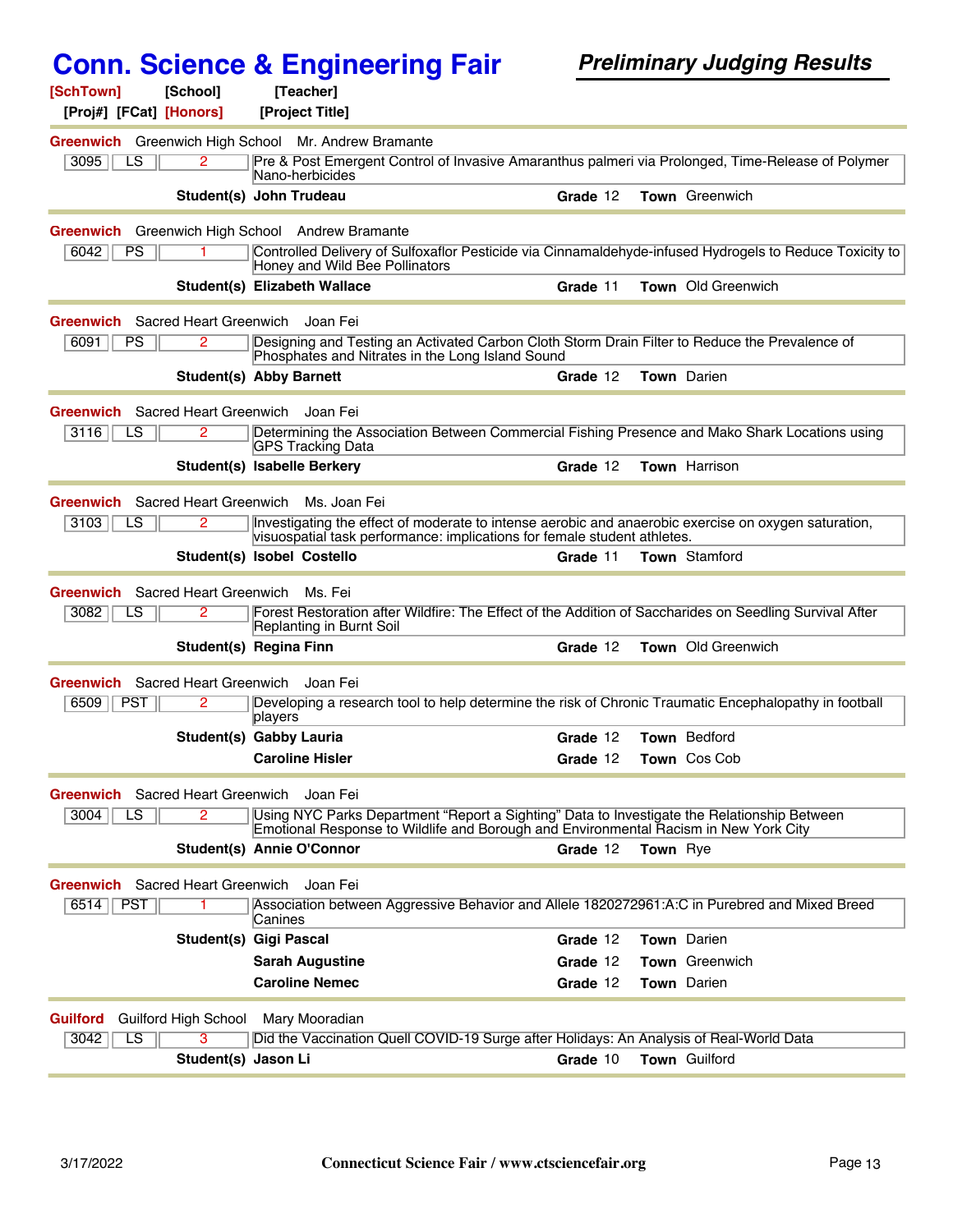| [SchTown]                       | [School]                             | [Teacher]                        |                                                         |          |                                                                                                      |
|---------------------------------|--------------------------------------|----------------------------------|---------------------------------------------------------|----------|------------------------------------------------------------------------------------------------------|
| [Proj#] [FCat] [Honors]         |                                      | [Project Title]                  |                                                         |          |                                                                                                      |
| <b>Guilford</b>                 | <b>Guilford High School</b>          | Dr. James Carlson                |                                                         |          |                                                                                                      |
| 6065<br><b>PS</b>               | 3                                    |                                  | A New Hybrid: Harnessing the Power of Friction          |          |                                                                                                      |
|                                 |                                      | <b>Student(s) Michael Neiss</b>  |                                                         | Grade 11 | Town Guilford                                                                                        |
| <b>Guilford</b>                 | <b>Guilford High School</b>          | James Carlson                    |                                                         |          |                                                                                                      |
| $\overline{LS}$<br>3098         | 3                                    |                                  |                                                         |          | Understanding Attention Span: The Changes, How it can be Manipulated, and its Importance Today       |
|                                 |                                      |                                  |                                                         |          |                                                                                                      |
|                                 |                                      | <b>Student(s) Zachary Neiss</b>  |                                                         | Grade 11 | Town Guilford                                                                                        |
| <b>Hamden</b>                   |                                      |                                  | Hamden Hall Country Day School Frank Gasparro           |          |                                                                                                      |
| 5507<br>P8                      | 2                                    | 2009 MacBook Restoration         |                                                         |          |                                                                                                      |
|                                 |                                      | Student(s) Andrei Balas          |                                                         | Grade 8  | Town Cheshire                                                                                        |
|                                 |                                      |                                  |                                                         |          |                                                                                                      |
| <b>Hamden</b>                   | Hamden Hall Country Day School       |                                  | <b>Frank Gasparro</b>                                   |          |                                                                                                      |
| 3023<br>LS                      | 2                                    | Timing Neural Network            |                                                         |          | Research on Eye Movement Recognition of Early Childhood Autism Spectrum Disorder Based on Hybrid     |
|                                 |                                      | <b>Student(s) Liangtong Dong</b> |                                                         | Grade 11 | Town Hamden                                                                                          |
| <b>Hamden</b>                   |                                      |                                  | Hamden Hall Country Day School Frank Gasparro           |          |                                                                                                      |
| $\overline{LS}$<br>3099         | 3                                    |                                  |                                                         |          | Impact of COVID Pandemic on College Applications for students with lower social economic status      |
|                                 |                                      | Student(s) Evan Huang            |                                                         | Grade 11 | <b>Town Guilford</b>                                                                                 |
|                                 |                                      |                                  |                                                         |          |                                                                                                      |
| <b>Hamden</b>                   |                                      |                                  | Hamden Hall Country Day School Doctor Frank Gasparro    |          |                                                                                                      |
| 5515<br>P8                      |                                      |                                  | iAAA band (Impact-absorbing and alerting band)          |          |                                                                                                      |
|                                 |                                      | Student(s) Ravindu Karunaratne   |                                                         | Grade 8  | Town Hamden                                                                                          |
| <b>Hamden</b>                   | Hamden Hall Country Day School       |                                  | <b>Brian Christman</b>                                  |          |                                                                                                      |
| 2517<br>L8                      |                                      | <b>The Latch</b>                 |                                                         |          |                                                                                                      |
|                                 |                                      | <b>Student(s) Neev Makin</b>     |                                                         | Grade 8  | Town Hamden                                                                                          |
| <b>Hamden</b>                   | Hamden Hall Country Day School       |                                  | Frank Gasparro                                          |          |                                                                                                      |
| LS<br>3015                      | 3                                    |                                  |                                                         |          | Testing the efficacy of an SiO2 mixture to Reduce Microplastics Dissolved Into the Oceans            |
|                                 |                                      | Student(s) Leo Southam           |                                                         | Grade 11 | Town Shelton                                                                                         |
|                                 |                                      |                                  |                                                         |          |                                                                                                      |
| <b>Hamden</b><br>L <sub>8</sub> | Hamden Hall Country Day School       |                                  | Paulomi Aldo                                            |          | Copper Contamination of Freshwater sources which pollute and harm the ecosystem and its consumers    |
| 2509                            |                                      | (Phytoremediation)               |                                                         |          |                                                                                                      |
|                                 |                                      | Student(s) Sophia Vash           |                                                         | Grade 8  | Town Fairfield CT                                                                                    |
| <b>Hamden</b>                   | Hamden Hall Country Day School       |                                  | Kelly Ryan                                              |          |                                                                                                      |
| 6043<br><b>PS</b>               |                                      |                                  |                                                         |          | Miniature intelligent marine garbage collection ship combined with digital intelligent manufacturing |
|                                 |                                      | technology                       |                                                         |          |                                                                                                      |
|                                 |                                      | Student(s) Yuhan Wan             |                                                         | Grade 12 | Town Hamden                                                                                          |
| <b>Hamden</b>                   | Hamden Hall Country Day School       |                                  | Frank Gasparro                                          |          |                                                                                                      |
| 3527<br><b>LST</b>              |                                      |                                  | Determining Carbon Dioxide Levels in Classroom Settings |          |                                                                                                      |
|                                 |                                      | Student(s) Yue Zhuo              |                                                         | Grade 10 | Town Woodbridge                                                                                      |
|                                 |                                      | <b>Huiwen Zeng</b>               |                                                         | Grade 10 | Town Cheshire                                                                                        |
|                                 |                                      |                                  |                                                         |          |                                                                                                      |
| <b>Hamden</b>                   | Sacred Heart Academy Paula Napychank |                                  |                                                         |          |                                                                                                      |
| 3090<br>$\overline{\text{LS}}$  | з                                    |                                  | Growth of Organic VS. Nonorganic Green Bean Seeds       |          |                                                                                                      |
|                                 |                                      | <b>Student(s) Emma Bausch</b>    |                                                         | Grade 9  | Town Cheshire                                                                                        |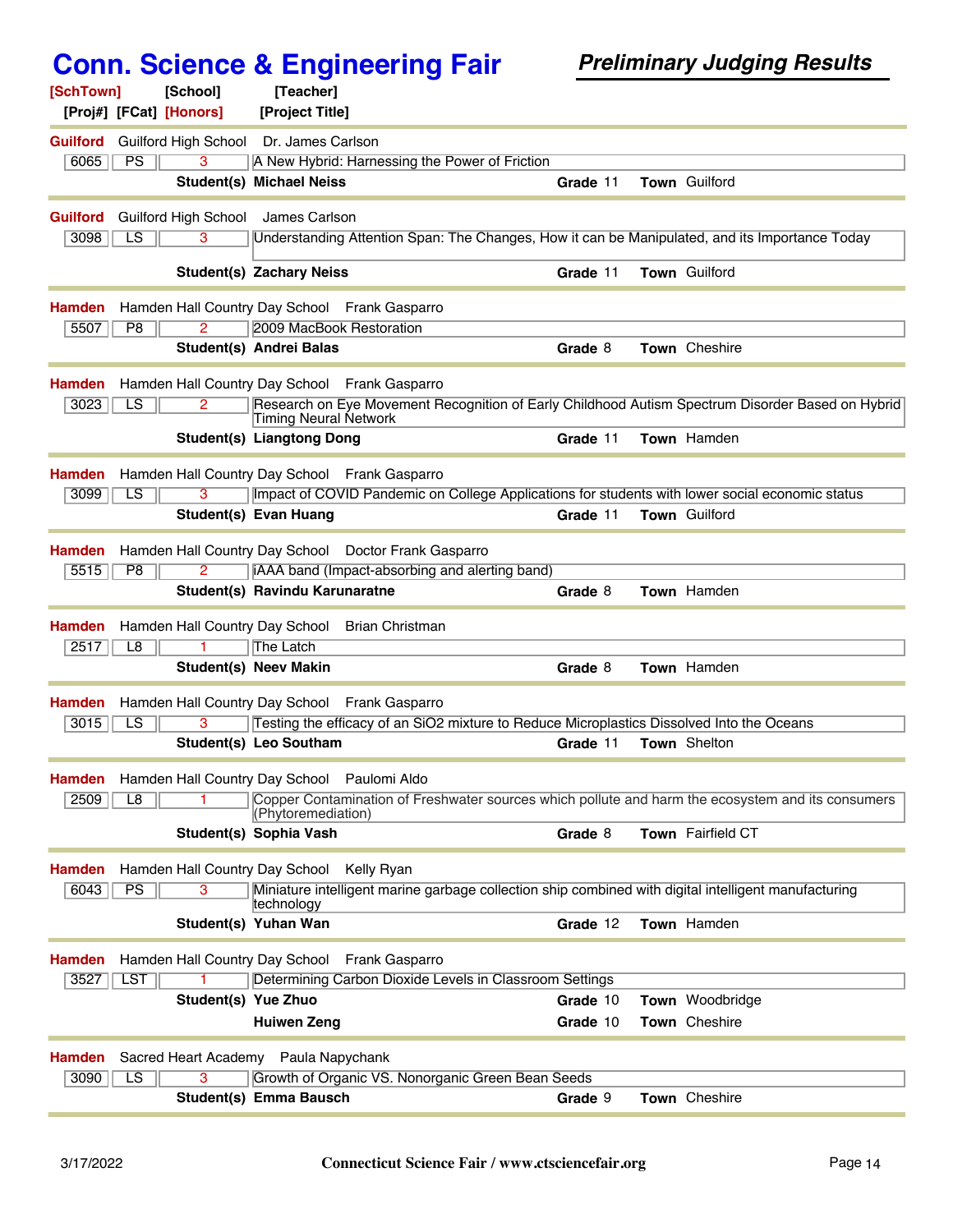| [SchTown]             | [School]<br>[Proj#] [FCat] [Honors]  | [Teacher]<br>[Project Title]                                                                                                                  |          |                         |
|-----------------------|--------------------------------------|-----------------------------------------------------------------------------------------------------------------------------------------------|----------|-------------------------|
| <b>Hamden</b><br>3014 | LS<br>3                              | Sacred Heart Academy Paula Napychank<br>The Dark Side of Dance: Are Ballet Dancers More at Risk for Eating Disorders and Negative Self Image? |          |                         |
|                       |                                      | Student(s) Elizabeth Blair                                                                                                                    | Grade 9  | <b>Town</b> Cheshire    |
| <b>Hamden</b>         |                                      | Sacred Heart Academy Paula Napychank                                                                                                          |          |                         |
| 3064                  | LS<br>2                              | Retracing Evolution: The Venus Flytrap                                                                                                        |          |                         |
|                       |                                      | <b>Student(s) Tess Borowski</b>                                                                                                               | Grade 9  | <b>Town Oxford</b>      |
| <b>Hamden</b>         |                                      | Sacred Heart Academy Dr. Sibani Sengupta                                                                                                      |          |                         |
| 3054                  | LS                                   | Anti-Viral Properties within Ayurvedic Remedies and their Potential COVID-19 Applications                                                     |          |                         |
|                       |                                      | Student(s) Mehr Chhatre                                                                                                                       | Grade 12 | Town Hamden             |
| <b>Hamden</b>         |                                      | Sacred Heart Academy Pamela Brownell                                                                                                          |          |                         |
| 6507                  | <b>PST</b><br>3                      | Grass vs. Turf Fields: The Effects of Heat                                                                                                    |          |                         |
|                       |                                      | Student(s) Addison Galaski                                                                                                                    | Grade 10 | Town North Haven        |
|                       |                                      | Rebecca Zelaya                                                                                                                                | Grade 10 | <b>Town</b> Wallingford |
| <b>Hamden</b>         | Sacred Heart Academy Pam Brownell    |                                                                                                                                               |          |                         |
| 3088                  | LS                                   | Noise Pollution's (decibels) Affect on the Heart Rate of Daphnia Magna                                                                        |          |                         |
|                       |                                      | <b>Student(s) Danyella Lanche-Flores</b>                                                                                                      | Grade 10 | <b>Town</b> West Haven  |
| <b>Hamden</b>         |                                      | Sacred Heart Academy Pamela Brownell                                                                                                          |          |                         |
| 6085                  | <b>PS</b><br>3                       | The Separation of Polycotton                                                                                                                  |          |                         |
|                       |                                      | <b>Student(s) Mary McNulty</b>                                                                                                                | Grade 10 | <b>Town</b> Wallingford |
| <b>Hamden</b>         |                                      | Sacred Heart Academy Elizabeth Christophy                                                                                                     |          |                         |
| 3053                  | LS<br>3                              | The Relationship Between Handedness and Emotions                                                                                              |          |                         |
|                       |                                      | <b>Student(s) Madison Rossetti</b>                                                                                                            | Grade 10 | Town Hamden             |
| <b>Hartford</b>       | Environmental Sciences Magnet School | Ms. Havs                                                                                                                                      |          |                         |
| 2010                  | L7                                   | Mealybug Management 101<br>A Study of Household Plant Pest Treatment Options                                                                  |          |                         |
|                       |                                      | Student(s) Avni Manish                                                                                                                        | Grade 7  | <b>Town</b> Newington   |
| <b>Hartford</b>       | Renzulli Academy                     | Foifon Teawdatwan                                                                                                                             |          |                         |
| 2514                  | 2<br>L <sub>8</sub>                  | Do Dead Leaves Help Plants Grow?                                                                                                              |          |                         |
|                       |                                      | <b>Student(s) Dorian Ciscel</b>                                                                                                               | Grade 8  | Town Hartford           |
| <b>Hartford</b>       | Renzulli Academy                     | Foifon Teawdatwan                                                                                                                             |          |                         |
| 5006                  | P7<br>2                              | It's not a pro, It's a robot?                                                                                                                 |          |                         |
|                       |                                      | <b>Student(s) Gavin Dusel</b>                                                                                                                 | Grade 7  | Town Newington          |
| <b>Hartford</b>       | Renzulli Academy                     | Foifon Teawdatwan                                                                                                                             |          |                         |
| 4005                  | PT<br>2                              | What household materials will clean pennies the best?                                                                                         |          |                         |
|                       |                                      | Student(s) Jackson Miller                                                                                                                     | Grade 8  | Town Hartford, CT       |
|                       |                                      | <b>Zihao Zhou</b>                                                                                                                             | Grade 8  | Town Hartford           |
| <b>Hartford</b>       | Renzulli Academy                     | Foifon Teawdatwan                                                                                                                             |          |                         |
| 2008                  | L7<br>2                              | Extracting DNA from strawberries                                                                                                              |          |                         |
|                       |                                      | <b>Student(s) Damaris Reynoso</b>                                                                                                             | Grade 7  | <b>Town Hartford</b>    |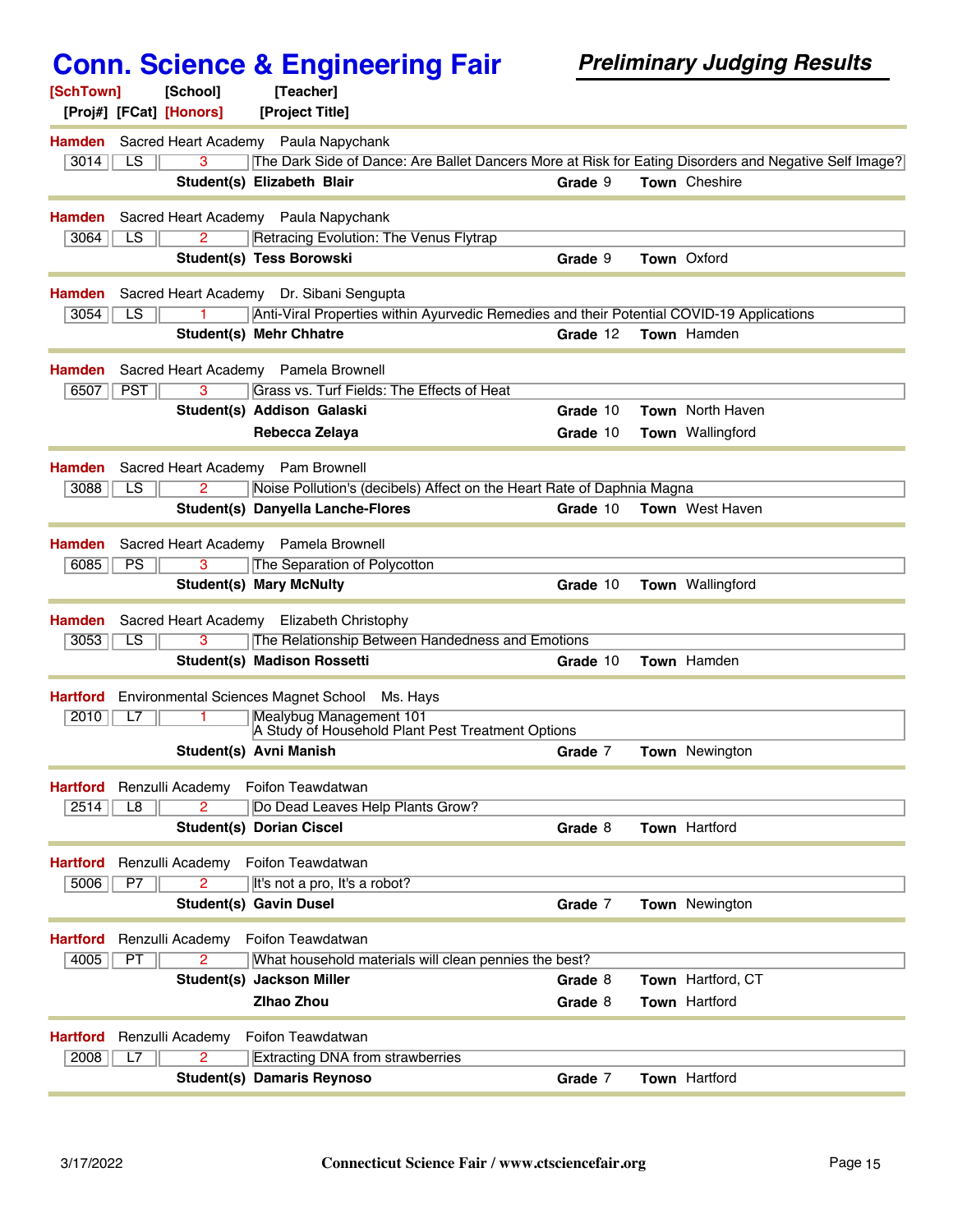| [SchTown]<br>[School]                                          | [Teacher]                                                                                                                          |          |                  |                         |
|----------------------------------------------------------------|------------------------------------------------------------------------------------------------------------------------------------|----------|------------------|-------------------------|
| [Proj#] [FCat] [Honors]                                        | [Project Title]                                                                                                                    |          |                  |                         |
| Kensington St. Paul School                                     | <b>Mr Fredricks</b>                                                                                                                |          |                  |                         |
| 5004<br><b>P7</b><br>3                                         | Magic of the Evidence                                                                                                              |          |                  |                         |
|                                                                | <b>Student(s) Alexis Bourque</b>                                                                                                   | Grade 7  |                  | Town berlin             |
| <b>Kent</b> Kent School<br>Jesse Klingebiel                    |                                                                                                                                    |          |                  |                         |
| $\overline{LS}$<br>3016<br>2                                   | A comprehensive study to reprogram senescent cells for treatment of age-related diseases                                           |          |                  |                         |
|                                                                | <b>Student(s) Siwen Cui</b>                                                                                                        | Grade 11 | <b>Town Kent</b> |                         |
| <b>Kent</b> Kent School<br>Jesse Klingebiel                    |                                                                                                                                    |          |                  |                         |
| PS<br>6003                                                     | Flexibility with Flying: Replicable and Attachable Aerial Robot with Multi-Degree-of-Freedom                                       |          |                  |                         |
| Student(s) Siyi Lu                                             |                                                                                                                                    | Grade 11 | Town Kent        |                         |
|                                                                |                                                                                                                                    |          |                  |                         |
| <b>Kent</b> Kent School<br>Jesse Klingebiel<br>PS<br>6033<br>2 | Using U-Nets and Semantic Segmentation on Satellite Imagery for Crop Growth Prediction                                             |          |                  |                         |
|                                                                | Student(s) Aryan Saha                                                                                                              | Grade 11 |                  | <b>Town</b> Southington |
|                                                                |                                                                                                                                    |          |                  |                         |
|                                                                | Manchester Manchester High School Wendy Turek-Hernandez                                                                            |          |                  |                         |
| 3079<br>LS                                                     | The Effects of Temperature on Tobramycin and Perfluorocarbon Emulsions on Bacteria                                                 |          |                  |                         |
|                                                                | Student(s) Leila Affini                                                                                                            | Grade 12 |                  | <b>Town</b> Manchester  |
|                                                                | Manchester Manchester High School Wendy Turek-Hernandez                                                                            |          |                  |                         |
| 6053<br><b>PS</b><br>2                                         | The Design And Development Of A Point Of Care Device For The Detection of Enteric Diseases                                         |          |                  |                         |
|                                                                | <b>Student(s) Paris Bazemore</b>                                                                                                   | Grade 11 |                  | Town Manchester         |
|                                                                |                                                                                                                                    |          |                  |                         |
| 6088<br>3<br>PS                                                | Manchester Manchester High School Wendy Turek-Hernandez<br>The Effects of Environmental Buffers on Traffic-Related Noise Pollution |          |                  |                         |
|                                                                | Student(s) Emma Greenfield                                                                                                         | Grade 12 |                  | <b>Town</b> Manchester  |
|                                                                |                                                                                                                                    |          |                  |                         |
|                                                                | Manchester Manchester High School Ms. Wendy Turek-Hernandez                                                                        |          |                  |                         |
| 3008<br>2.<br>LS.                                              | The Effect of Azospirillum lipoferum on the Microbial Recovery of Corn Soil after a Moderate-Intensity<br>Fire                     |          |                  |                         |
|                                                                | Student(s) Alexandra Hamza                                                                                                         | Grade 12 |                  | <b>Town</b> Manchester  |
| Manchester Manchester High School Wendy Turek                  |                                                                                                                                    |          |                  |                         |
| $3066$ $\vert$ LS $\vert$                                      | 2   The Effect of PLA and HDPE Microplastics on the Growth of Cherry Tomato Plants                                                 |          |                  |                         |
|                                                                | <b>Student(s) Jack Larson</b>                                                                                                      | Grade 12 |                  | Town Manchester         |
|                                                                |                                                                                                                                    |          |                  |                         |
| <b>Manchester</b> St. James School                             | Ellen Oei                                                                                                                          |          |                  |                         |
| 5005<br>$\overline{P7}$                                        | Power to the Puck                                                                                                                  |          |                  |                         |
|                                                                | <b>Student(s) Jameson Fisher</b>                                                                                                   | Grade 7  |                  | Town EAST HARTFORD      |
| <b>Middlebury</b> Westover School                              | Sydney Kadiyala                                                                                                                    |          |                  |                         |
| $\overline{2}$<br>6032<br><b>PS</b>                            | Flexible mechanical worm based on steering gear                                                                                    |          |                  |                         |
|                                                                | Student(s) Xinyi Xie                                                                                                               | Grade 11 |                  | Town Middlebury         |
| Platt Technical High School Sara Bruno<br><b>Milford</b>       |                                                                                                                                    |          |                  |                         |
| <b>LST</b><br>3519                                             | The Palingenesis Project                                                                                                           |          |                  |                         |
|                                                                | <b>Student(s) Ashley Ramos</b>                                                                                                     | Grade 11 |                  | <b>Town</b> Bridgeport  |
|                                                                | <b>Bruno Valdivia</b>                                                                                                              | Grade 11 |                  | <b>Town</b> West Haven  |
|                                                                | Katelyn Zayas                                                                                                                      | Grade 11 |                  | <b>Town</b> New Haven   |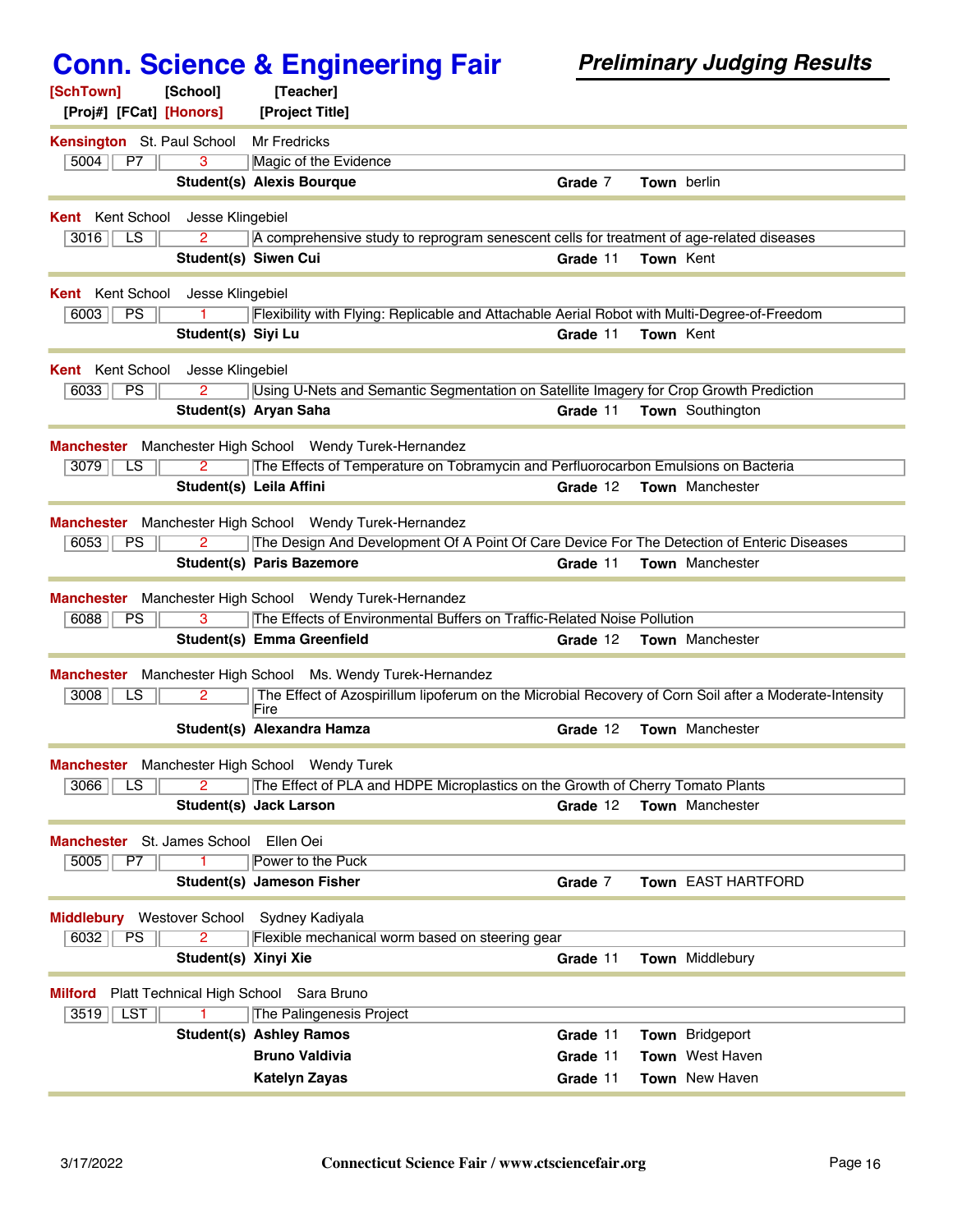| [SchTown]<br>[School]                                  | [Teacher]                                                                                                                                                                 |                 |                        |
|--------------------------------------------------------|---------------------------------------------------------------------------------------------------------------------------------------------------------------------------|-----------------|------------------------|
| [Proj#] [FCat] [Honors]                                | [Project Title]                                                                                                                                                           |                 |                        |
| <b>New Canaan</b> St. Aloysius School Deborah Phillips |                                                                                                                                                                           |                 |                        |
| 2005<br>3<br>L7                                        | Grow Plants Grow - Position of Light and Plant Growth                                                                                                                     |                 |                        |
|                                                        | <b>Student(s) Lillian Gayer</b>                                                                                                                                           | Grade 7         | <b>Town Norwalk</b>    |
| New Canaan                                             | St. Aloysius School Deborah Philips                                                                                                                                       |                 |                        |
| 2016<br>L7                                             | Are You "Bready" For Some Mold?                                                                                                                                           |                 |                        |
|                                                        | Student(s) Maria Victoria Triantafyllos                                                                                                                                   | Grade 7         | Town Stamford          |
| New Haven                                              | Engineering and Science University Magnet School                                                                                                                          | Roger Rushworth |                        |
| $\overline{2}$<br>5001<br>P7                           | What do different baking ingredients do?                                                                                                                                  |                 |                        |
|                                                        | Student(s) Titiladeoluwa Adeniran                                                                                                                                         | Grade 7         | Town Seymour           |
| New Haven                                              | Engineering and Science University Magnet School Alyssa Anderson                                                                                                          |                 |                        |
| <b>LST</b><br>3<br>3501                                | How Can Changing or Adding a Habit to a Daily Routine Reduce Stress and Improve the Overall Well-<br>being of Adolescent Brains?                                          |                 |                        |
|                                                        | Student(s) Temi Adeniran                                                                                                                                                  | Grade 9         | Town Seymour           |
|                                                        | <b>Mari Arnold</b>                                                                                                                                                        | Grade 9         | Town Stratford         |
| <b>New Haven</b>                                       | Engineering and Science University Magnet School                                                                                                                          |                 |                        |
| 1005<br>LТ                                             | Flocculants to Mitigate Harmful Algal Blooms (HABS)                                                                                                                       | Roger Rushworth |                        |
|                                                        | <b>Student(s) Saket Aliminate</b>                                                                                                                                         | Grade 8         | <b>Town Milford</b>    |
|                                                        | Sahithi Aliminate                                                                                                                                                         | Grade 7         | Town Milford           |
|                                                        |                                                                                                                                                                           |                 |                        |
| New Haven                                              | Engineering and Science University Magnet School Roger Rushworth                                                                                                          |                 |                        |
| 4006<br>РT                                             | Which Type of Rocket FIn will affect a Rocket's Time, Height, and Distance the Greatest?                                                                                  |                 |                        |
|                                                        | Student(s) Nivrith Ananth Iyer                                                                                                                                            | Grade 8         | <b>Town</b> West Haven |
|                                                        | <b>Parth Gokhale</b>                                                                                                                                                      | Grade 8         | Town Milford           |
| <b>New Haven</b>                                       | Engineering and Science University Magnet School                                                                                                                          | Roger Rushworth |                        |
| 2006<br>L7                                             | Catalace                                                                                                                                                                  |                 |                        |
|                                                        | Student(s) Ethan Joseph                                                                                                                                                   | Grade 7         | <b>Town</b> West Haven |
| <b>New Haven</b>                                       | Engineering and Science University Magnet School                                                                                                                          | Roger Rushworth |                        |
| 3009<br>LS<br>1.                                       | Implementing Nontoxic Modified Magnetic Metal Oxide Nanoparticle Enhanced Biochar Filtration for the<br>Efficient Removal of Emerging Contaminants in an Aqueous Solution |                 |                        |
|                                                        | Student(s) Snigtha Mohanrai                                                                                                                                               | Grade 9         | Town Ansonia           |
| <b>New Haven</b>                                       | Engineering and Science University Magnet School Roger Rushworth                                                                                                          |                 |                        |
| $\overline{2}$<br>2001<br>L7                           | The Effects of Run-off Pollutants on the Harmful Algal Bloom (HAB) model C. Vulgaris                                                                                      |                 |                        |
|                                                        | Student(s) Adithi Variar                                                                                                                                                  | Grade 7         | Town Wallingford       |
| <b>New Haven</b><br><b>Hopkins School</b>              | Murali Chiravuri                                                                                                                                                          |                 |                        |
| $\overline{2}$<br>2512<br>L8                           | Rapid Screening for Hypertrophic Cardiomyopathy in Athletes                                                                                                               |                 |                        |
|                                                        | Student(s) Bodhan Chiravuri                                                                                                                                               | Grade 8         | Town Bridgeport        |
|                                                        |                                                                                                                                                                           |                 |                        |
| <b>Hopkins School</b><br>New Haven<br>PS<br>6054<br>1  | Dr. Phillip Stewart<br>Real-Time Motion Tracking System and Data Analytics for Live Insects Using Three-Wheeled                                                           |                 |                        |
|                                                        | Servosphere Robot                                                                                                                                                         |                 |                        |
|                                                        | <b>Student(s) Nicholas Lee</b>                                                                                                                                            | Grade 11        | Town Trumbull          |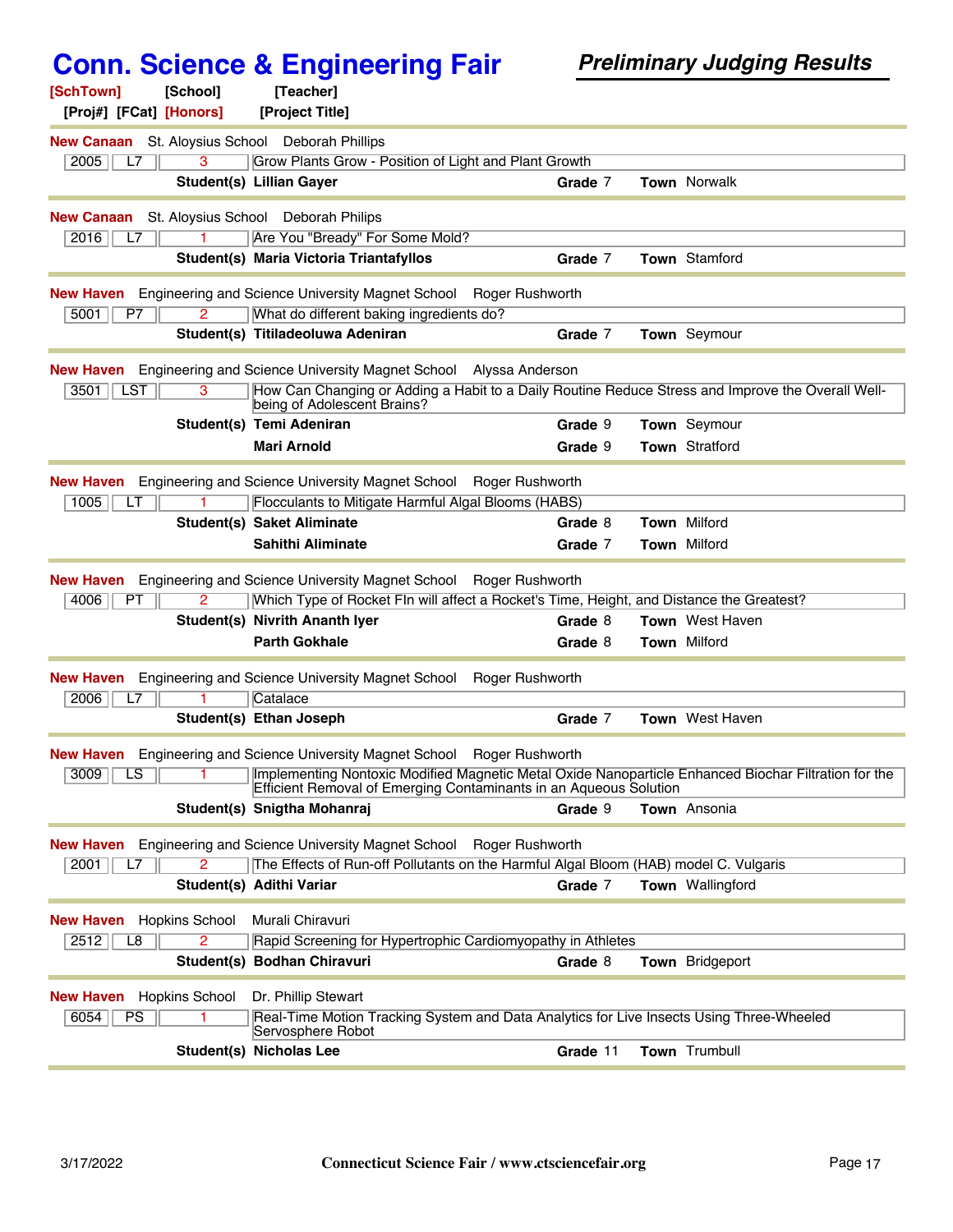| [SchTown]<br>[Proj#] [FCat] [Honors]           | [School]                            | [Teacher]<br>[Project Title]                                                          |          |  |                                                                                                          |
|------------------------------------------------|-------------------------------------|---------------------------------------------------------------------------------------|----------|--|----------------------------------------------------------------------------------------------------------|
| <b>New Haven</b> Sound School                  |                                     | Chuck Mulligan                                                                        |          |  |                                                                                                          |
| 6068<br>PS                                     | 3                                   | Waterways                                                                             |          |  | Correlation between Rainfall and Suspended Sediment Levels in the Mill River System/ New Haven           |
|                                                |                                     | <b>Student(s) Cora FitzGerald</b>                                                     | Grade 9  |  | <b>Town</b> Branford                                                                                     |
| <b>New Haven</b> Sound School Charles Mulligan |                                     |                                                                                       |          |  |                                                                                                          |
| 3504   LST                                     | 2                                   | Potential Impact of Acidity in Culture on Early Stage Artemia Sp. Nauplii             |          |  |                                                                                                          |
|                                                |                                     | Student(s) Ruby Hoffman-Blustajn                                                      | Grade 11 |  | Town Hamden                                                                                              |
|                                                |                                     | Gabriella Spata                                                                       | Grade 11 |  | <b>Town</b> New Haven                                                                                    |
| <b>New Haven</b>                               |                                     | Sound School Charles Mulligan                                                         |          |  |                                                                                                          |
| 6092<br><b>PS</b>                              | 2.                                  | for Human Impact on this System                                                       |          |  | Correlation Between Rainfall and Dissolved Oxygen in Local New Haven Waterways: A Predictive Model       |
|                                                |                                     | <b>Student(s) Tamzin Maines</b>                                                       | Grade 9  |  | <b>Town</b> Old Saybrook                                                                                 |
| <b>New Milford</b>                             | <b>Canterbury School</b>            | Kelli Darrin                                                                          |          |  |                                                                                                          |
| 6046<br><b>PS</b>                              |                                     | 3-D Printing Mechanic Prosthetic Arm For Children                                     |          |  |                                                                                                          |
|                                                |                                     | Student(s) Yijie Wang                                                                 | Grade 11 |  | <b>Town</b> New Milford                                                                                  |
| <b>Norwich</b>                                 | Norwich Technical High School       | Tiffani Kaminski                                                                      |          |  |                                                                                                          |
| 3503<br><b>LST</b>                             |                                     |                                                                                       |          |  | Comparing the effects of sugar-beet juice on river microenvironments against traditional ice salt runoff |
|                                                |                                     | <b>Student(s) Damian Diaz</b>                                                         | Grade 11 |  | <b>Town Moosup</b>                                                                                       |
|                                                |                                     | <b>Jay Podziewski</b>                                                                 | Grade 11 |  | <b>Town</b> Montville                                                                                    |
| <b>Norwich</b>                                 |                                     | Norwich Technical High School Tiffani Kaminski                                        |          |  |                                                                                                          |
| 3522<br><b>LST</b>                             |                                     | Using Different Compounds to Reduce Hydrophobicity in Soil After a Forest Fire        |          |  |                                                                                                          |
|                                                |                                     | Student(s) Janelle Lambert                                                            | Grade 11 |  | <b>Town</b> Scotland                                                                                     |
|                                                |                                     | <b>Hailey Ruddock</b>                                                                 | Grade 11 |  | Town Oakdale                                                                                             |
| <b>Norwich</b>                                 |                                     | Norwich Technical High School Tiffani Kaminski DeAngelis                              |          |  |                                                                                                          |
| 3517<br><b>LST</b>                             | 2.                                  | Alzheimer's                                                                           |          |  | Heat shocking Caenorhabditis Elegans with Congo Red Dye to Show buildup of Plaque leading to             |
|                                                |                                     | <b>Student(s) Jasmine Martinez</b>                                                    | Grade 11 |  | <b>Town</b> colchester                                                                                   |
|                                                |                                     | Joshua Lavender                                                                       | Grade 11 |  | <b>Town</b> Moosup                                                                                       |
| <b>Norwich</b><br>3513<br>LST                  | Norwich Technical High School<br>2. | Tiffani Kaminski                                                                      |          |  | The Juvenile Hormone from Tenebrio molitor Affects Larvae Development and May Decrease Growth of         |
|                                                |                                     | Tumors in Humans                                                                      |          |  |                                                                                                          |
|                                                |                                     | Student(s) Mason Netopski                                                             | Grade 11 |  | Town Norwich<br><b>Town Norwich</b>                                                                      |
|                                                |                                     | <b>Kaylee Gray</b>                                                                    | Grade 11 |  |                                                                                                          |
| <b>Norwich</b>                                 | Norwich Technical High School       | Tiffani Kaminski                                                                      |          |  |                                                                                                          |
| 3515<br><b>LST</b>                             |                                     | Biodegradation of Polystyrene by Bacteria Found in The Gut of Tenebrio Molitor Larvae |          |  |                                                                                                          |
|                                                |                                     | <b>Student(s) Tori Simmons</b>                                                        | Grade 11 |  | <b>Town Norwich</b>                                                                                      |
|                                                |                                     | <b>Sara Smith</b>                                                                     | Grade 11 |  | <b>Town</b> New London                                                                                   |
| <b>Pawcatuck</b>                               |                                     | St. Michael School Anna-Helene Grossomanides                                          |          |  |                                                                                                          |
| 2012<br>L7                                     |                                     | American Juvenile Horseshoe Crab Aquaculture                                          |          |  |                                                                                                          |
|                                                |                                     | Student(s) Gianna Giovanelli                                                          | Grade 7  |  | Town Westerly                                                                                            |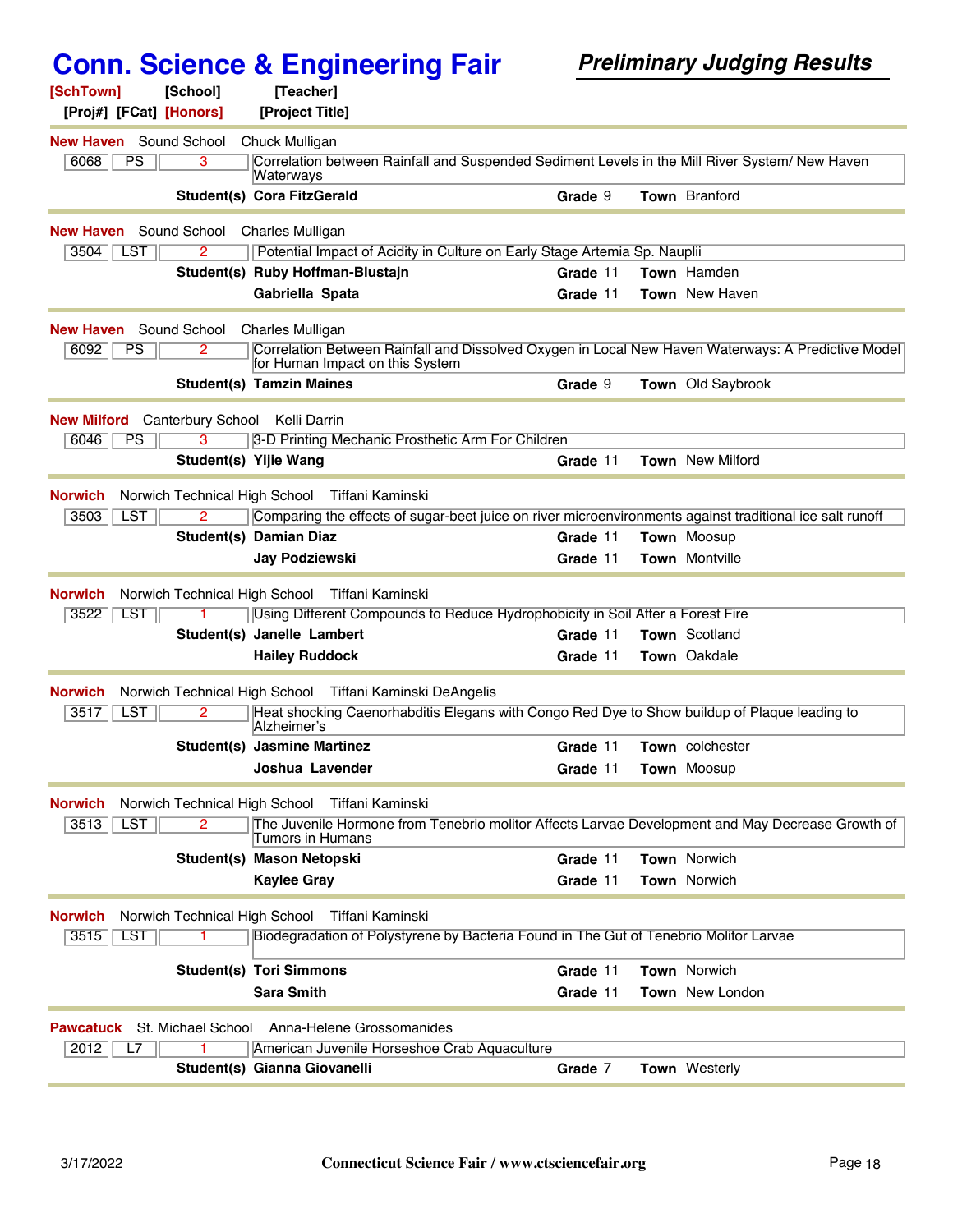| [SchTown]<br>[Proj#] [FCat] [Honors] | [School]                   | [Teacher]<br>[Project Title]                                                                                                |          |                        |
|--------------------------------------|----------------------------|-----------------------------------------------------------------------------------------------------------------------------|----------|------------------------|
| <b>Pawcatuck</b> St. Michael School  |                            | Anna-Helene Grossomanides                                                                                                   |          |                        |
| 5008<br>P7                           |                            | <b>Underground Life</b>                                                                                                     |          |                        |
|                                      |                            | Student(s) Owen Nicholas                                                                                                    | Grade 7  | <b>Town</b> Pawcatuck  |
| Pawcatuck                            | St. Michael School         | Anna-Helene Grossomanides                                                                                                   |          |                        |
| 2513<br>L <sub>8</sub>               | 2                          | The DNA of Fruit                                                                                                            |          |                        |
|                                      |                            | <b>Student(s) May Serraro</b>                                                                                               | Grade 8  | <b>Town</b> Westerly   |
| Pawcatuck                            |                            | St. Michael School Anna-Helene Grossomanides                                                                                |          |                        |
| 5512<br>P8                           | 2                          | Energized                                                                                                                   |          |                        |
|                                      |                            | <b>Student(s) Connor Walsh</b>                                                                                              | Grade 8  | Town Pawcatuck         |
| <b>Pomfret</b>                       | <b>Pomfret School</b>      | Tae Ryu                                                                                                                     |          |                        |
| 3045<br>LS                           | 3                          | Development of Oil Spill Detection Technology using Video Image Processing by Deep Neural Network                           |          |                        |
|                                      | Student(s) Yuree Oh        |                                                                                                                             | Grade 10 | Town Pomfret           |
| <b>Pomfret</b>                       | Pomfret School             | Deary Timothy                                                                                                               |          |                        |
| PS<br>6073                           | 2                          | A novel vascular 3D-printing approach assisted by cardiac single cell transcriptomics                                       |          |                        |
|                                      |                            | Student(s) Zhoutong Qi                                                                                                      | Grade 10 | <b>Town</b> Montgomery |
| <b>Redding</b>                       | CT STEM Foundation         | <b>Catherine Piscitelli</b>                                                                                                 |          |                        |
| 3052<br>LS                           | 2                          | Determining the Availability of Effective Online Triage Resources for Patients at Musculoskeletal Urgent                    |          |                        |
|                                      |                            | Care Centers                                                                                                                |          |                        |
|                                      |                            | Student(s) Anchal Bahel                                                                                                     | Grade 11 | Town Woodbridge        |
| <b>Redding</b>                       | CT STEM Foundation         | <b>Catherine Piscitelli</b>                                                                                                 |          |                        |
| 3121<br>LS                           |                            | Effects of Cannabinoids on Verbal Learning and Memory: Relationship to Biological Sex                                       |          |                        |
|                                      | <b>Student(s) Emily Gu</b> |                                                                                                                             | Grade 10 | <b>Town</b> Woodbridge |
| <b>Redding</b>                       |                            | <b>CT STEM Foundation</b> Cathrine Piscitelli                                                                               |          |                        |
| 3041<br>$\overline{\text{LS}}$       | 3                          | Determining Position Preference of Different Species of Insect Galls in Relation to Each Other on the<br>Solidago altissima |          |                        |
|                                      |                            | Student(s) Sophia Liu                                                                                                       | Grade 11 | <b>Town</b> Orange     |
| <b>Redding</b>                       |                            | CT STEM Foundation Catherine Piscitelli                                                                                     |          |                        |
| 6025<br>PS                           |                            | Developing a Graphical User Interface to Organize Ecommerce Product Attributes                                              |          |                        |
|                                      |                            | Student(s) Haoyue Yang                                                                                                      | Grade 11 | Town Woodbridge        |
| <b>Ridgefield</b>                    |                            | Ridgefield High School Aine Kapell                                                                                          |          |                        |
| 3106<br>LS                           |                            | Assessing the efficacy of botanical repellents against blacklegged ticks                                                    |          |                        |
|                                      |                            | <b>Student(s) Ava Anderson</b>                                                                                              | Grade 11 | Town Ridgefield        |
| <b>Ridgefield</b>                    |                            | Ridgefield High School Patrick Hughes                                                                                       |          |                        |
| 6056<br><b>PS</b>                    |                            | A Wavelet-based Method for Generalizing Molecular Latent Spaces for Assisted Traversal                                      |          |                        |
|                                      |                            | Student(s) lan Murdock                                                                                                      | Grade 12 | Town Ridgefield        |
| <b>Ridgefield</b>                    |                            | Ridgefield High School Aine Kapell                                                                                          |          |                        |
| 3076<br>LS                           |                            | Determining the Risk of Future Forest Fires due to Fuel Flammability                                                        |          |                        |
|                                      |                            | <b>Student(s) Allison Price</b>                                                                                             | Grade 12 | Town Ridgefield        |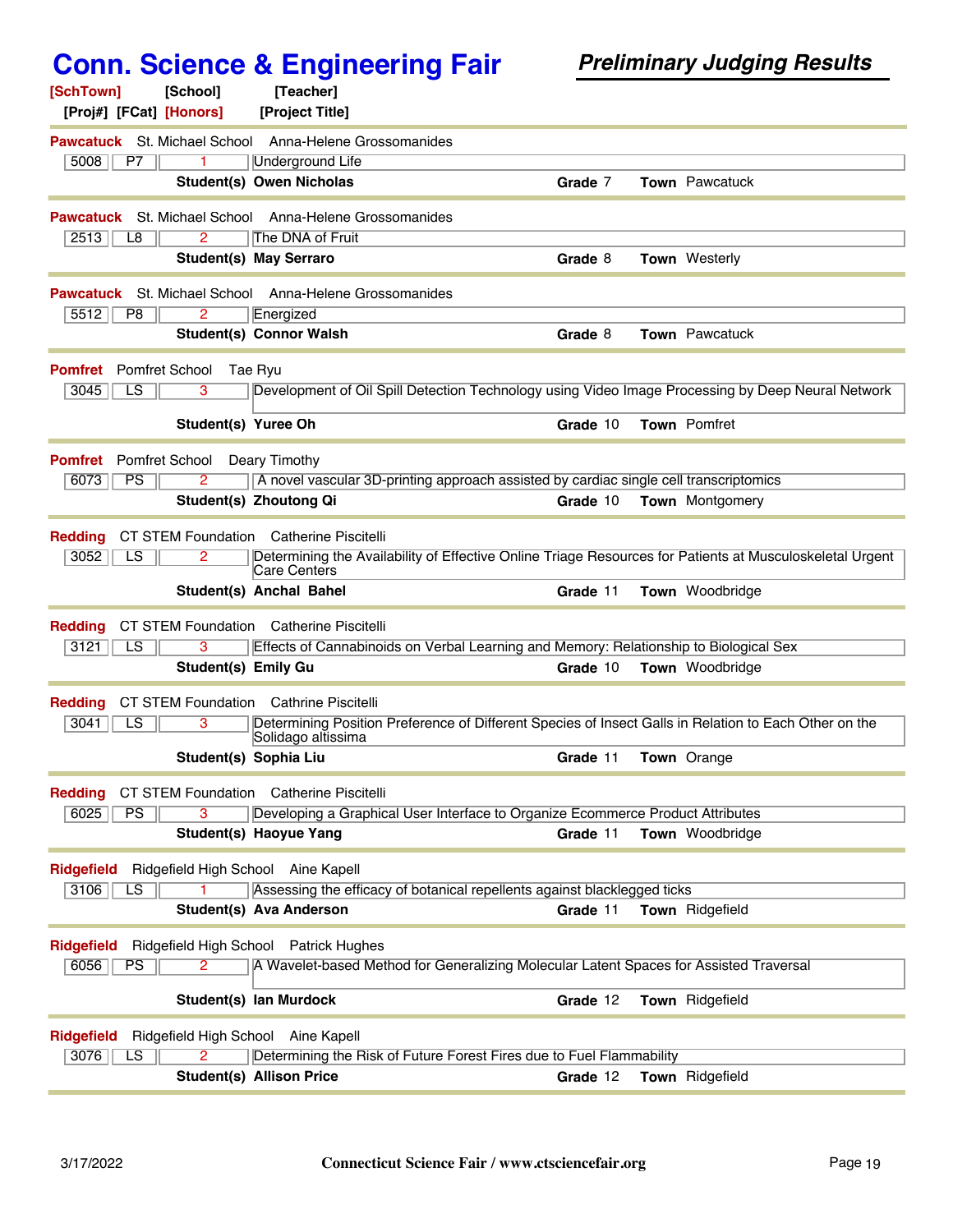| [SchTown]<br>[School]<br>[Proj#] [FCat] [Honors]      | [Teacher]<br>[Project Title]                                                                             |          |                        |
|-------------------------------------------------------|----------------------------------------------------------------------------------------------------------|----------|------------------------|
| Ridgefield Ridgefield High School Aine Kapell         |                                                                                                          |          |                        |
| 3<br>3019<br>LS                                       | The Probability of a Shark Attack Across the East Coast                                                  |          |                        |
|                                                       | <b>Student(s) Riley Riebling</b>                                                                         | Grade 12 | Town Ridgefield        |
| <b>Ridgefield</b>                                     | Ridgefield High School Ryan Gleason                                                                      |          |                        |
| 6069<br>2<br><b>PS</b>                                | Short-Term Biodegradation Analysis of Greener Alternatives to Plexiglass Pilot Study                     |          |                        |
|                                                       | Student(s) Evia Rodriguez                                                                                | Grade 12 | <b>Town</b> Ridgefield |
| <b>Ridgefield</b>                                     | Ridgefield High School Ryan Gleason                                                                      |          |                        |
| 3029<br>$\overline{2}$<br>LS.                         | The Effect of Computer Light on Caenorhabditis Elegans Development                                       |          |                        |
|                                                       | Student(s) Tiffany Yin                                                                                   | Grade 11 | Town Ridgefield        |
| <b>Sandy Hook</b> Newtown High School Tim Dejulio     |                                                                                                          |          |                        |
| 6055<br>PS<br>$\overline{2}$                          | <b>Bird Image Recognition Using Pytorch</b>                                                              |          |                        |
|                                                       | Student(s) lucca lapierre                                                                                | Grade 12 | <b>Town Newtown</b>    |
| <b>Sandy Hook</b> Newtown High School Tim Dejulio     |                                                                                                          |          |                        |
| 6008<br>PS<br>$\overline{3}$                          | Track System for Safe and Effective Lifeboat Launches                                                    |          |                        |
|                                                       | Student(s) Hannah Lucian                                                                                 | Grade 12 | <b>Town Oxford</b>     |
| <b>Sandy Hook</b> Newtown High School Tim Dejulio     |                                                                                                          |          |                        |
| 6077<br>PS<br>2                                       | Modular Robotic System for Multipurpose Robots                                                           |          |                        |
|                                                       | Student(s) Benjamin Ochs                                                                                 | Grade 12 | Town Sandy Hook        |
| <b>Sandy Hook</b> Newtown High School Mr.Dejulio      |                                                                                                          |          |                        |
| $3013$ $\overline{\phantom{a}}$ LS<br>$\overline{2}$  | Data mining on efflux pump LmrS for either the MIC's of antibiotics or fluorescence of Ethidium bromide. |          |                        |
|                                                       | <b>Student(s) Tyler Saunders</b>                                                                         | Grade 11 | Town newtown           |
| <b>Sandy Hook</b> Newtown High School Timothy DeJulio |                                                                                                          |          |                        |
| 6086<br>2<br><b>PS</b>                                | Accessible program and system to accurately align a star tracking mount using a camera.                  |          |                        |
|                                                       | <b>Student(s) Sam Staubly</b>                                                                            | Grade 12 | Town Newtown           |
| <b>Sandy Hook</b> Newtown High School Timothy Dejulio |                                                                                                          |          |                        |
| 3093<br>LS<br>$\overline{2}$                          |                                                                                                          |          |                        |
|                                                       | The Effect of Placebos and Nocebos on Pain Perception                                                    |          |                        |
|                                                       | Student(s) Anna White                                                                                    | Grade 11 | Town Sandy Hook        |
| Shelton Intermediate School<br><b>Shelton</b>         | Erica Napoli                                                                                             |          |                        |
| $\overline{3}$<br>1011<br>LТ                          | Moon Madness?                                                                                            |          |                        |
|                                                       | Student(s) Kurtlene Dela Rosa                                                                            | Grade 7  | Town Shelton           |
|                                                       | Enja Abo-Alaial                                                                                          | Grade 7  | Town shelton           |
| <b>Shelton</b>                                        | Shelton Intermediate School Erica Napoli                                                                 |          |                        |
| 4007<br><b>PT</b>                                     | Sheets that Dry, Which one is Fly?                                                                       |          |                        |
|                                                       | <b>Student(s) Sailor Martin</b>                                                                          | Grade 8  | Town Shelton           |
|                                                       | <b>Quinn Wherley</b>                                                                                     | Grade 8  | Town Shelton CT        |
| Shelton Intermediate School<br><b>Shelton</b>         | Erica Napoli                                                                                             |          |                        |
| 2504<br>L8                                            | The Power of Teeth Whitening<br><b>Student(s) Reese Vartelas</b>                                         |          |                        |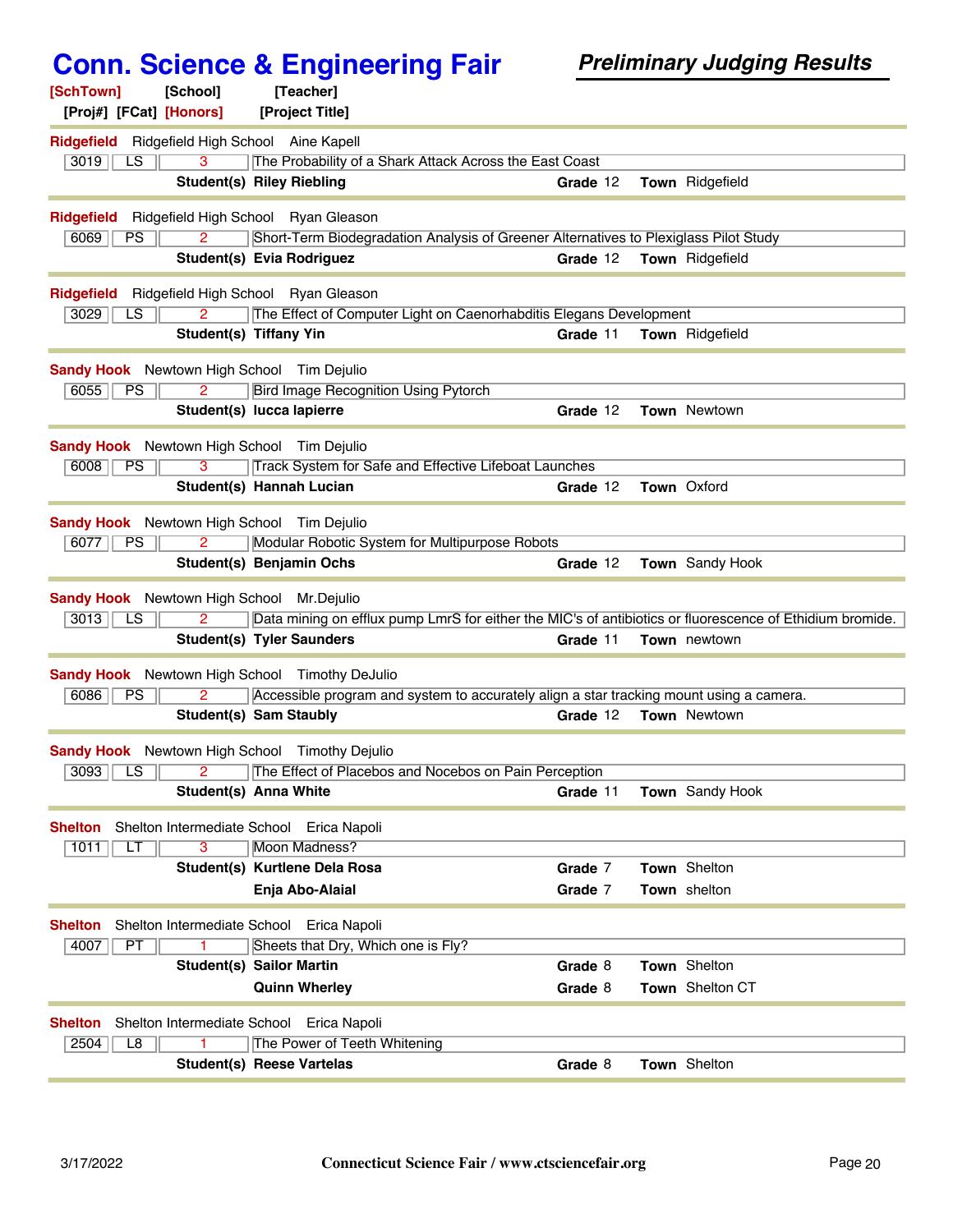| [SchTown]            | [School]                      | [Teacher]                                                                                                                                                       |          |                                                                                                         |
|----------------------|-------------------------------|-----------------------------------------------------------------------------------------------------------------------------------------------------------------|----------|---------------------------------------------------------------------------------------------------------|
|                      | [Proj#] [FCat] [Honors]       | [Project Title]                                                                                                                                                 |          |                                                                                                         |
| <b>Simsbury</b>      | Simsbury High School          | Golden Heather                                                                                                                                                  |          |                                                                                                         |
| 3051<br>LS           | $\mathbf{2}^{\mathsf{r}}$     | Computational Identification of miRNAs associated with Heart Tumor and Cardiovascular Disease                                                                   |          |                                                                                                         |
|                      |                               | Student(s) Jeslyn Gao                                                                                                                                           | Grade 11 | Town Simsbury                                                                                           |
| <b>South Windsor</b> |                               | South Windsor High School Dr. Rama Balasubramanian                                                                                                              |          |                                                                                                         |
| 6076<br>PS           |                               | A Spectroscopic Study of Iron-Based Minerals on Earth and Mars                                                                                                  |          |                                                                                                         |
|                      |                               | <b>Student(s) Pranav Shankar</b>                                                                                                                                | Grade 11 | Town South Windsor                                                                                      |
| <b>Stamford</b>      |                               | Bi-Cultural Hebrew Academy Christopher Graseck                                                                                                                  |          |                                                                                                         |
| 1009<br>LT           | 3                             | <b>Best Plants For Short Term Growth</b>                                                                                                                        |          |                                                                                                         |
|                      |                               | <b>Student(s) Elliot Nerenberg</b>                                                                                                                              | Grade 7  | <b>Town</b> Stamford                                                                                    |
|                      |                               | Sheldon Heyman                                                                                                                                                  | Grade 7  | <b>Town Westport</b>                                                                                    |
| <b>Stamford</b>      |                               | Bi-Cultural Hebrew Academy Christopher Graseck                                                                                                                  |          |                                                                                                         |
| 2009<br>L7           | 2                             | Salt Effect on the Plant Growth of Raphanus sativus                                                                                                             |          |                                                                                                         |
|                      |                               | <b>Student(s) Sadie Palker</b>                                                                                                                                  | Grade 7  | <b>Town</b> Stamford                                                                                    |
| <b>Stamford</b>      |                               | Bi-Cultural Hebrew Academy Mr. Graseck                                                                                                                          |          |                                                                                                         |
| 2014<br>L7           |                               | How Do Small Amounts of Sodium Chloride Affect the Growth of Brassica Rapa (Mustard Plants)                                                                     |          |                                                                                                         |
|                      |                               | Student(s) Joshua Schwartz                                                                                                                                      | Grade 7  | Town Stamford                                                                                           |
| <b>Stamford</b>      | King School Victoria Schulman |                                                                                                                                                                 |          |                                                                                                         |
| 3096<br>LS           | 2                             | gene expression                                                                                                                                                 |          | Drosophila melanogaster locomotion, myonuclei size, and myonuclei position are affected by differential |
|                      |                               | Student(s) Giovanna Armetta                                                                                                                                     | Grade 12 | Town Stamford                                                                                           |
| <b>Stamford</b>      | King School                   | Victoria Schulman                                                                                                                                               |          |                                                                                                         |
| 3067<br>LS.          | 2                             | Structure Determination of Novel Non-Canonical Base Pairs and Mismatches                                                                                        |          |                                                                                                         |
|                      |                               | Student(s) William Bernfeld                                                                                                                                     | Grade 12 | Town Stamford                                                                                           |
| <b>Stamford</b>      | King School Victoria Schulman |                                                                                                                                                                 |          |                                                                                                         |
| 3032<br>LS           |                               | A Convolutional Neural Network for Real-Time Tick Classification and Disease Risk Analysis                                                                      |          |                                                                                                         |
|                      |                               | Student(s) Antonia Kolb                                                                                                                                         | Grade 10 | Town New Canaan                                                                                         |
| <b>Stamford</b>      | King School                   | Victoria Schulman                                                                                                                                               |          |                                                                                                         |
| 6028<br>PS           |                               | Electrochromism paired with Finite Difference Time Domain Modeling allows for the Successful<br>Prediction of Color Change Achieved by Electrochromic Reactions |          |                                                                                                         |
|                      |                               | Student(s) Gouri Krishnan                                                                                                                                       | Grade 11 | <b>Town</b> Darien                                                                                      |
| <b>Stamford</b>      | King School                   | Victoria Schulman                                                                                                                                               |          |                                                                                                         |
| 6026<br>PS.          | 2                             | Passive Thermal Energy Storage for Air Conditioning Systems Utilizing Phase Change Material                                                                     |          |                                                                                                         |
|                      |                               | Student(s) Adam Nomani                                                                                                                                          | Grade 12 | <b>Town</b> Stamford                                                                                    |
| <b>Stamford</b>      | King School                   | Victoria Schulman                                                                                                                                               |          |                                                                                                         |
| 3038<br>LS           |                               | The use of Prime Editing to Induce and Correct the CFTR-F508del mutation in iPSCs.                                                                              |          |                                                                                                         |
|                      |                               | Student(s) Benjamin Persily                                                                                                                                     | Grade 11 | <b>Town</b> Scarsdale                                                                                   |
| <b>Stamford</b>      | King School                   | Vlctoria Schulman                                                                                                                                               |          |                                                                                                         |
| PS<br>6040           | 2                             | Biocement Bricks for Negative Emissions: Electrochemical Ocean Carbon Capture                                                                                   |          |                                                                                                         |
|                      |                               | Student(s) John Russell                                                                                                                                         | Grade 12 | Town Riverside                                                                                          |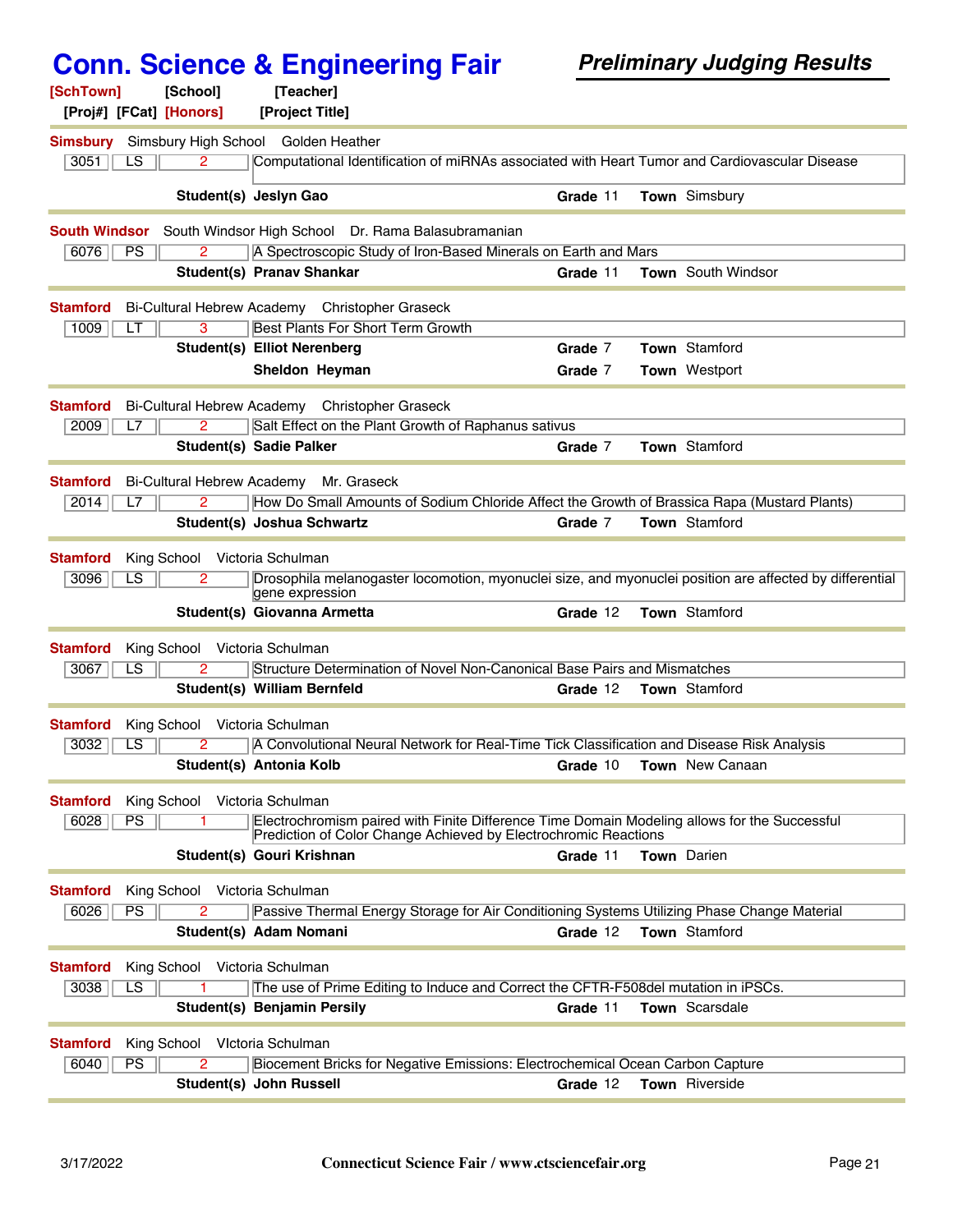| [SchTown]<br>[Proj#] [FCat] [Honors] | [School]               | [Teacher]<br>[Project Title]                                                                                                |          |                              |
|--------------------------------------|------------------------|-----------------------------------------------------------------------------------------------------------------------------|----------|------------------------------|
| <b>Stamford</b>                      | King School            | Victoria Schulman                                                                                                           |          |                              |
| 3071<br>LS                           | 2                      | The essential 23S rRNA methyltransferase rv3579c confers intrinsic macrolide resistance in<br>Mycobacterium tuberculosis    |          |                              |
|                                      |                        | Student(s) Yuriy Sandmeier                                                                                                  | Grade 11 | <b>Town</b> New Rochelle     |
| <b>Storrs</b>                        | E.O. Smith High School | <b>Cheryl Granger</b>                                                                                                       |          |                              |
| <b>PST</b><br>6515                   | $\overline{3}$         | Developing Deep Learning Methods to Enable Environment Recognition for Autonomous Cars                                      |          |                              |
|                                      |                        | <b>Student(s) Riley Francis</b>                                                                                             | Grade 11 | Town Mansfield               |
|                                      |                        | <b>Kanishk Tihaiya</b>                                                                                                      | Grade 11 | <b>Town</b> Storrs-Mansfield |
|                                      |                        | <b>Anthony Song</b>                                                                                                         | Grade 11 | Town Mansfield Center        |
| <b>Storrs</b>                        |                        | E.O. Smith High School Dr. Granger                                                                                          |          |                              |
| <b>LST</b><br>3526                   | 3                      | Effect of Lesson Delivery Media on Student Learning Outcome and Information Retention                                       |          |                              |
|                                      |                        | Student(s) Yafee Khan                                                                                                       | Grade 9  | <b>Town</b> Storrs Mansfield |
|                                      |                        | <b>Hudson Shi</b>                                                                                                           | Grade 9  | <b>Town</b> Mansfield        |
| <b>Storrs</b>                        | E.O. Smith High School | <b>Cheryl Granger</b>                                                                                                       |          |                              |
| <b>LST</b><br>3521                   | 3                      | How Cooking Different Kinds of Poultry at Different Temperatures Affects the Growth of E. Coli                              |          |                              |
|                                      | Student(s)             | <b>Mary Lynch</b>                                                                                                           | Grade 9  | <b>Town Storrs</b>           |
|                                      |                        | <b>Mackenize Dahlen</b>                                                                                                     | Grade 9  | <b>Town</b> Mansfield Center |
| <b>Suffield</b>                      | Suffield Academy       | Suika Liu                                                                                                                   |          |                              |
| PS<br>6014                           | 3                      | On the Casas-Alvero's Conjecture                                                                                            |          |                              |
|                                      |                        | Student(s) Jiaxuan Su                                                                                                       | Grade 10 | Town Shanghai                |
| <b>Suffield</b>                      | Suffield High School   | Melanie Brown                                                                                                               |          |                              |
| PS<br>6005                           | 2                      | Designing and Developing an Affordable intelligent (Manned/Unmanned) VTOL Aircraft for<br>Transportation, Search and Rescue |          |                              |
|                                      |                        | Student(s) Hassan Aljafar                                                                                                   | Grade 12 | Town Suffield                |
| <b>Suffield</b>                      | Suffield High School   | Melanie Brown                                                                                                               |          |                              |
| PS<br>6023                           | 3                      | The Effectiveness of Different Structures at Limiting Beach Erosion                                                         |          |                              |
|                                      |                        | <b>Student(s) Peter Danise</b>                                                                                              | Grade 12 | Town Suffield                |
| <b>Suffield</b>                      | Suffield High School   | Melanie Brown                                                                                                               |          |                              |
| LS<br>3036                           | $\overline{2}$         | The Anticoagulant blood mixer and anti-stress device for patients donating blood                                            |          |                              |
|                                      |                        | <b>Student(s) Ana-Lois Davis</b>                                                                                            | Grade 10 | <b>Town</b> Broad Brook      |
| <b>Suffield</b>                      | Suffield High School   | <b>Melanie Brown</b>                                                                                                        |          |                              |
| PS<br>6074                           | 3                      | Post FDM 3D Printing Processes to Improve Layer Adhesion.                                                                   |          |                              |
|                                      |                        | <b>Student(s) Jack Shanks</b>                                                                                               | Grade 12 | Town Suffield                |
| <b>Suffield</b>                      | Suffield Middle School | Melanie Brown                                                                                                               |          |                              |
| 5511<br>P <sub>8</sub>               | 2                      | Converting Excess Heat Generated From Furnaces Into Usable Energy                                                           |          |                              |
|                                      |                        | Student(s) Noora Khaled                                                                                                     | Grade 8  | Town Suffield                |
| <b>Trumbull</b>                      |                        | Christian Heritage School Daniel Cote                                                                                       |          |                              |
| 6037<br>PS                           | 3                      | Combating Covid-19 through Programming using Scratch Software                                                               |          |                              |
|                                      |                        | <b>Student(s) Aidan Bradley</b>                                                                                             | Grade 11 | Town Ansonia                 |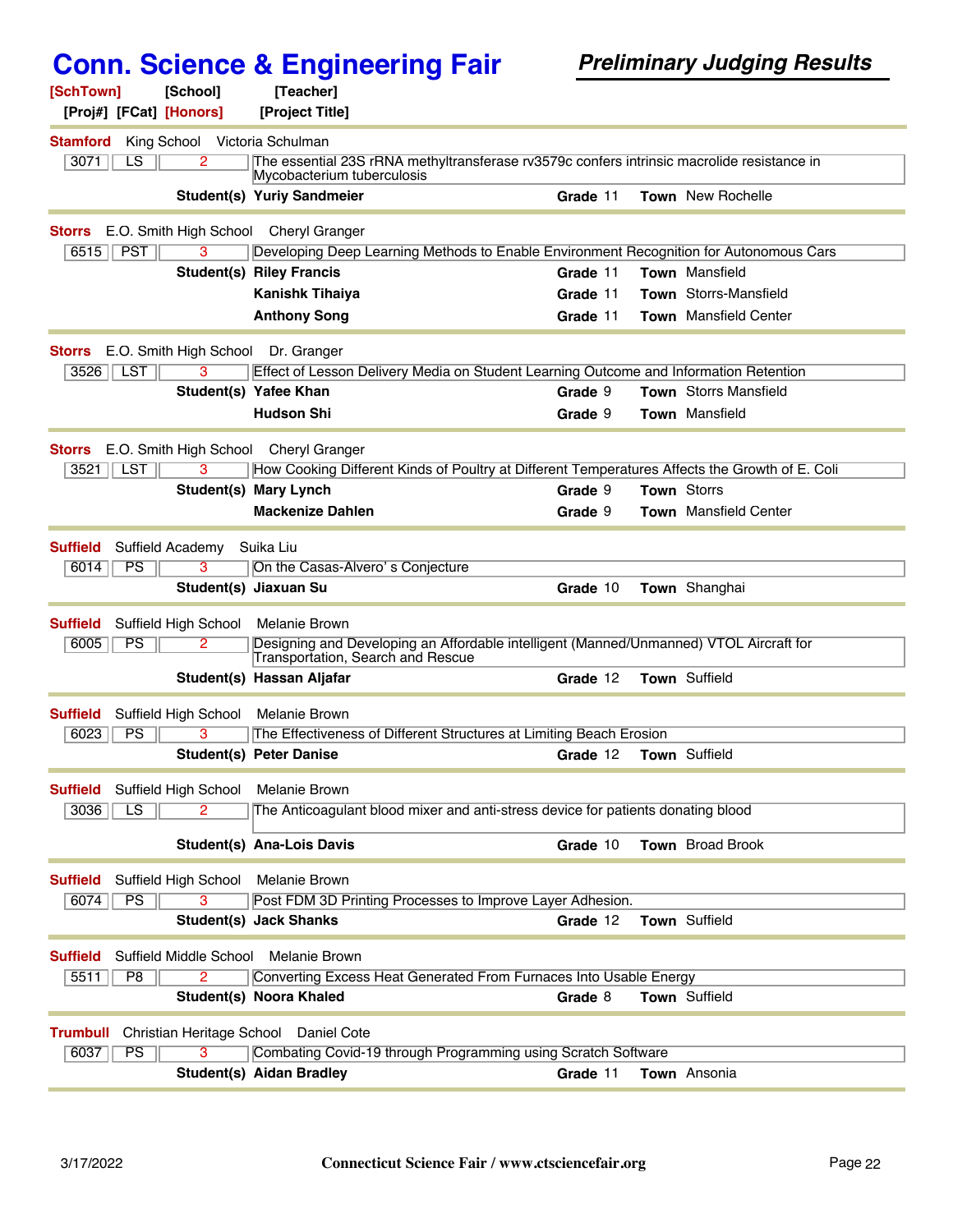| [SchTown]<br>[School]<br>[Proj#] [FCat] [Honors]         | <b>Conn. Science &amp; Engineering Fair</b><br>[Teacher]<br>[Project Title]                          |          | <b>Preliminary Judging Results</b> |
|----------------------------------------------------------|------------------------------------------------------------------------------------------------------|----------|------------------------------------|
| <b>Trumbull</b><br>Christian Heritage School Daniel Cote |                                                                                                      |          |                                    |
| 6018<br>PS                                               | "How the Amount of Air Pressure in Bike Tires Affects a Bicycle's Efficiency and the Fuel Economy"   |          |                                    |
|                                                          | Student(s) Nathanael Mack                                                                            | Grade 11 | Town West Haven                    |
|                                                          |                                                                                                      |          |                                    |
| <b>Trumbull</b><br>5516<br>P <sub>8</sub><br>2           | Christian Heritage School Dr. Daniel Code<br>Are LED's affected by heat?                             |          |                                    |
|                                                          | Student(s) Alessandro Ochoa                                                                          | Grade 8  | <b>Town Wilton</b>                 |
|                                                          |                                                                                                      |          |                                    |
| <b>Trumbull</b>                                          | Christian Heritage School Mr Daniel Cote                                                             |          |                                    |
| 5508<br>$\overline{P8}$                                  | The Luboni                                                                                           |          |                                    |
|                                                          | <b>Student(s) Lucille Presbrey</b>                                                                   | Grade 8  | Town Ridgefield                    |
| <b>Trumbull</b>                                          | Christian Heritage School Dr. Dan Cote                                                               |          |                                    |
| 5506<br>P <sub>8</sub>                                   | Building an Electric Skateboard                                                                      |          |                                    |
|                                                          | Student(s) Elijah Teixeira                                                                           | Grade 8  | Town Bridgeport                    |
| <b>Trumbull</b><br>Christian Heritage School Daniel Cote |                                                                                                      |          |                                    |
| 6020<br><b>PS</b><br>3                                   | Portable Green Energy Generator and Storing Unit                                                     |          |                                    |
|                                                          | Student(s) Laura Wertalik                                                                            | Grade 11 | <b>Town Milford</b>                |
| <b>Wallingford</b> Choate Rosemary Hall                  | Murali Chiravuri                                                                                     |          |                                    |
| 3117<br>LS.                                              | Development of a Home N-Terminal Pro-Brain Natriuretic Peptide Assay for the Diagnosis of Congestive |          |                                    |
|                                                          | Heart Failure.                                                                                       |          |                                    |
|                                                          | Student(s) Maya Chiravuri                                                                            | Grade 11 | Town Bridgeport                    |
| <b>Wallingford</b> Choate Rosemary Hall Jan Cook         |                                                                                                      |          |                                    |
| 3018<br>LS                                               | Modeling Predator-Prey Relationships of Brine Shrimp and Invasive Waterboatmen to Optimize           |          |                                    |
|                                                          | Ecological Stability<br>Student(s) Stanley Cho                                                       | Grade 9  | Town Wallingford                   |
|                                                          |                                                                                                      |          |                                    |
| <b>Wallingford</b> Choate Rosemary Hall Todd Currie      |                                                                                                      |          |                                    |
|                                                          | 3060   LS   2   Purification of Contaminated Water Using Natural Coagulants                          |          |                                    |
|                                                          | Student(s) Nilan Kathir                                                                              | Grade 9  | Town Cheshire                      |
| Wallingford Choate Rosemary Hall Dr. Chris Hogue         |                                                                                                      |          |                                    |
| 6049<br>PS<br>$\overline{2}$                             | JARVITS: A Novel Deep Learning IoT Traffic Control System for Real-time Detection and Signal         |          |                                    |
|                                                          | Optimization                                                                                         |          |                                    |
| Student(s) Ryan Kim                                      |                                                                                                      | Grade 11 | Town New Haven                     |
| <b>Wallingford</b> Choate Rosemary Hall Sunny Kim        |                                                                                                      |          |                                    |
| $\overline{3}$<br>3119<br>LS                             | Development of LMMD (Lower Methane, More Degradable) Bag Using Marine Bio-Waste Sargassum            |          |                                    |
|                                                          | Student(s) Ryan Yoon Ha Lee                                                                          | Grade 10 | Town Wallingford                   |
| <b>Wallingford</b> Choate Rosemary Hall                  | Jan Cook                                                                                             |          |                                    |
| $\overline{2}$<br>PS<br>6011                             | Application of Soft Robots in Building Collapse Rescues                                              |          |                                    |
| Student(s) Ann Song                                      |                                                                                                      | Grade 9  | Town Farmington                    |
| <b>Wallingford</b> Choate Rosemary Hall Xin Wang         |                                                                                                      |          |                                    |
| 3101<br>LS                                               | A clinicogenomic prediction model for the early diagnosis of lung cancer                             |          |                                    |
|                                                          | Student(s) Isabella Wu                                                                               | Grade 10 | Town Stony Brook                   |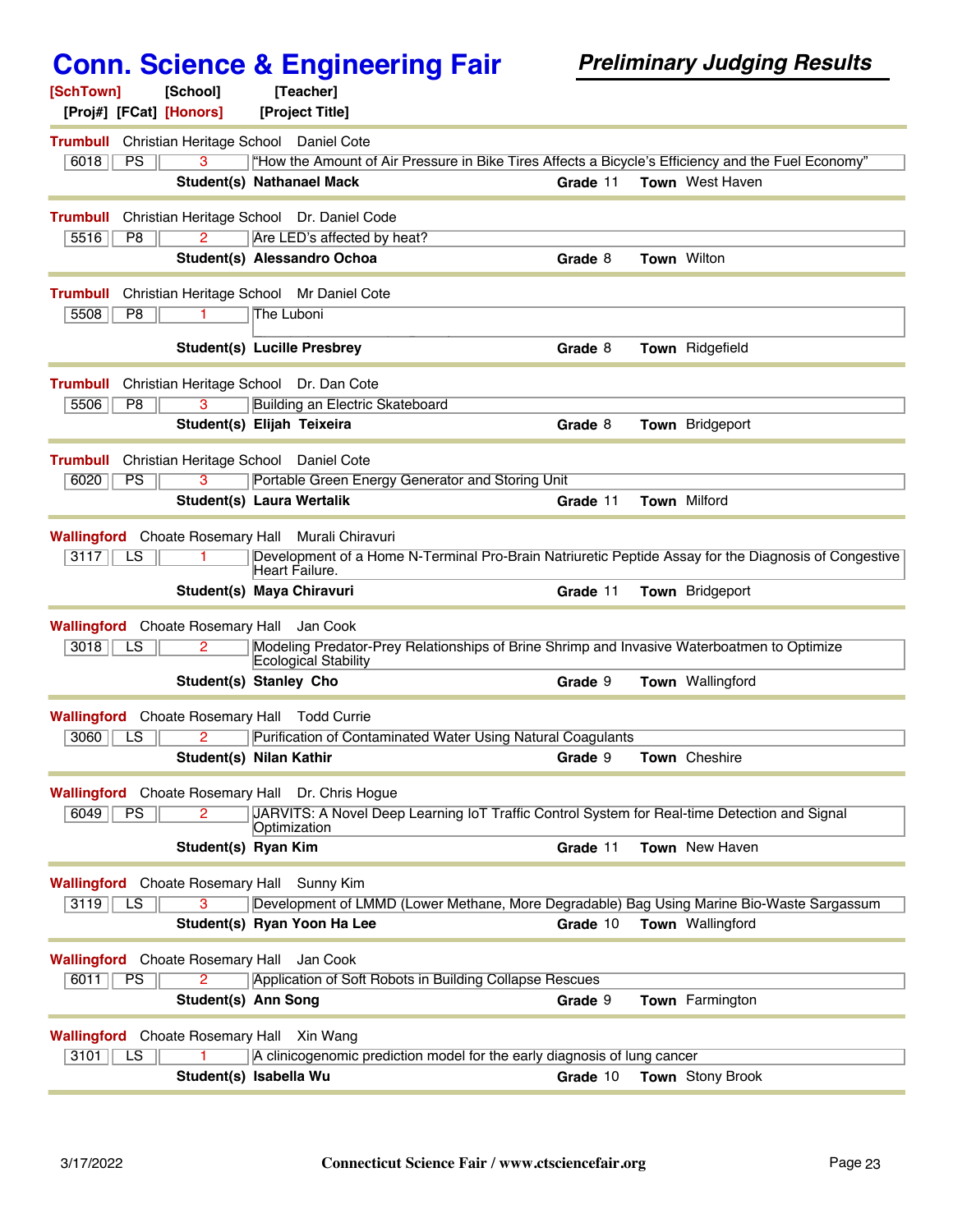| [SchTown]<br>[Proj#] [FCat] [Honors] | [School]             | [Teacher]<br>[Project Title]                                                                                                                             |          |                       |
|--------------------------------------|----------------------|----------------------------------------------------------------------------------------------------------------------------------------------------------|----------|-----------------------|
| <b>Waterbury</b> ACES at Chase       |                      | Angela Langlais                                                                                                                                          |          |                       |
| 5513<br>P <sub>8</sub>               | 3                    | Rube Goldberg Machine: Observing Gravity In Action                                                                                                       |          |                       |
|                                      |                      | <b>Student(s) Zanri Barnett</b>                                                                                                                          | Grade 8  | <b>Town</b> Meriden   |
| <b>Waterbury</b>                     | <b>ACES at Chase</b> | Ms. Langlais                                                                                                                                             |          |                       |
| 1006<br>LТ                           | 2                    | Bean Maze.                                                                                                                                               |          |                       |
|                                      |                      | <b>Student(s) Tyler Brennan</b>                                                                                                                          | Grade 8  | Town Waterbury        |
|                                      |                      | <b>Tylon Lott</b>                                                                                                                                        | Grade 8  | Town Waterbury, CT    |
|                                      |                      | My Le Le DelaCruz                                                                                                                                        | Grade 8  | Town Waterbury        |
| Waterbury                            | ACES at Chase        | Ms Langlais                                                                                                                                              |          |                       |
| 1018<br>LT                           | 2                    | Hand sanitizer vs Hand soap                                                                                                                              |          |                       |
|                                      |                      | Student(s) Avianna Foster                                                                                                                                | Grade 8  | <b>Town</b> Meriden   |
|                                      |                      | Jamile Valiente                                                                                                                                          | Grade 8  | <b>Town</b> Meriden   |
| <b>Waterbury</b>                     | ACES at Chase        | Ms. Langlais                                                                                                                                             |          |                       |
| 4001<br>PT                           | 2                    | Substances vs Ice: Which will melt an ice cube first?                                                                                                    |          |                       |
|                                      |                      | Student(s) Dynasia NiiAryee                                                                                                                              | Grade 8  | Town Middletown       |
|                                      |                      | Ya'Nyza Plummer                                                                                                                                          | Grade 8  | Town Meridian         |
|                                      |                      | <b>Kristina Valentin</b>                                                                                                                                 | Grade 8  | Town Meriden          |
| <b>Waterbury</b>                     | <b>ACES at Chase</b> | Angela Langlais                                                                                                                                          |          |                       |
| 1013<br>LT                           | 3                    | The volcano experiment                                                                                                                                   |          |                       |
|                                      |                      | <b>Student(s) Sarah Persaud</b>                                                                                                                          | Grade 8  | <b>Town</b> waterbury |
|                                      |                      | <b>Alana Haynes</b>                                                                                                                                      | Grade 8  | Town waterbury        |
|                                      |                      | kimora woodson                                                                                                                                           | Grade 8  | <b>Town</b> meriden   |
| Westport                             | Greens Farms Academy | Mathieu Freeman                                                                                                                                          |          |                       |
| 3010<br>$\overline{\text{LS}}$       | $\overline{2}$       | The Comparative Effects of Fuhc Immunosuppressants and Allotransplanted Blood Plasma Transfusion<br>on Allotransplant Acceptance in Botryllus Schlosseri |          |                       |
|                                      |                      | <b>Student(s) Shealeigh Crombie</b>                                                                                                                      | Grade 12 | <b>Town</b> Westport  |
|                                      |                      | <b>Westport</b> Greens Farms Academy Freeman                                                                                                             |          |                       |
| $\boxed{6022}$ $\boxed{PS}$          |                      | Combating the Better Than Average Effect by Using Perceived Driving Ability.                                                                             |          |                       |
|                                      |                      | Student(s) Grant Miller                                                                                                                                  | Grade 12 | <b>Town</b> Darien    |
| <b>Westport</b> Greens Farms Academy |                      | Mathieu Freeman                                                                                                                                          |          |                       |
| 3089<br>LS.                          | 2.                   | The Effect of Diphenhydramine on the Progression of Parkinson's Disease in Drosophila Melanogaster                                                       |          |                       |
|                                      |                      | <b>Student(s) Danielle Mirin</b>                                                                                                                         | Grade 12 | Town New Canaan       |
| Westport                             | Greens Farms Academy | Mathieu Freeman                                                                                                                                          |          |                       |
| LS<br>3005                           | $\overline{2}$       | The Effects of Green Tea on ß-Amyloid-Induced Alzheimer's Disease in Lymnaea Stagnalis                                                                   |          |                       |
|                                      |                      | Student(s) Avery Woodworth                                                                                                                               | Grade 12 | <b>Town</b> Fairfield |
| Westport                             |                      | Staples High School Amy Parent                                                                                                                           |          |                       |
| $\overline{\text{LS}}$<br>3110       |                      | Alzheimer's Disease Identification with Machine Learning Based on Wavelet Transform                                                                      |          |                       |
|                                      |                      | Student(s) Aalok Bhattacharya                                                                                                                            | Grade 11 | Town Westport         |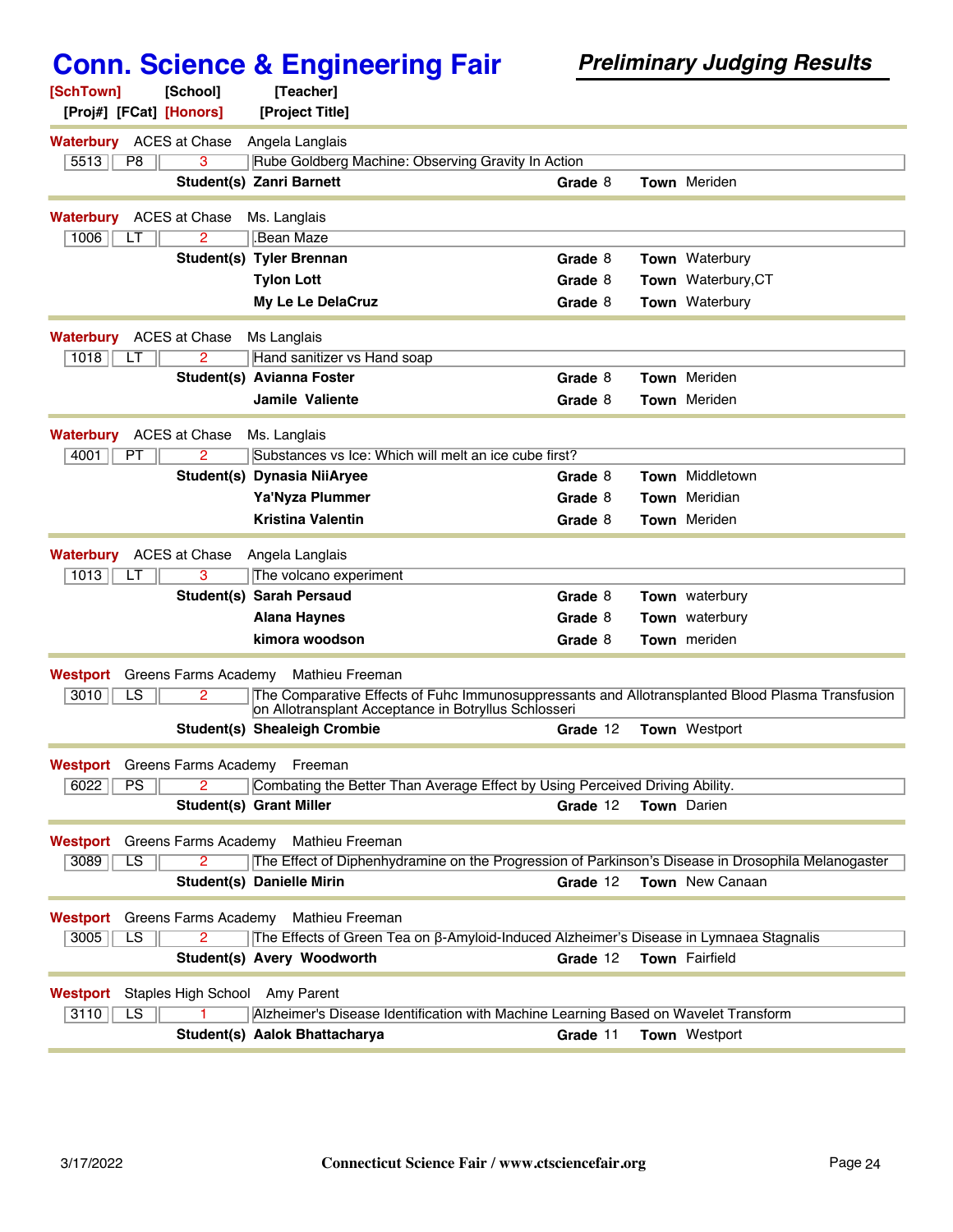| [SchTown]               | [School]                   | [Teacher]                                                                                                                                         |          |  |                      |
|-------------------------|----------------------------|---------------------------------------------------------------------------------------------------------------------------------------------------|----------|--|----------------------|
| [Proj#] [FCat] [Honors] |                            | [Project Title]                                                                                                                                   |          |  |                      |
| Westport                | Staples High School        | Dr. Dharmadhikari                                                                                                                                 |          |  |                      |
| 3039<br>LS              | 2                          | Computational Study on the Effects of Granzyme A on Follicular Lymphoma Microenvironment During<br>CAR T Cell Therapy                             |          |  |                      |
|                         |                            | <b>Student(s) Tanvi Gorre</b>                                                                                                                     | Grade 11 |  | <b>Town</b> Westport |
| <b>Westport</b>         | <b>Staples High School</b> | Nick Morgan                                                                                                                                       |          |  |                      |
| 6016<br>PS              | 2                          | Finding Gravitationally Lensed Quasar Systems by using a Polar Shapelet Decomposition Approach                                                    |          |  |                      |
|                         |                            | Student(s) Ishan Prasad                                                                                                                           | Grade 12 |  | Town Westport        |
| Westport                |                            | Staples High School Amy Parent                                                                                                                    |          |  |                      |
| LS<br>3118              | 2.                         | Essential Oils from Thyme and Rosemary in Combination as an Antibiotic-Sparing Agent to Treat<br>Escherichia coli-caused Urinary Tract Infections |          |  |                      |
|                         |                            | Student(s) Mallika Subramanian                                                                                                                    | Grade 11 |  | <b>Town Westport</b> |
| Wilton                  | Middlebrook School         | Ms. Norman                                                                                                                                        |          |  |                      |
| 2011<br>L7              | 2                          | Sugar Content of Fruit using a Refractometer                                                                                                      |          |  |                      |
|                         |                            | <b>Student(s) Megan Dragunat</b>                                                                                                                  | Grade 7  |  | Town Wilton          |
| Wilton                  | Middlebrook School         | Kendra Norman                                                                                                                                     |          |  |                      |
| 4003<br>PT              |                            | School Bus Approach Alert System                                                                                                                  |          |  |                      |
|                         |                            | Student(s) Leonardo Kulon                                                                                                                         | Grade 7  |  | Town Wilton          |
|                         |                            | Sanaka Dash                                                                                                                                       | Grade 7  |  | Town Wilton          |
| Wilton                  | Middlebrook School         | Carol Festa                                                                                                                                       |          |  |                      |
| 5503<br>P8              | 3                          | Revolutionary 3D-Printed Shoes to Change the Way We Think about Footwear                                                                          |          |  |                      |
|                         |                            | Student(s) William Olmstead                                                                                                                       | Grade 8  |  | <b>Town Wilton</b>   |
| Wilton                  | Middlebrook School         | Deborah Mallozzi                                                                                                                                  |          |  |                      |
| 4009<br>PT              |                            | Illusion v. Reality                                                                                                                               |          |  |                      |
|                         |                            | Student(s) Arista Sullivan                                                                                                                        | Grade 8  |  | Town Wilton          |
|                         |                            | <b>Meredith Sullivan</b>                                                                                                                          | Grade 8  |  | <b>Town Wilton</b>   |
| Wilton                  | Middlebrook School         | Carol Festa                                                                                                                                       |          |  |                      |
| 1012<br>LТ              | 1                          | A novel way to solve coral bleaching                                                                                                              |          |  |                      |
|                         |                            | Student(s) Preethi Vijay                                                                                                                          | Grade 8  |  | Town Wilton          |
|                         |                            | Trisha Prabhu                                                                                                                                     | Grade 8  |  | Town Wilton          |
| Windsor                 |                            | Academy of Aerospace & Engineering<br>Lili Aramli                                                                                                 |          |  |                      |
| 3003<br>LS              |                            | An Investigation on the Multi-Generational Effect of Acidic Soil on the Growth of Brassica rapa                                                   |          |  |                      |
|                         |                            | <b>Student(s) Casey Campellone</b>                                                                                                                | Grade 11 |  | Town Vernon          |
| Windsor                 |                            | Academy of Aerospace & Engineering<br>Michelle Bellinger                                                                                          |          |  |                      |
| <b>PST</b><br>6504      | $\overline{2}$             | Beyond Sunshine: Robotic Optimization for Maximum Efficiency of Solar Energy Production                                                           |          |  |                      |
|                         |                            | <b>Student(s) Aiden Christy</b>                                                                                                                   | Grade 12 |  | Town Glastonbury     |
|                         |                            | Neel Vachhani                                                                                                                                     | Grade 11 |  | Town South Windsor   |
| Windsor                 |                            | Academy of Aerospace & Engineering<br>Dr. Michelle Bellinger                                                                                      |          |  |                      |
| <b>PST</b><br>6502      |                            | The Effect Of Altering The Material Composition in Ultra High-Performance Concrete (UHPC) With<br>Regional Materials On Compressive Strength      |          |  |                      |
|                         |                            | Student(s) Justin Ho                                                                                                                              | Grade 11 |  | Town Suffield        |
|                         |                            | <b>Nathan Magold</b>                                                                                                                              | Grade 11 |  | Town Southington     |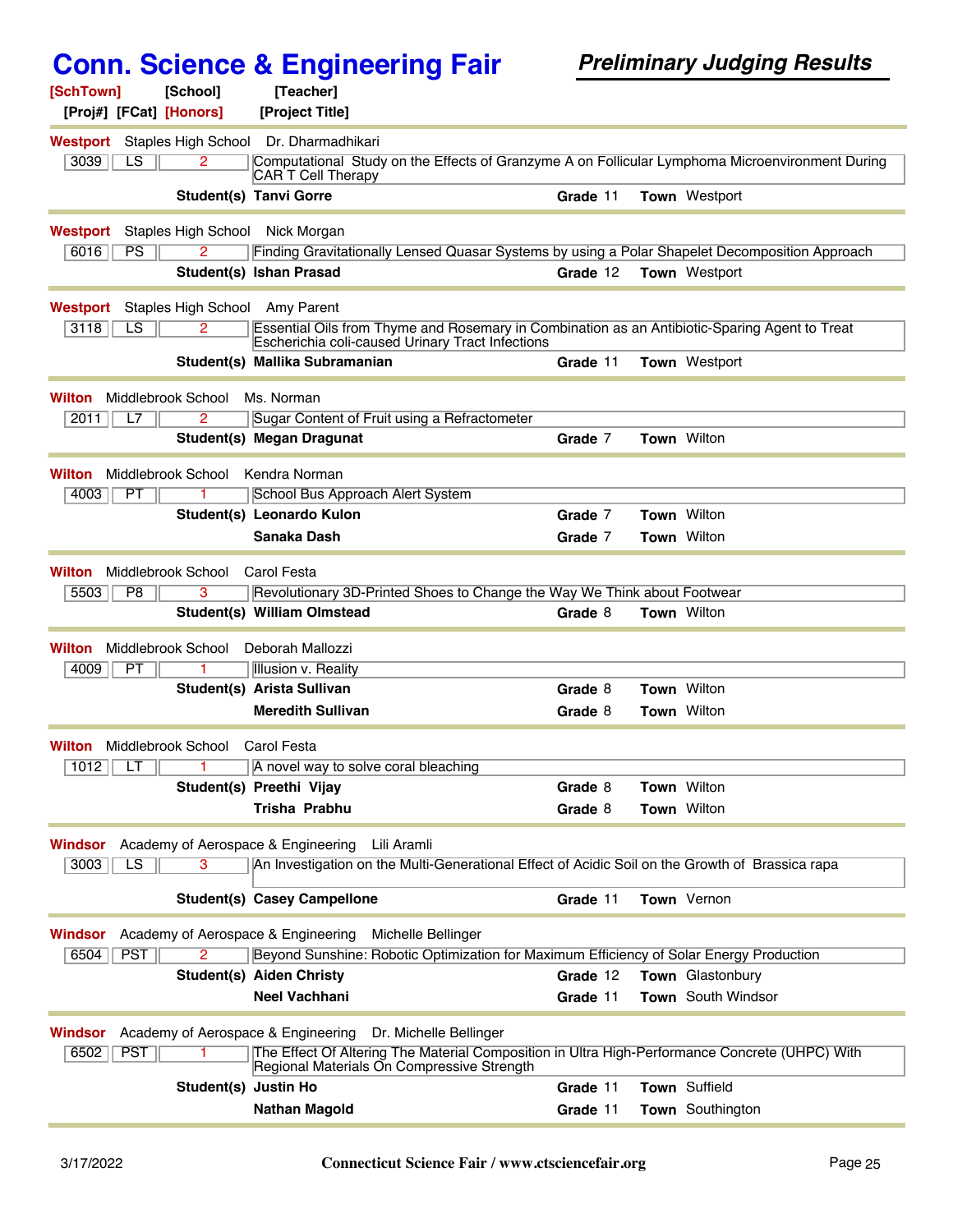|                                                      | <b>Conn. Science &amp; Engineering Fair</b>                                                                      | <b>Preliminary Judging Results</b> |  |                           |  |
|------------------------------------------------------|------------------------------------------------------------------------------------------------------------------|------------------------------------|--|---------------------------|--|
| [SchTown]<br>[School]                                | [Teacher]                                                                                                        |                                    |  |                           |  |
| [Proj#] [FCat] [Honors]                              | [Project Title]                                                                                                  |                                    |  |                           |  |
| Academy of Aerospace & Engineering<br><b>Windsor</b> | Dr. Lili Aramli                                                                                                  |                                    |  |                           |  |
| LS<br>$\overline{3}$<br>3072                         | Examining the Use of Navicula sp. as an Organic Fertilizer for Brassica Rapa                                     |                                    |  |                           |  |
|                                                      | <b>Student(s) Devon Mansfield</b>                                                                                | Grade 11                           |  | Town East Hampton         |  |
| Academy of Aerospace & Engineering<br>Windsor        | Dr. Michelle Bellinger                                                                                           |                                    |  |                           |  |
| <b>PST</b><br>6505                                   | Piezoelectric Wind Harvesting Electrical Energy Conversion                                                       |                                    |  |                           |  |
|                                                      | Student(s) Dylan Pueschel                                                                                        | Grade 12                           |  | Town Hebron               |  |
|                                                      | <b>John Watrous</b>                                                                                              | Grade 12                           |  | Town Hartford             |  |
| Academy of Aerospace & Engineering<br>Windsor        | Michelle Bellinger                                                                                               |                                    |  |                           |  |
| <b>LST</b><br>2<br>3514                              | Computational Hydroponics                                                                                        |                                    |  |                           |  |
|                                                      | <b>Student(s) Zahrion Watson</b>                                                                                 | Grade 11                           |  | Town bloomfield           |  |
|                                                      | Vanessa Weir                                                                                                     | Grade 11                           |  | Town Hartford             |  |
|                                                      | Khaley-shai Wyndham                                                                                              | Grade 11                           |  | Town windsor              |  |
|                                                      |                                                                                                                  |                                    |  |                           |  |
| <b>Windsor</b><br>Madina Academy                     | Mr. Coleman                                                                                                      |                                    |  |                           |  |
| PS<br>6059<br>3                                      | A Proposal to Use Cost Effective Eco-friendly and Stronger Bricks for Modern Construction:                       |                                    |  |                           |  |
|                                                      | Student(s) Yameen Ahmed                                                                                          | Grade 9                            |  | Town Vernon, Rockville    |  |
| Madina Academy<br><b>Windsor</b>                     | Mr. Coleman                                                                                                      |                                    |  |                           |  |
| 3<br>5524<br>P <sub>8</sub>                          | Converting Sound Into Electricity                                                                                |                                    |  |                           |  |
|                                                      | Student(s) Hamza Alsaleh                                                                                         | Grade 8                            |  | <b>Town</b> Windsor Locks |  |
| Madina Academy<br><b>Windsor</b>                     | Mr. Timothy Coleman                                                                                              |                                    |  |                           |  |
| 3524<br><b>LST</b><br>3                              | The Liquid Bulk Viscosity Effect on the Dynamics of a Single Cavitation Bubble                                   |                                    |  |                           |  |
|                                                      | Student(s) Tasneem Zoghol                                                                                        | Grade 9                            |  | Town Enfield              |  |
|                                                      | <b>Deana Khatib</b>                                                                                              | Grade 9                            |  | Town Windsor              |  |
|                                                      |                                                                                                                  |                                    |  |                           |  |
| <b>Windsor</b>                                       | The Loomis Chaffee School Koby Osei-Mensah                                                                       |                                    |  |                           |  |
| 3068<br>$\overline{LS}$                              | Computational Psychiatry: Application of Machine Learning Methods to Analyze Marijuana Addictions<br>and Craving |                                    |  |                           |  |
| Student(s) Sean Lee                                  |                                                                                                                  | Grade 12                           |  | Town Los Altos            |  |
| The Loomis Chaffee School<br><b>Windsor</b>          | Mr. Osei-Mensah                                                                                                  |                                    |  |                           |  |
| 3057<br>LS<br>2                                      | The effects of different soil environments on the rate of HDPE and LDPE degradation by Bacillus subtilis         |                                    |  |                           |  |
|                                                      | <b>Student(s) Edward Park</b>                                                                                    | Grade 11                           |  | Town Windsor              |  |
| Windsor                                              | The Loomis Chaffee School Koby Osei-Mensah                                                                       |                                    |  |                           |  |
| PS<br>6021                                           | NeRF-UAV: Inexpensive 3-D Colored Video Reconstruction Using RGB Camera Equipped Drone                           |                                    |  |                           |  |
|                                                      | Swarms and Neural Radiance Fields                                                                                |                                    |  |                           |  |
| Student(s) Eric Sun                                  |                                                                                                                  | Grade 11                           |  | Town Flushing             |  |
| Windsor                                              | The Loomis Chaffee School Koby Osei-Mensah                                                                       |                                    |  |                           |  |
| 6089<br>PS                                           | Analysis of Leading-Edge Devices on Aerodynamic Lift at Different Angles of Attack                               |                                    |  |                           |  |
|                                                      | Student(s) Ting-Yo Tan                                                                                           | Grade 12                           |  | <b>Town</b> Taipei        |  |
| The Loomis Chaffee School<br><b>Windsor</b>          | Mr. Osei-Mensah                                                                                                  |                                    |  |                           |  |
| PS<br>6078<br>2                                      | Host Galaxies of High Redshift Quasar Absorbers                                                                  |                                    |  |                           |  |
|                                                      | Student(s) Benson Wang                                                                                           | Grade 11                           |  | Town Concord              |  |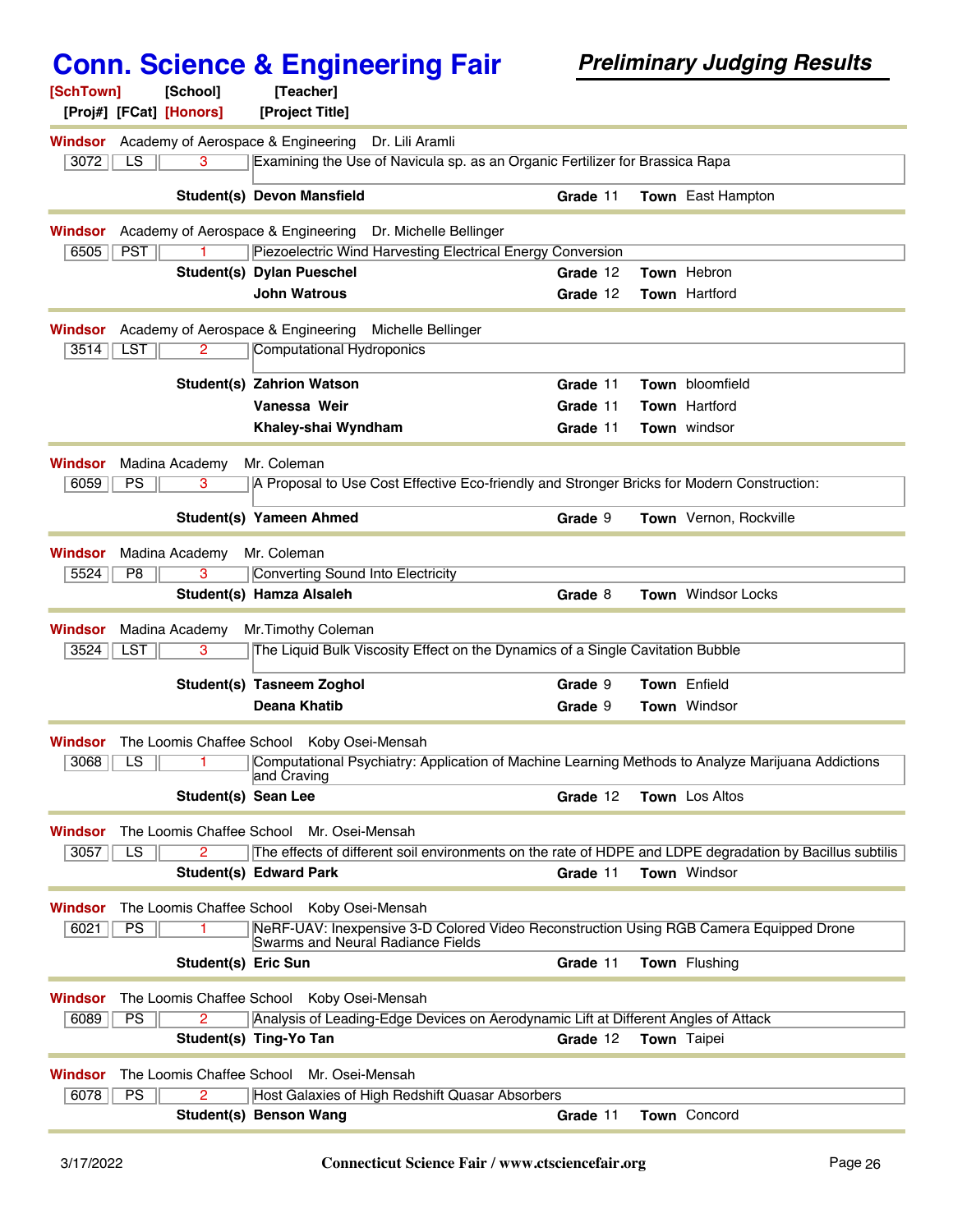| [SchTown]<br>[School]<br>[Proj#] [FCat] [Honors] | [Teacher]<br>[Project Title]                                                             |                                                                                                           |
|--------------------------------------------------|------------------------------------------------------------------------------------------|-----------------------------------------------------------------------------------------------------------|
| Windsor<br>6079<br>PS<br>2                       | The Loomis Chaffee School Koby Osei-Mensah<br>Games                                      | Introduction to Surreal Numbers: Exploring Real, Infinite and Infinitesimal Values and Their Hackenbush   |
|                                                  | Student(s) Yat Him Cyrus Wong                                                            | Town Hong Kong<br>Grade 12                                                                                |
|                                                  | <b>Woodbridge</b> Amity Regional High School Catherine Piscitelli                        |                                                                                                           |
| 3115<br>LS<br>3                                  | Gene Expression using a Multimodal Embryoid Developmental Dataset                        | Applying an Integrated Diffusion Framework to Identify interactions Between Chromatin Regions and         |
|                                                  | Student(s) Anushka Acharya                                                               | Grade 11<br><b>Town</b> Bethany                                                                           |
|                                                  | <b>Woodbridge</b> Amity Regional High School Catherine Piscitelli                        |                                                                                                           |
| 6087<br>PS                                       | Developing an Inductive Stent to Accurately Detect the Occurrence of In Stent Restenosis |                                                                                                           |
|                                                  | Student(s) Piyush Bahel                                                                  | Town Woodbridge<br>Grade 11                                                                               |
|                                                  | <b>Woodbridge</b> Amity Regional High School Catherine Piscitelli                        |                                                                                                           |
| 6090<br>PS<br>$\overline{2}$                     | Terrain Accidents For Single Engine Aircraft                                             | The Optimization of a Ground Collision Avoidance System and Application to Inhibit Controlled Flight Into |
|                                                  | <b>Student(s) Mason Beaudette</b>                                                        | <b>Town</b> Orange<br>Grade 12                                                                            |
|                                                  | <b>Woodbridge</b> Amity Regional High School Catherine Piscitelli                        |                                                                                                           |
| 6031<br><b>PS</b>                                |                                                                                          | Theoretical Modelling and Parameterization of a Novel-Actuator-Based Transtibial Pediatric Prosthetic     |
|                                                  | Student(s) Aditi Bhattamishra                                                            | <b>Town</b> Orange<br>Grade 10                                                                            |
|                                                  | <b>Woodbridge</b> Amity Regional High School Mrs. Catherine Piscitelli                   |                                                                                                           |
| 3022<br><b>LS</b>                                | Developing and Testing a Novel Acne Reducing Spray for Face Masks and Accessories        |                                                                                                           |
|                                                  | <b>Student(s) Francis Cavallaro</b>                                                      | Grade 11<br>Town Orange                                                                                   |
|                                                  | <b>Woodbridge</b> Amity Regional High School Catherine Piscitelli                        |                                                                                                           |
| 3021<br>LS<br>2                                  | Response to the Spread of Mosquito-Borne Diseases                                        | Creating a Frequency-Emitting Program to Enhance Mosquito Capture and Surveillance Efforts in             |
|                                                  | <b>Student(s) Daniel Liu</b>                                                             | <b>Town</b> Woodbridge<br>Grade 11                                                                        |
|                                                  | <b>Woodbridge</b> Amity Regional High School Catherine Piscitelli                        |                                                                                                           |
| 6058<br><b>PS</b>                                | <b>While Driving</b>                                                                     | The Manufacture and Expanded Function of a Locking Container to Eliminate the Distraction of Phones       |
|                                                  | <b>Student(s) Scott Lowder</b>                                                           | Grade 12 Town Orange                                                                                      |
|                                                  | <b>Woodbridge</b> Amity Regional High School Catherine Piscitelli                        |                                                                                                           |
| PS<br>6013<br>2                                  | Various Airfoils                                                                         | Optimizing a Portable Vertical Axis Wind Turbine with Improved Construction Methods and Testing of        |
|                                                  | <b>Student(s) Brodey Lu</b>                                                              | Town Orange<br>Grade 12                                                                                   |
|                                                  | <b>Woodbridge</b> Amity Regional High School Catherine Piscitelli                        |                                                                                                           |
| 3520   LST<br>3                                  | Stress                                                                                   | Development of an Autonomous WatchOS Application that uses HRV and Vibrational Pulses to Reduce           |
|                                                  | Student(s) Sheehan Munim                                                                 | Town Orange<br>Grade 11                                                                                   |
|                                                  | <b>Allen Liu</b>                                                                         | Town Woodbridge<br>Grade 11                                                                               |
|                                                  | <b>Woodbridge</b> Amity Regional High School Catherine Piscitelli                        |                                                                                                           |
| 6015<br>$\overline{3}$<br><b>PS</b>              | Analysis and Machine Learning to Influence Company Practices to be More Sustainable      | Creating a Systematic ESG (Environmental Social Governance) Scoring System using Social Network           |
|                                                  | Student(s) Aarav Patel                                                                   | Grade 10<br><b>Town</b> Orange                                                                            |
|                                                  |                                                                                          |                                                                                                           |